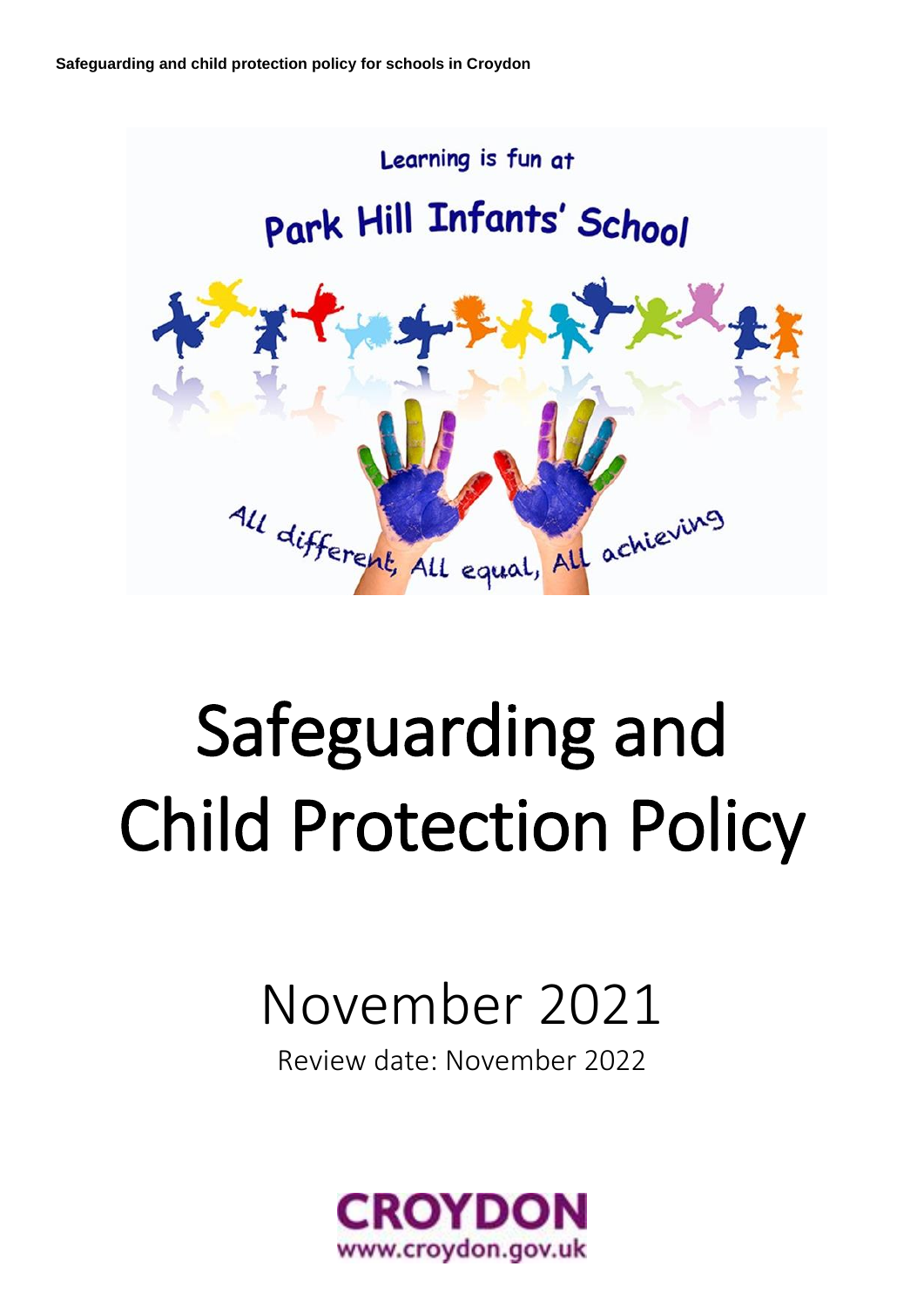# **CONTENTS**

|                     |                                                                                                                                                                                                                                                                                                                                 | Page   |
|---------------------|---------------------------------------------------------------------------------------------------------------------------------------------------------------------------------------------------------------------------------------------------------------------------------------------------------------------------------|--------|
| Key contacts        |                                                                                                                                                                                                                                                                                                                                 | 5      |
|                     | <b>PART A - CORE OPERATIONAL AND POLICIES</b>                                                                                                                                                                                                                                                                                   |        |
| 1<br>$\overline{2}$ | Purpose and aims of policy including COVID-19<br><b>Roles and responsibilities</b><br>2.1 Croydon's Children Families & Education Directorate<br>2.2 Governing Board<br>2.3 Schools and head teachers/principals<br>2.4 Designated Safeguarding Leads<br>2.5 Working with parents<br>2.6 Multi-agency working<br>2.7 Inspection | 6<br>6 |
| 3                   | Safeguarding children<br>3.1 Safeguarding is about every child<br>3.2 Early Help cases<br>3.3 Child protection is the risk of significant harm<br>3.4 Referral for statutory social work services<br>3.5 Children who need a social worker                                                                                      | 13     |
| 4                   | <b>Child protection procedures</b><br>4.1 Role of the school<br>4.2 Recognition<br>4.3 Records<br>4.4 Dealing with disclosures<br>4.5 Referral<br>4.6 Attendance at case conferences, core groups and<br>child in need meetings<br>4.7 Monitoring<br>4.8 Confidentiality and Information Sharing                                | 17     |
| 5                   | Early years settings in schools<br>5.1 Legal and Policy Framework<br>5.2 Safeguarding and Child Protection<br>5.3 Suitable people and safer recruitment<br>5.4 Staff training, skills and supervision<br>5.5 Staff ratios<br>5.6 Health<br>5.7 Health and Safety<br>5.8 Managing behaviour                                      | 23     |
| 6                   | Safer recruitment<br>6.1 General Principles<br>6.2 Checks to be taken out<br>6.3 References<br>6.4 DBS checks<br>6.5 Volunteers and Supply Teachers<br>6.6 Trainee teachers                                                                                                                                                     | 27     |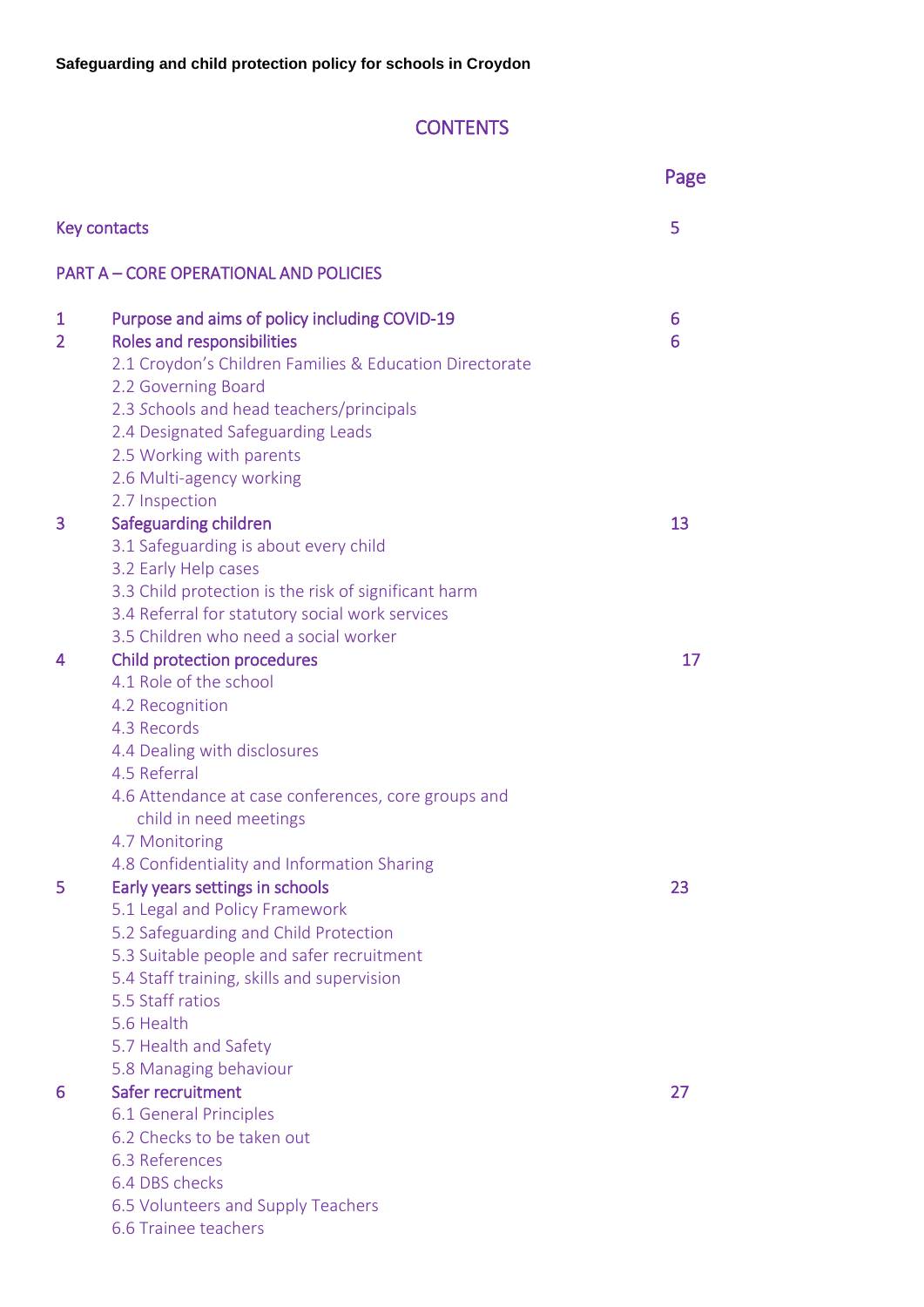|   | 6.6 Alternative provision                            |    |
|---|------------------------------------------------------|----|
|   | <b>Staff practice and conduct</b>                    | 35 |
|   | 7.1 Induction and Training                           |    |
|   | 7.2 Conduct and Safe Teaching Practice               |    |
|   | 7.3 Providing Intimate or Personal care to pupils    |    |
|   | 7.4 Behaviour Management and use of reasonable force |    |
|   | 7.5 Music Tuition                                    |    |
|   | 7.6 Allegations against staff                        |    |
|   | 7.7 Whistleblowing                                   |    |
| 8 | Health and safety/risk assessment                    | 41 |
|   | 8.1 Responsibility for Health and Safety             |    |
|   | 8.2 Risk Assessments                                 |    |
|   | 8.3 Working with aggressive and violent parents      |    |
|   | 8.4 Site Security and Visitors                       |    |
|   | 8.5 Use of school premises by other organisations    |    |
|   | 8.6 Monitoring and review                            |    |

# PART B – ADDITIONAL SAFEGUARDING POLICIES (INCLUDING VULNERABLE GROUPS)

| 1<br>$\overline{2}$<br>3<br>4 | Non collection of children<br>Missing from education and home educated<br>Peer on peer abuse<br>Harmful sexual behaviour<br>4.1 Policy<br>4.2 Procedures |    | 45<br>46<br>46<br>47 |
|-------------------------------|----------------------------------------------------------------------------------------------------------------------------------------------------------|----|----------------------|
| 5                             | <b>Online safety</b>                                                                                                                                     |    | 52                   |
| 6                             | <b>Domestic Abuse or Sexual Violence</b>                                                                                                                 |    | 53                   |
| 7                             | Prevention of radicalisation and extremism                                                                                                               |    | 53                   |
| 8                             | Mandatory reporting of FGM                                                                                                                               |    | 55                   |
|                               | 8.1 Risk Factors for FGM include:                                                                                                                        |    |                      |
|                               | 8.2 Symptoms of FGM                                                                                                                                      |    |                      |
|                               | 8.3 Indicators that FGM may have already taken place                                                                                                     |    |                      |
|                               | 8.4 'So-Called' Honour-Based Abuse                                                                                                                       |    |                      |
| 9                             | Looked after children and care leavers                                                                                                                   |    | 57                   |
| 10                            | <b>Children with SEND</b>                                                                                                                                |    | 58                   |
| 11                            | <b>Private Fostering</b>                                                                                                                                 |    | 58                   |
|                               | 11.1 Why are children in Private Foster Care?                                                                                                            |    |                      |
|                               | 11.2 Are children in Private Foster Care defined as Looked After?                                                                                        |    |                      |
|                               | 11.3 Children staying with host families (homestay)                                                                                                      |    |                      |
| 12                            | <b>Young Carers</b>                                                                                                                                      |    | 59                   |
| 13                            | <b>Fabricated and induced Illness</b>                                                                                                                    | 59 |                      |
| 14<br>15                      | <b>Homelessness</b>                                                                                                                                      |    | 59<br>59             |
| 16                            | <b>Children with Family Members in Prison</b><br>Children and the Court system                                                                           | 60 |                      |
| 17                            | <b>Contextual Safeguarding</b>                                                                                                                           |    | 60                   |
|                               | 17.1 Children who run away                                                                                                                               |    |                      |
|                               | 17.2 Child Criminal Exploitation (County Lines)                                                                                                          |    |                      |
| 18                            | <b>Child Sexual or Criminal Exploitation (CSE)</b><br>(CCE)                                                                                              |    | 61                   |
|                               | 18.1 Three main types of CSE                                                                                                                             |    |                      |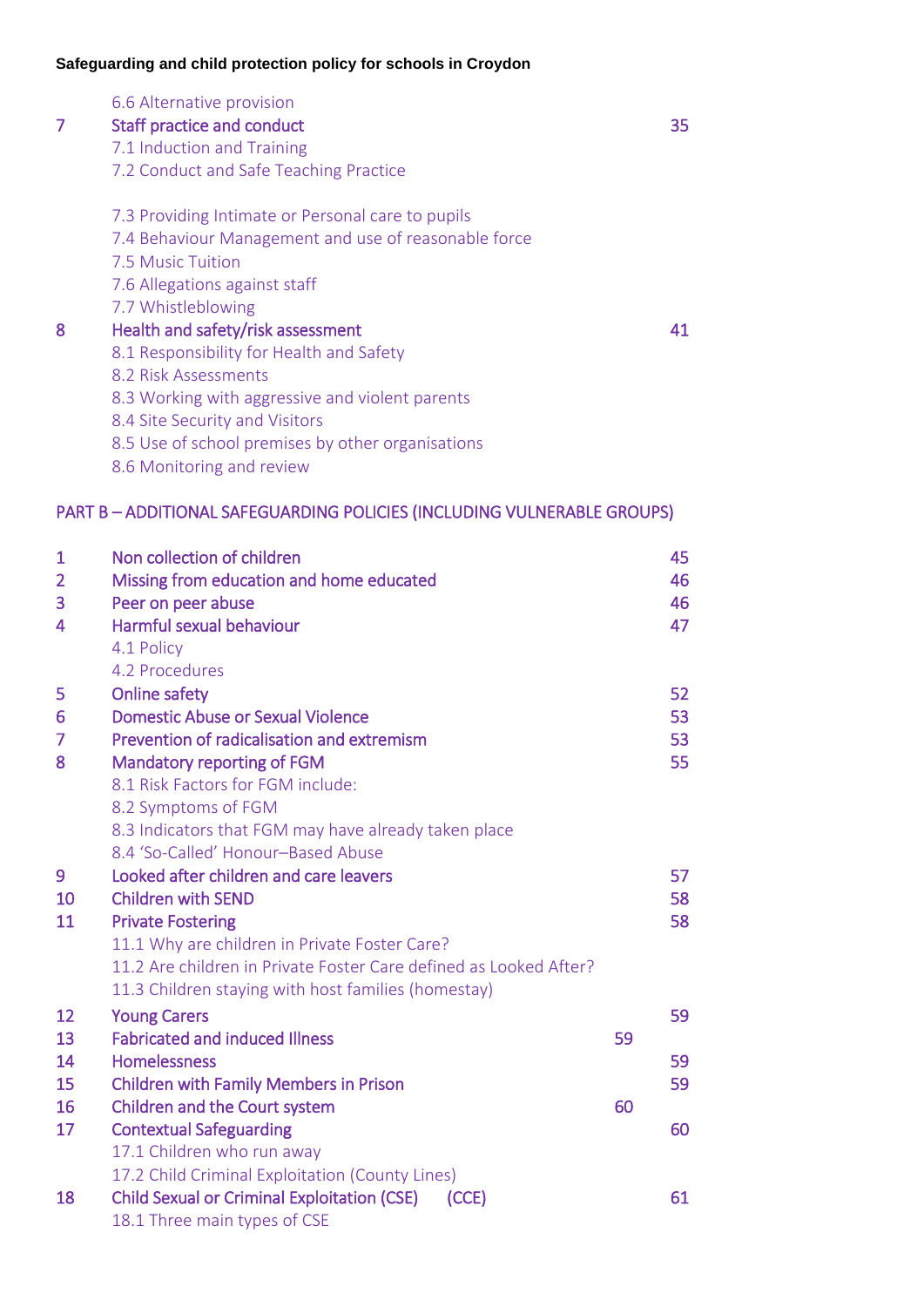| 18.2 Indicators of CSE                                     |                                                                |    |
|------------------------------------------------------------|----------------------------------------------------------------|----|
| 18.3 Potential Vulnerabilities                             |                                                                |    |
| Serious Violent Crime - people at risk                     | 63                                                             |    |
| Children requiring mental health support                   |                                                                | 64 |
| <b>Opportunities to teach Safeguarding</b>                 |                                                                | 64 |
| The Child's Wishes                                         |                                                                | 64 |
| Other relevant policies                                    | 64                                                             |    |
|                                                            |                                                                | 66 |
| Appendix 2: Safeguarding children monitoring/incident form |                                                                |    |
| Appendix 3: Actions where there are concerns about a child |                                                                | 69 |
| Appendix 4: Schools Single Central Register/Record (SCR)   |                                                                |    |
| Appendix 5: Schools self-assessment safeguarding checklist |                                                                |    |
|                                                            | <b>Appendix 1: Child Protection Definitions and Indicators</b> | 67 |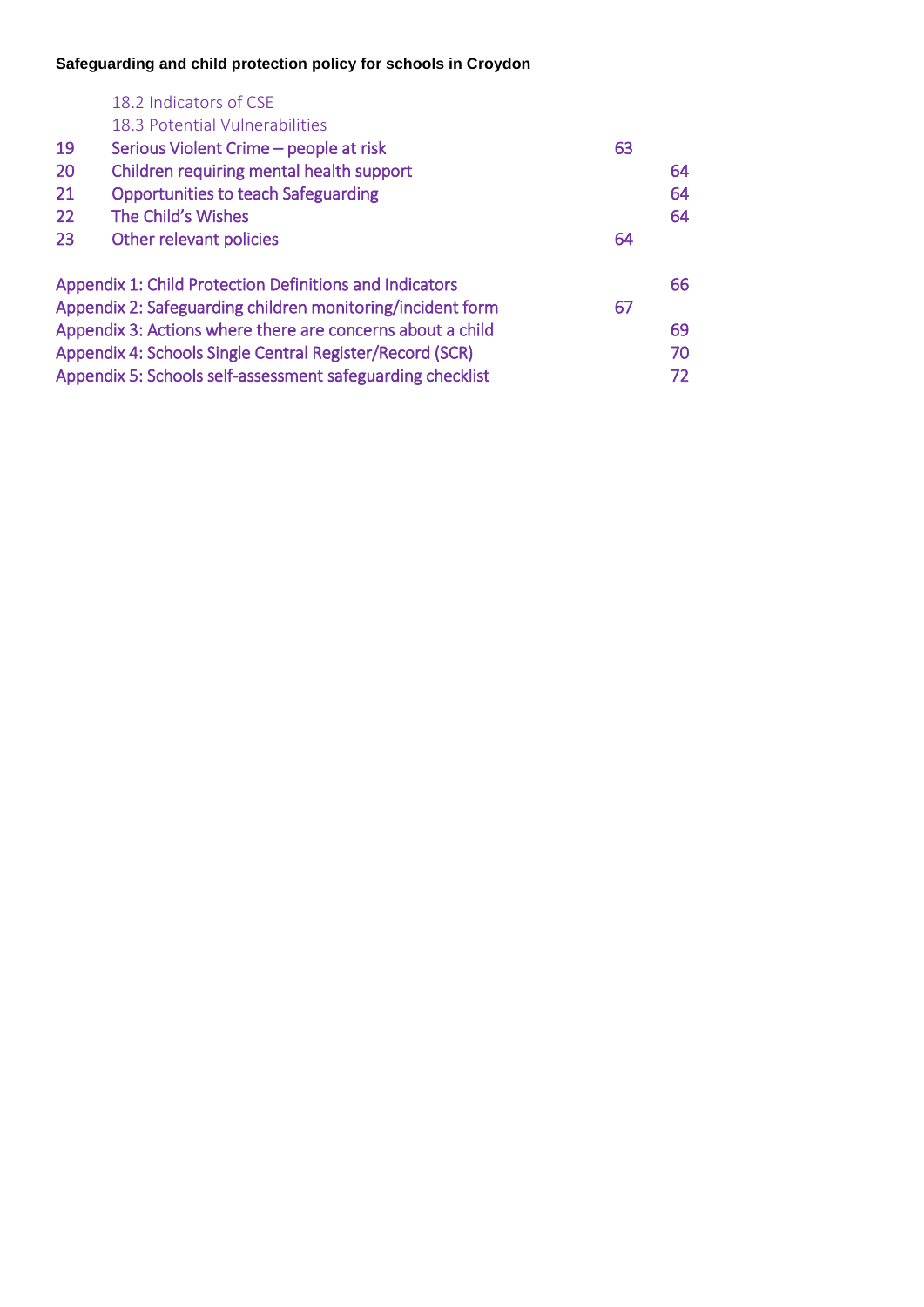# Key contacts

#### *School*

Name of school: Park Hill Infant School

#### Headteacher:

Name: Jane Charman Contact details: head@parkhill-inf.croydon.sch.uk Designated safeguarding lead: Name: Jane Charman Contact details: head@parkhill-inf.croydon.sch.uk

#### Deputy designated safeguarding lead:

Name: Natasha Parry Contact details: deputy@parkhill-inf.croydon.sch.uk

#### Designated LAC teacher:

Name: Laura Hulet Contact details:lhulet.306@lgflmail.org

#### Nominated governor for safeguarding: Name: Jane Cleall Smith Contact details:jcleallsmith.306@lgflmail.org

# *London Borough of Croydon*

#### Local Authority Designated Officer (LADO):

[lado@croydon.gov.uk](mailto:lado@croydon.gov.uk)

Senior LADO: Steve Hall Email: steve.hall@croydon.gov.uk Tel: 0208 255 2889 Mob: 07825 830328

LADO: Jane Parr Email[: jane.parr@croydon.gov.uk](mailto:jane.parr@croydon.gov.uk) Tel: 0208 726 6000 (Ext. 84343) Mob: 07985 590505

#### SPOC (Single Point of Contact):

For urgent child protection matters requiring immediate attention: Tel: 0208 255 2888

SPOC Professionals Consultation Line Tel: 0208 726 6464

Email SPOC referrals to: [childreferrals@croydon.gov.uk](mailto:childreferrals@croydon.gov.uk)

Manager: Jonathan Lung (Service Leader, Children & Families)) Email: Jonathan.Lung@croydon.gov.uk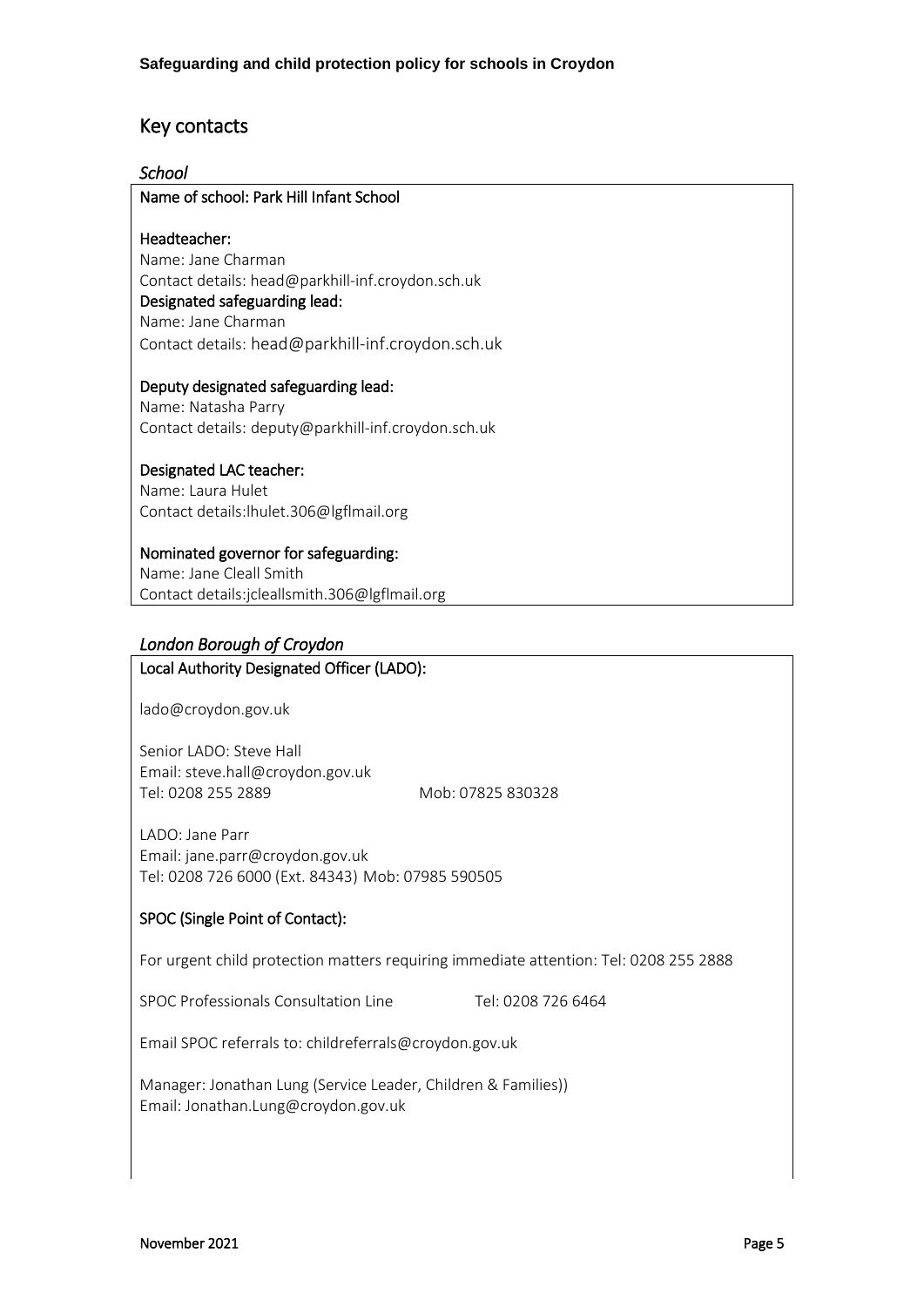Croydon Safeguarding Children Board (CSCB) Website: [croydonlcsb.org.uk](http://croydonlcsb.org.uk/) [Safeguarding learning & development](http://croydonlcsb.org.uk/professionals/learning-development/) Email[: safeguardingchildrenboard@croydon.gov.uk](mailto:safeguardingchildrenboard@croydon.gov.uk) Tel: 0208 604 7275

# Part A: Core operational policies and procedures

# 1 Purpose and Aims of this policy

The purpose of this policy is to set out how the school will meet its statutory duty under section 175 of the Education Act 2002 to safeguard and promote the welfare of children and help them to achieve good outcomes.

Aims

- Ensure safe recruitment practice in checking the suitability of all staff and volunteers to work with children including the completion of risk assessments;
- Ensure staff are appropriately trained.
- Raise awareness of safeguarding/child protection issues amongst all staff and volunteers and of what to do if they have concerns;
- Ensure that volunteers are appropriately supervised.
- Ensure that procedures and expectations for identifying and reporting/recording cases, or suspected cases, of abuse to relevant agencies are robust.
- Ensure that links with relevant agencies are effective including working in partnership regarding child protection matters, including attendance at case conferences and core group meetings;
- Ensure the school environment is safe and is one in which pupils feel secure and are encouraged to talk freely about anything that concerns them.
- Ensure pupils know there are adults in the school who they can approach if they are worried about anything;
- Ensure the curriculum and other provision, including opportunities in the Health and Wellbeing/PSHE curriculum, develop and equip pupils with the skills needed to feel safe and adopt safe practices
- Support for pupils who have been abused or may be at risk of harm in accordance with any agreed child protection plan;
- Ensure we respond appropriately to any concern or allegation about a member of staff or volunteer.
- Ensure staff follow accepted "safe practice" principles when working with pupils.
- Ensure pupils are protected from all forms of harm.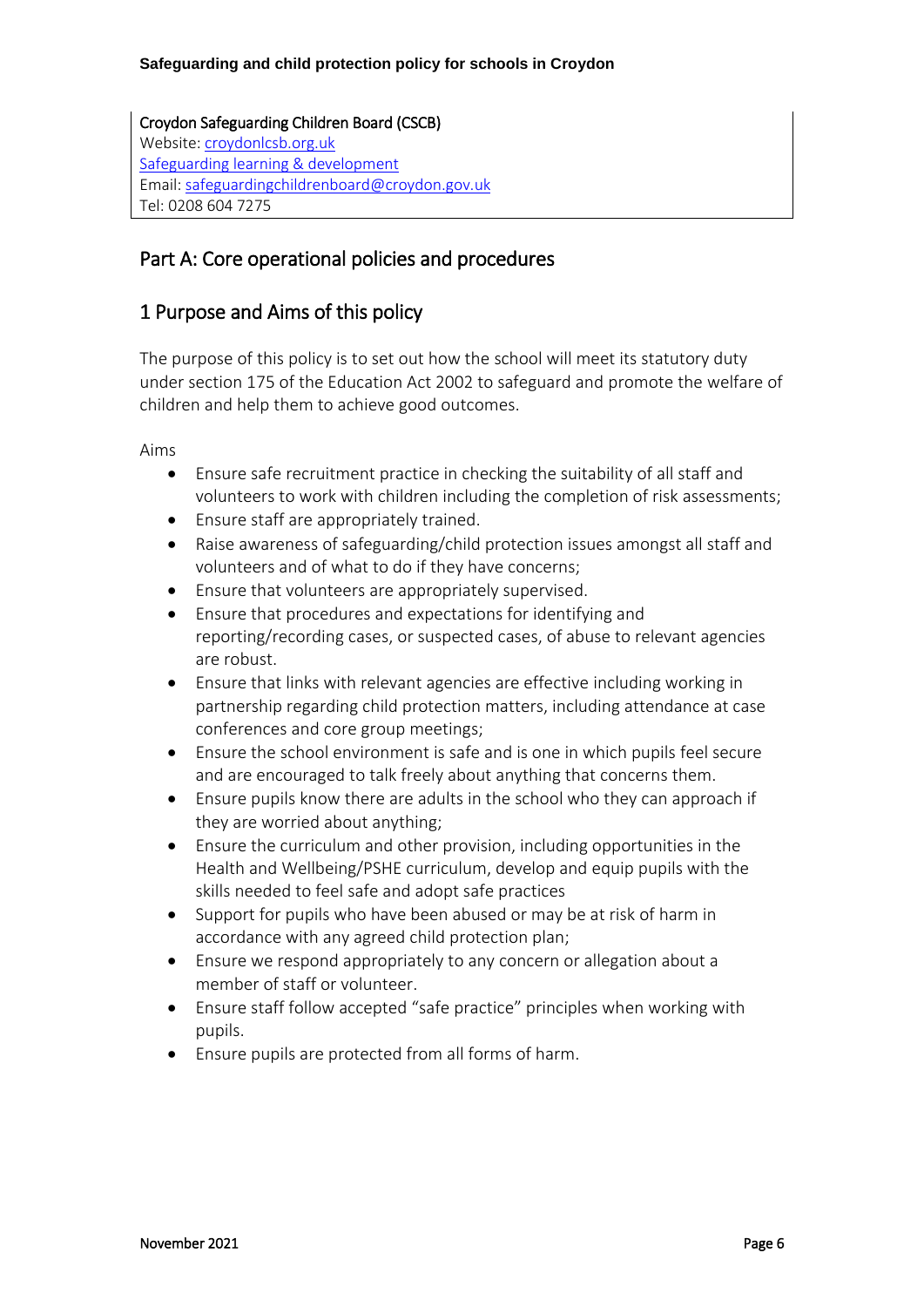# COVID-19

Keeping Children Safe in Education (KCSIE) remains in force throughout the response to coronavirus (COVID-19). The department has issued non-statutory interim guidance on [safeguarding in schools, colleges and other providers](https://www.gov.uk/government/publications/covid-19-safeguarding-in-schools-colleges-and-other-providers) during the coronavirus outbreak. This guidance supports governing bodies, proprietors, senior leadership teams and designated safeguarding leads to continue to have appropriate regard to KCSIE and keep their children safe. It suggests where schools and colleges might consider safeguarding policy and process differently when compared to business as usual. *(KCSIE Sept 2020, P3).*

# 2 Roles and responsibilities

# 2.1 Croydon's Children Families & Education Directorate

The Directorate includes services that will support the school to safeguard and promote the welfare of pupils by:

- co-ordinating the delivery of integrated children's services within the borough, including an early help service
- providing statutory social work services under the Children Act 1989/2004
- providing the school with advice, support and guidance, model policies and procedures, training and dedicated lead officers with responsibility for child protection, safeguarding and online safety
- dealing with allegations against members of staff and volunteers through the Local Authority Designated Officer (LADO)
- taking responsibility for those children who are not in education, including children who are known to be home educated.

# 2.2 Governing Board

The term 'governors' and 'governing board' is used throughout to refer to whoever is responsible for fulfilling governance functions. This could be the governors of a maintained school, the trustees of a single or multi-academy trust, or the local governing board to the function in question has been delegated within a multiacademy trust.

The Governing Board will ensure that the school meets its statutory duties with regard to safeguarding and protecting pupils and that the following are in place: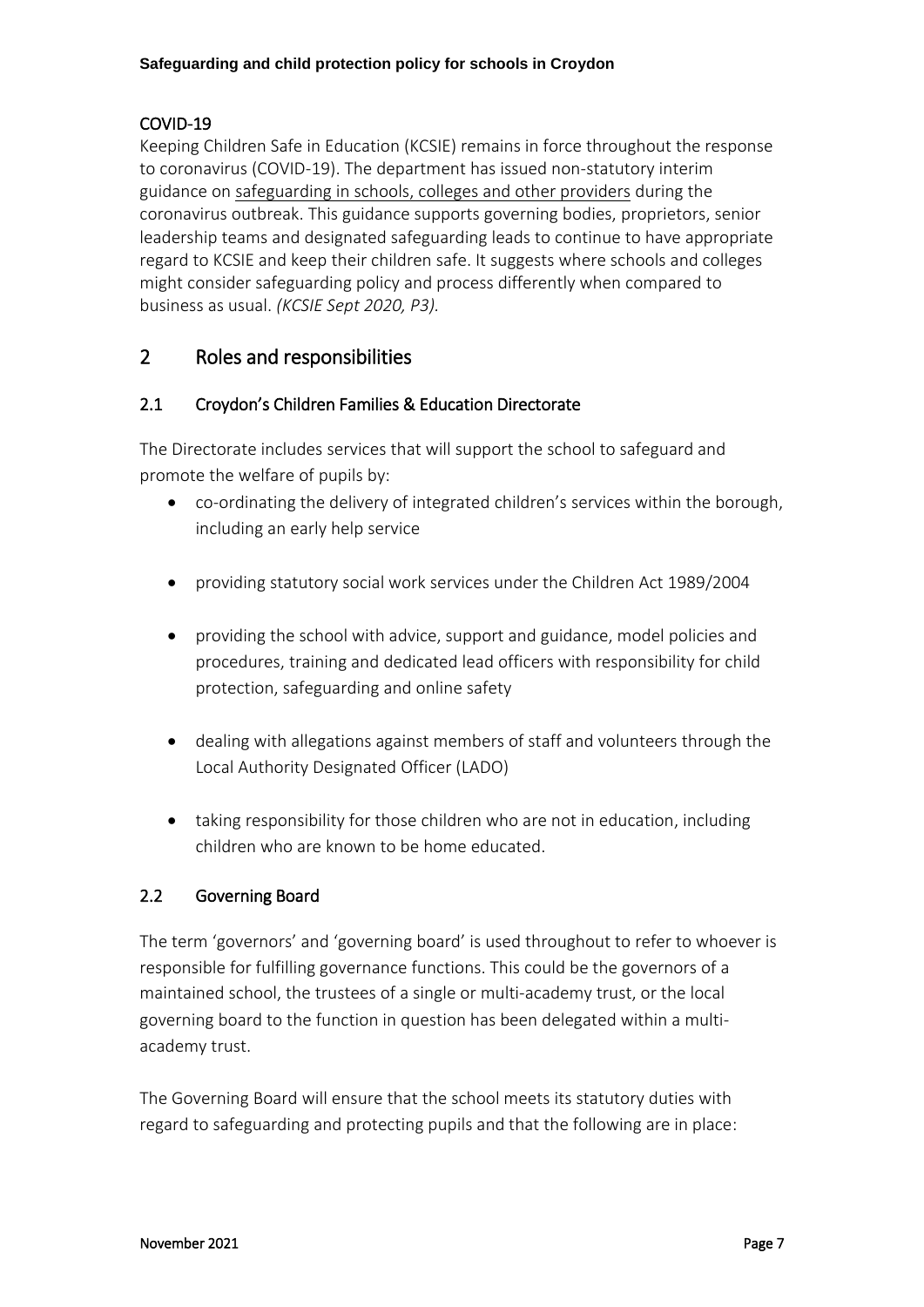- The school has the following policies in place and that these are regularly monitored, reviewed and updated where necessary;
	- o safeguarding policies and procedures covering early help and child protection that are consistent with Croydon Safeguarding Children Board procedures and Croydon's internal policies
	- o a staff code of conduct policy including policies covering staff/pupil relationships and communications and staff use of social media
	- o a procedure for responding to incidents where children go missing from education, particularly where there are repeated incidents that suggest potential safeguarding risks may be present.
- The school is able to work jointly with other agencies in order to ensure pupils can access help and support from early help services and statutory social work services and that children's plans are implemented and monitored.
- The Chair of the Governing Board is aware that they are responsible for liaising with the LADO in the event of an allegation against the head teacher.
- A senior member of staff is appointed as the designated safeguarding lead with responsibility for carrying out the statutory duties as set out in this policy, the individual is given sufficient time and resources to carry out their responsibilities and that another member of staff is appointed to deputise in their absence.
- There is a designated teacher nominated to promote the educational achievement of looked after children and previously looked after children and that this person has received appropriate training for the role.
- Staff receive a thorough induction on joining and are given copies of all relevant safeguarding and child protection polices and the staff code of conduct policy.
- Staff are confident that they can raise issues with leaders where there are concerns about safeguarding practice at the school and there are robust whistleblowing procedures in place.
- Steps are taken to ensure parents and pupils are aware of the school 's safeguarding and child protection policies and procedures.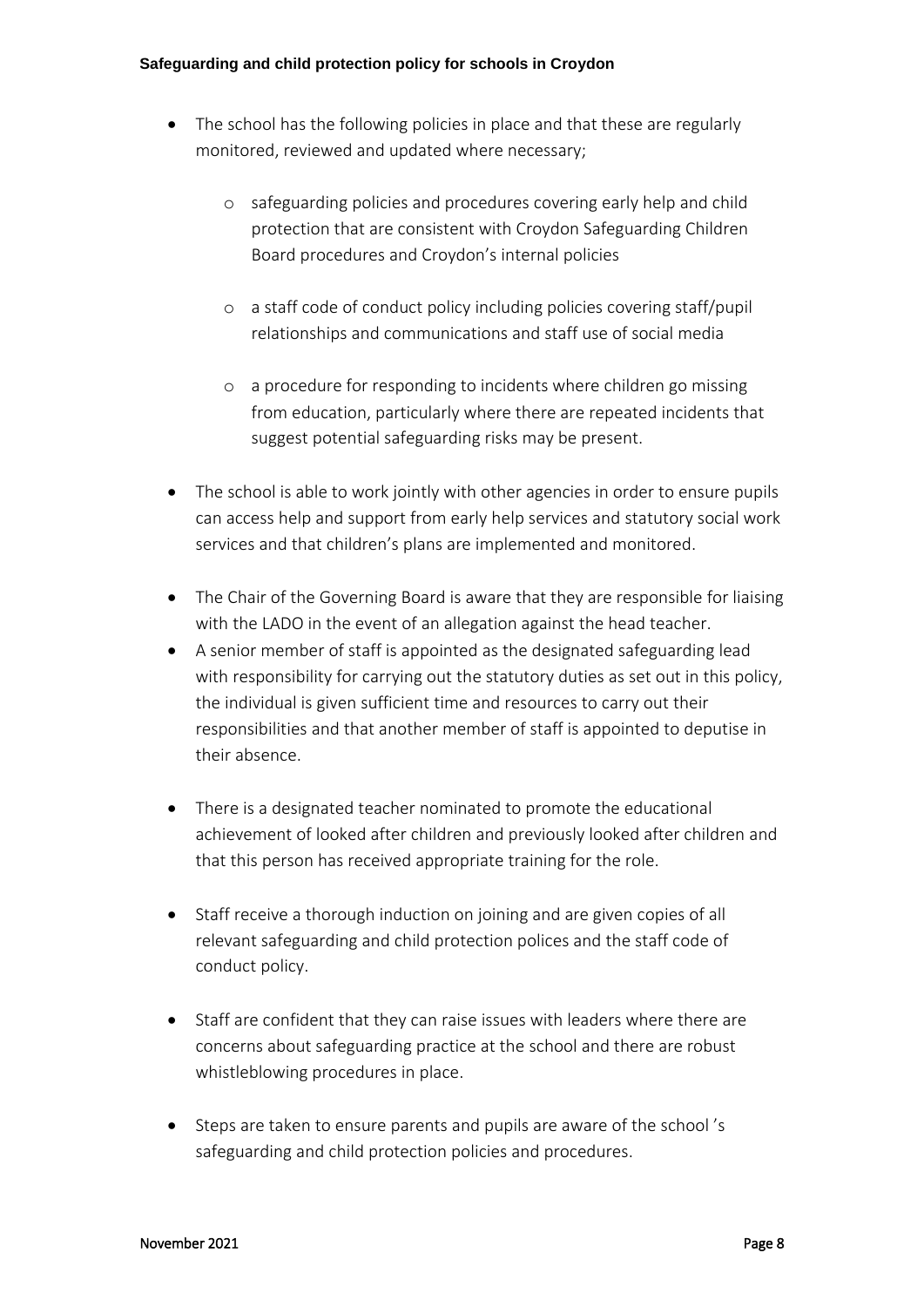- Governors ensure children are given opportunities within the curriculum to learn how to keep themselves safe, including on-line.
- The school has appropriate written procedures in place to ensure safer recruitment practices and reasonable checks on visitors to the school, to deal with allegations against staff or volunteers and to report matters to the Disclosure and Barring Service as required, and that these policies are consistent with statutory guidance and reviewed on an annual basis.
- At least one member of the Governing Board has undertaken accredited safer recruitment training.
- There is a nominated member of the Governing Board who is responsible for Safeguarding and holds school accountable of their statutory duties.
- All staff receive safeguarding and child protection training at least every -two years and receive regular updates from the designated safeguarding lead to ensure they remain up to date with new legislation. Free safeguarding training is available for all Croydon schools via the [Learning & Development section of](http://croydonlcsb.org.uk/professionals/learning-development/)  [the CSCB website.](http://croydonlcsb.org.uk/professionals/learning-development/)
- The school has procedures in place to deal with allegations made against other pupils.
- Children's wishes and feelings are taken into account when deciding on what action to take or services to provide to protect individual children and there is a robust system in place for gaining feedback from pupils.

# 2.3 *S*chools and head teachers/principals

The head teacher will ensure that the school meets its statutory safeguarding duty by ensuring the following:

• Staff are inducted thoroughly and have read all the school s' safeguarding and child protection policies, behaviour policies and the CSCB children missing from education policy so that they are fully aware of their role in safeguarding children and are able to fully implement policies.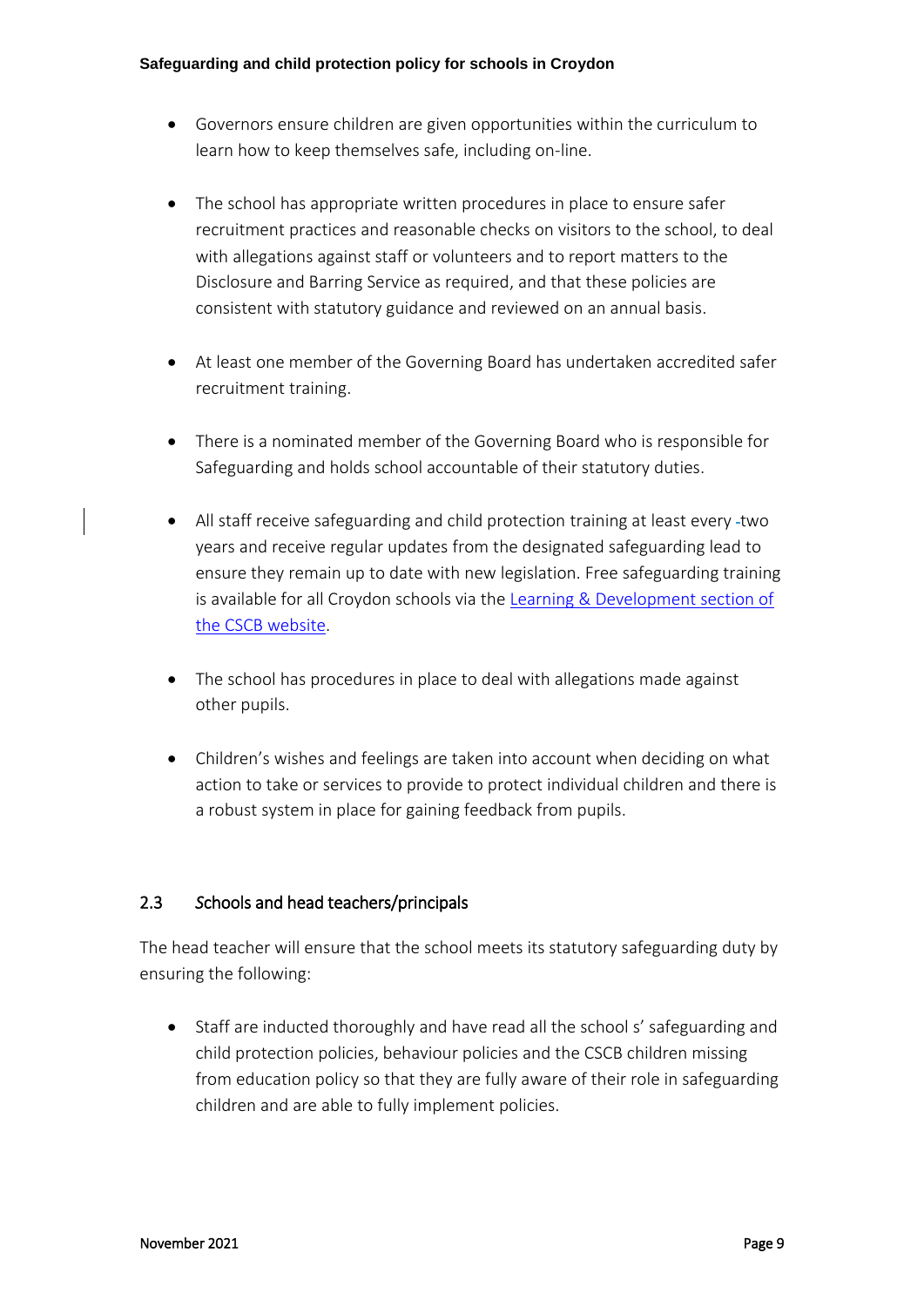- All staff are able to identify those children who need extra help and know how to make, or request appropriate referrals to early help services.
- All staff are vigilant to harm and abuse, are able to identify those children for whom there are child protection concerns and know how to make, or request appropriate referrals to children's social care.
- Staff are able to work in partnership with other agencies to safeguard children, including providing early help support, contributing to assessments and the implementation of the child's plan, attending network meetings and case conferences, monitoring children's progress and liaising with social workers.
- Staff are encouraged to attend learning events and participate in audit activity provided by the Safeguarding Children Board as well as promote published learning from events and serious case reviews.
- Safer recruitment practice is followed when recruiting to posts and appropriate action is taken whenever an allegation is made against a member of staff.
- The school offers a safe environment for staff and pupils to learn.
- Safeguarding issues are brought to the attention of the governing body.

# 2.4 Role of the designated safeguarding lead

The role of the designated safeguarding lead and their deputy is to take lead responsibility for safeguarding and child protection within the school and to be available during school hours for staff to discuss safeguarding concerns.

The designated safeguarding lead (and their deputy) will:

- liaise with and manage referrals to relevant agencies such as CSSW, the LADO, the Channel Panel, the Police and the Disclosure and Barring Service (DBS);
- keep the head teacher and the board of governors informed of on-going safeguarding and child protection issues and enquiries;
- provide advice and guidance for staff on safeguarding and child protection issues and making referrals;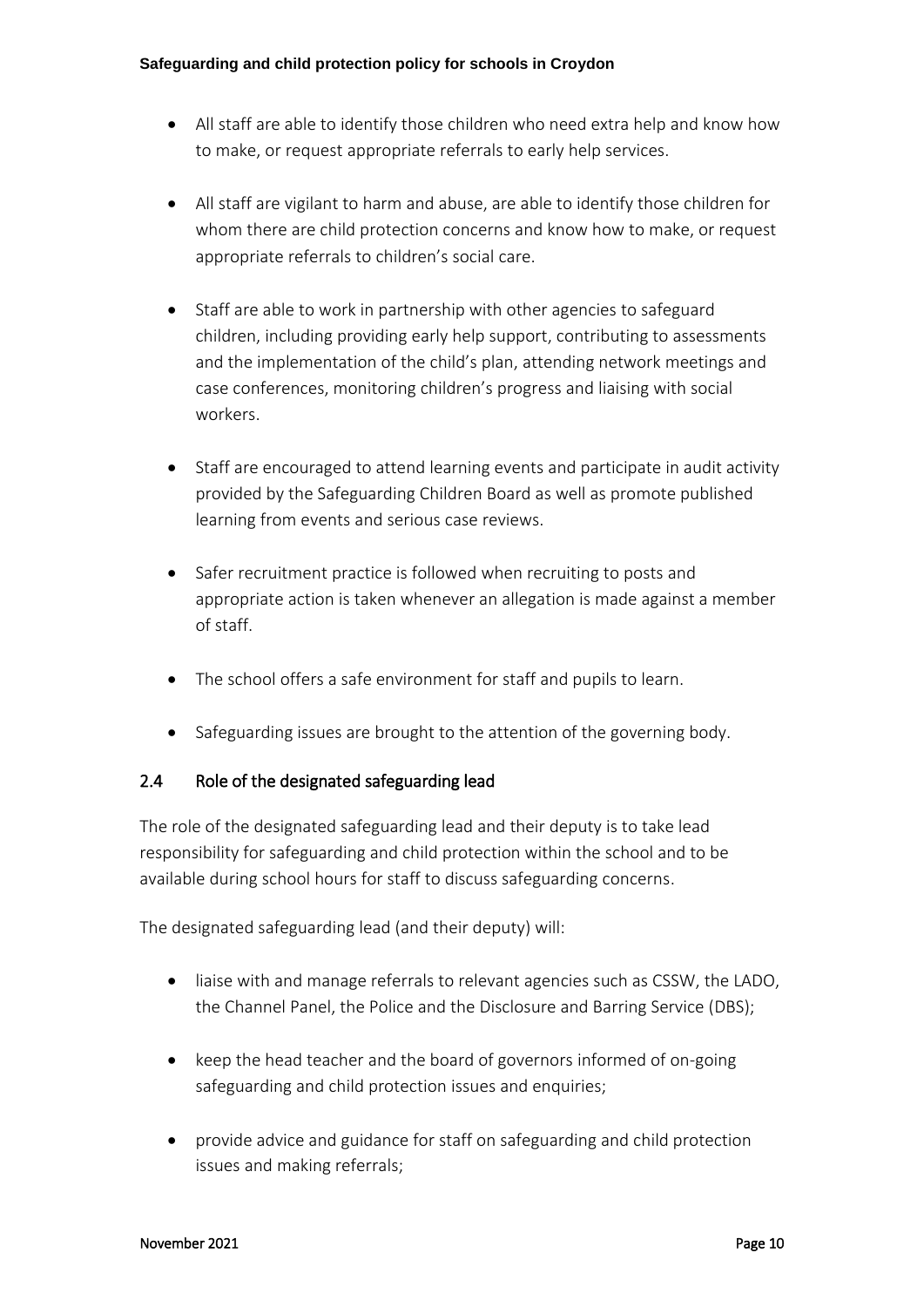- ensure the school's safeguarding and child protection policies are up to date and consistent with Croydon's Safeguarding Children Board policies and that policies are reviewed annually;
- ensure all staff, including temporary staff, are aware of and understand policies and procedures and are able to implement them. These include KCSIE Part 1, the school's Code of Conduct, the School Safeguarding Policy including the Annex to this policy for their school and the Behaviour Policy;
- all staff that work directly with children must also read Annex A in KCSIE 2020;
- attend regular training, including Prevent awareness training, and the designated teachers meetings hosted by Croydon and the Safeguarding Children Board in order to keep up to date with new policy, emerging issues and local early help, safeguarding and child protection procedures and working practices;
- provide regular updates to all staff members and governors on any changes in safeguarding or child protection legislation;
- have an awareness of those children who may be in need, young carers and children who have special educational needs and liaise with the SENCO when considering any safeguarding action for a child with special needs;
- liaise with the designated teacher for LAC whenever there are safeguarding concerns relating to a looked after child or previously looked after child;
- oversee child protection systems within the school , including the management of records, standards of recording concerns and referral processes;
- provide a link between the school and other agencies, particularly children's social care and the Croydon Safeguarding Children Board;
- ensure staff , including temporary staff, receive appropriate safeguarding and child protection training every 2 years;
- ensure parents are fully aware of the school policies and procedures and that they are kept informed and involved;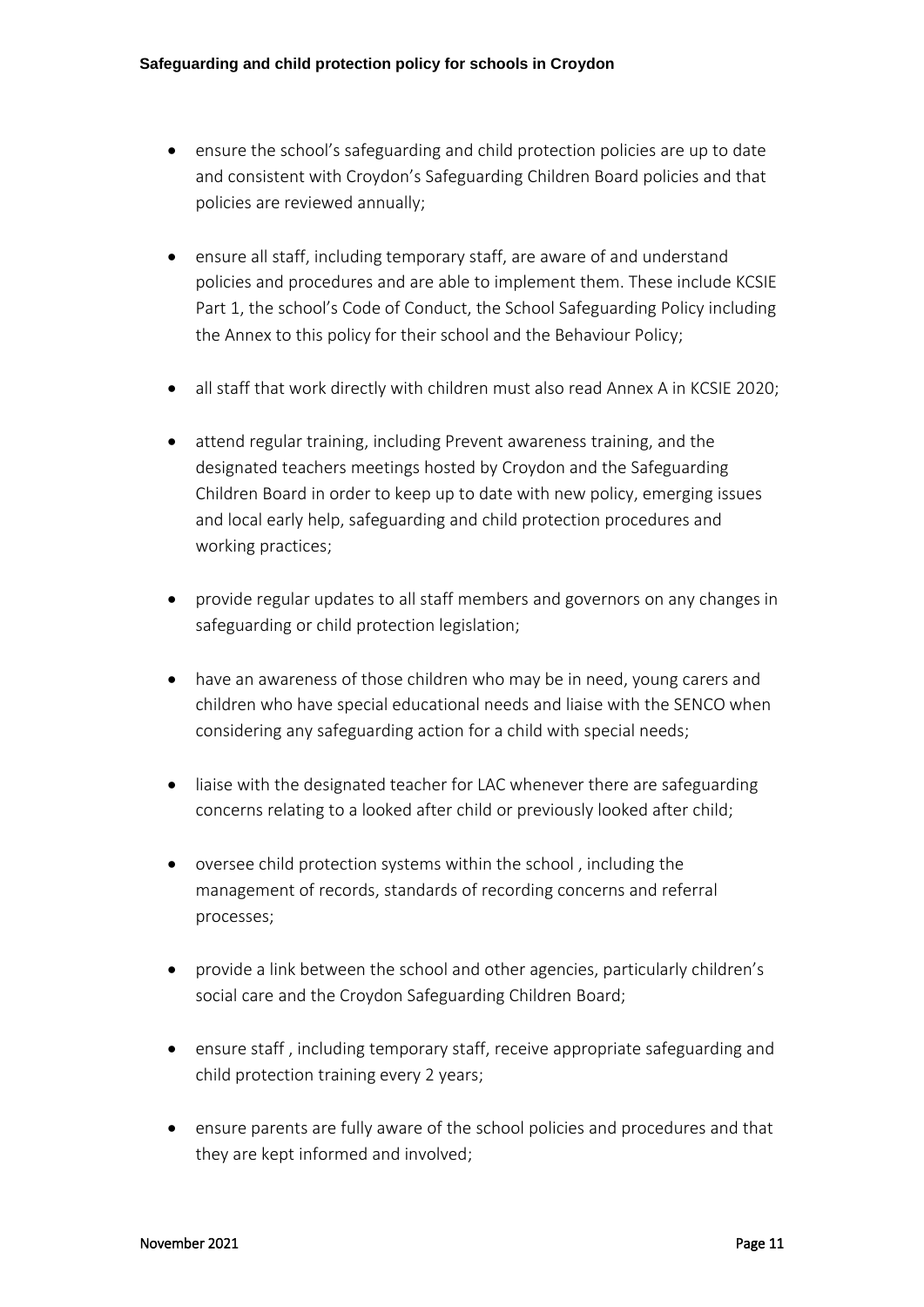• ensure relevant records are passed on appropriately when children transfer to other schools and where appropriate, share relevant information with schools or colleges to enable continued support the child on transfer.

# 2.5 Working with parents and carers

The school recognises the importance of working in partnership with parents and carers to ensure the welfare and safety of pupils.

The school will:

- make parents aware of the school 's statutory role in safeguarding and promoting the welfare of pupils, including the duty to refer pupils on where necessary, by having a safeguarding statement on the home page of their website and making all school policies available on the school website or on request;
- provide opportunities for parents and carers to discuss any problems with class teachers and other relevant staff;
- consult with and involve parents and carers in the development of school policies to ensure their views are taken into account;
- ensure a robust complaints system is in place to deal with issues raised by parents and carers;
- provide advice and signpost parents and carers to other services and resources where pupils need extra support.
- Schools should also be aware of the additional guidance available from the DfE on dealing with issues around parental responsibility: [Understanding and](https://www.gov.uk/government/publications/dealing-with-issues-relating-to-parental-responsibility/understanding-and-dealing-with-issues-relating-to-parental-responsibility)  [dealing with issues relating to parental responsibility](https://www.gov.uk/government/publications/dealing-with-issues-relating-to-parental-responsibility/understanding-and-dealing-with-issues-relating-to-parental-responsibility)

# 2.6 Multi-agency working

The school will work in partnership with relevant agencies in order to meet its obligations under section 11 of the Children Act 2004 and *Working together to safeguard children* 2018.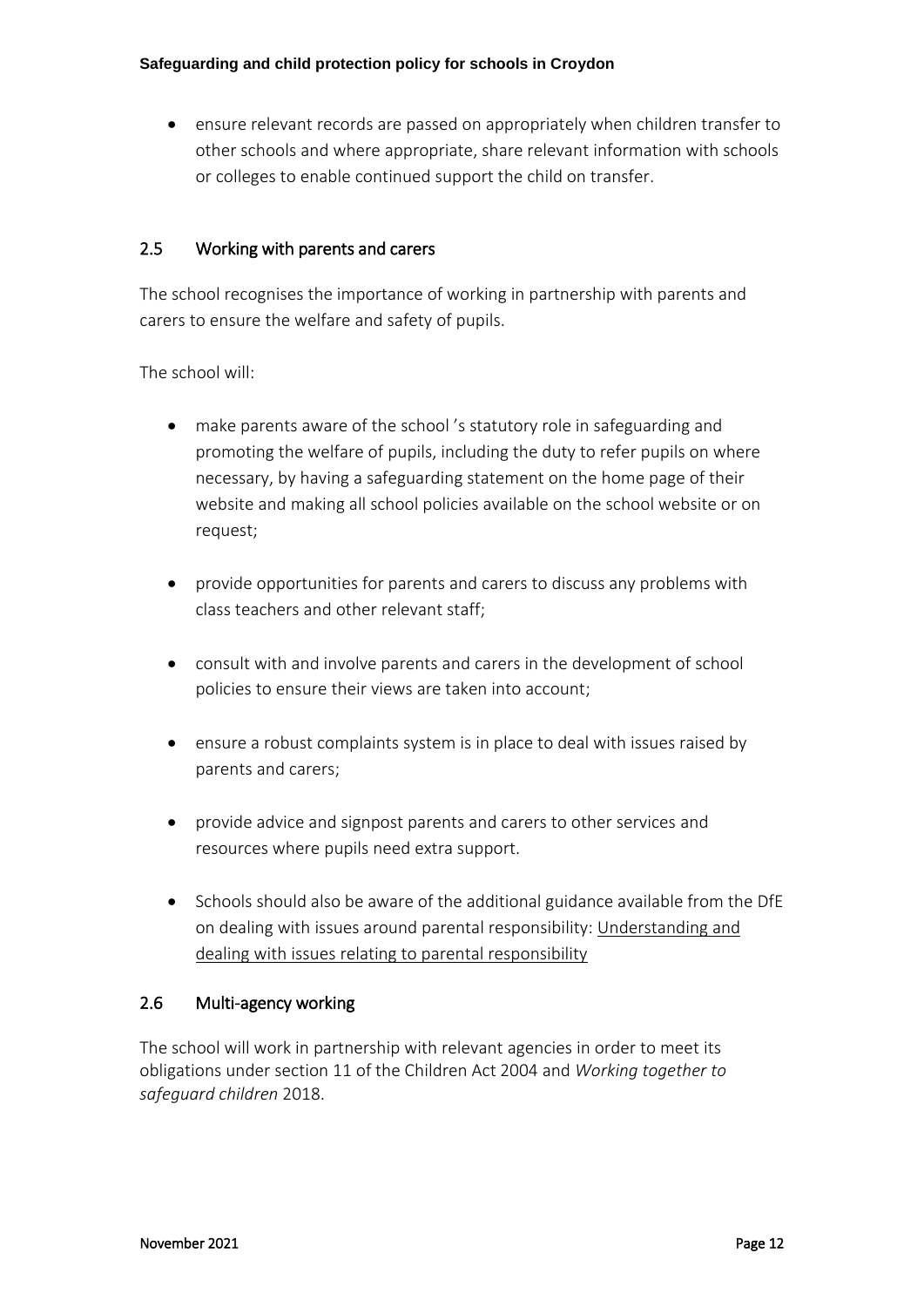The school recognises its vital role in safeguarding school-age children and will cooperate with the Croydon Safeguarding Children Board to ensure joint working with partner agencies in order to improve outcomes for children in Croydon.

# 2.7 Inspection

Since September 2019 since Ofsted's Inspection of schools, early years and Post-16, inspectors will judge whether establishments are effective in their provision of safeguarding. [Ofsted Education Inspection Framework.](file:///C:/AppData/Local/Microsoft/Windows/INetCache/Content.Outlook/6TV98I7L/Ofsted’s%20inspections%20of%20early%20years,%20schools%20and%20post-16%20provision%20are%20carried%20out%20under:%20Ofsted) Additional guidance for Early Years is available [here.](https://www.gov.uk/government/publications/inspecting-safeguarding-in-early-years-education-and-skills) Independent schools are inspected through the Independent Schools Inspectorate (ISI) and their inspection framework can be found [here.](https://www.isi.net/)

# 3 Safeguarding children

# 3.1 Safeguarding: is about every child

In relation to children and young people, safeguarding and promoting their welfare is defined in 'Working together to safeguard children' as:

- protecting children from maltreatment
- preventing impairment of children's health or development
- ensuring that children grow up in circumstances consistent with the provision of safe and effective care
- taking action to enable all children to have the best outcomes

# 3.2 Early help cases

Staff will identify children who need extra help at an early stage and provide help and support in order to prevent concerns from escalating. In particular, staff will be aware of the needs of the following groups of children whose circumstances may mean they will require early help:

- o children with disabilities and additional needs, including those with special educational needs
- o young carers
- o if the child has a mental health need;
- o children showing early signs of being drawn into anti-social or criminal behaviour, including gangs and organised crime;
- o children who frequently go missing from home, school or care;
- o children who are misusing drugs or alcohol;
- o children at risk of exploitation through modern slavery and trafficking;
- o children whose home circumstances are negatively affected by adult substance misuse or mental ill health or domestic abuse;
- o children who have returned home from care;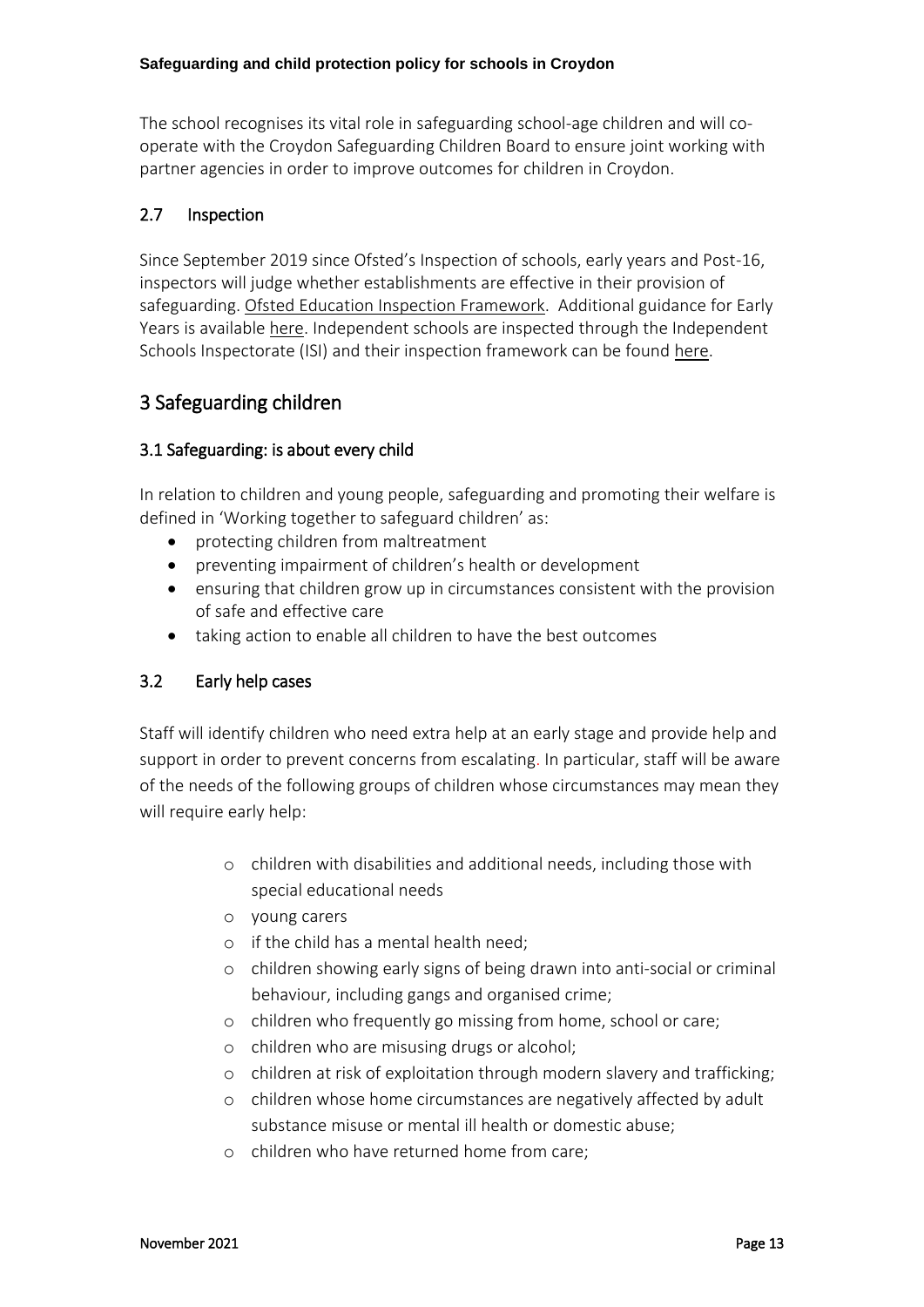- o children who show early signs of abuse or neglect, including where there are concerns about the cumulative effect of low level neglect;
- o children at risk of radicalisation or exploitation;
- o is at risk of honour based abuse such as Female Genital Mutilation or forced marriage;
- o is persistently absent from education;
- o privately fostered children.
- Where the child's extra needs require services, consideration will be given to what early help support can be offered a child by the school .
- If the child requires an early help service from another agency, the school will make a referral to the Single Point of Contact (SPOC) for appropriate help and support. Staff will consult with parents prior to making any referral to discuss the matter and gain consent to refer the child.
- Where the child is receiving an Early Help service, the school will work as part of the Team Around the Child (TAC) and take up the role of lead professional where this is appropriate.
- Early help provision should be monitored and reviewed to ensure outcomes for the child are improving. If the school believes that this is not the case, consideration should be given making a referral for a statutory social work service.

#### 3.3 Child Protection: is those at risk of significant harm

The school will carry out its duty to safeguard pupils which is:

- protecting children from maltreatment
- preventing impairment of children's health or development
- ensuring children are growing up in circumstances consistent with the provision of safe and effective care
- undertaking that role so as to enable children to have optimum life chances so they can enter adulthood successfully.

#### *For a list of definitions and indicators of abuse and neglect, see appendix 1.*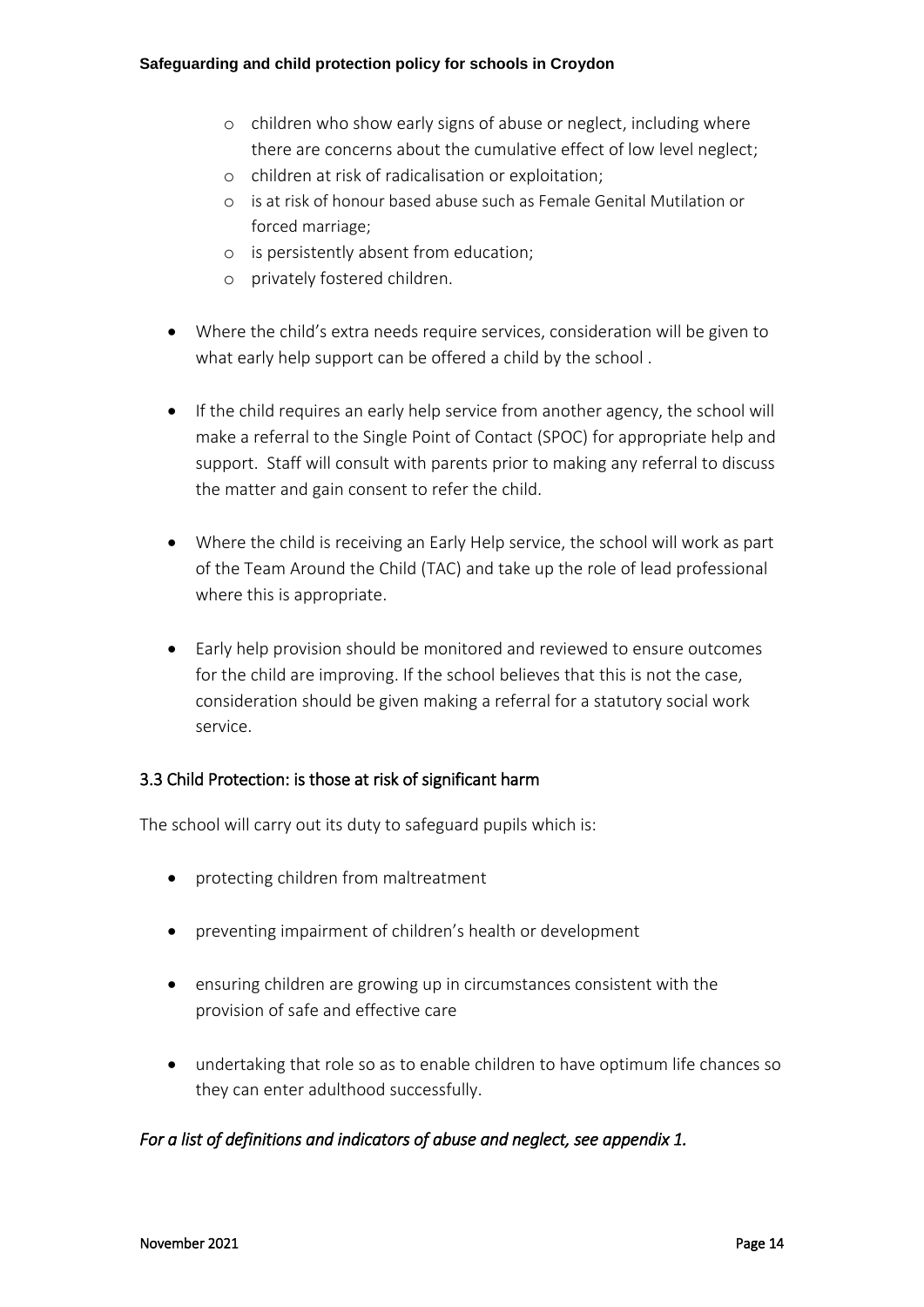Action may be needed to protect children and learners from specific safeguarding issues such as:

- Abuse: Neglect, physical, sexual and emotional
- Disguised compliance Children missing in Education (CME)
- Children who are home schooled ('Hidden Children')
- Radicalisation / extremism
- So-called 'Honour Based' Violence (HBV)
- Breast Ironing
- Mental health concerns including self-harm
- Bullying including on-line (cyber) bullying and prejudice based bullying
- Racism, disability, homophobic or transphobic abuse
- Gender based violence/violence against women and girls
- Domestic Abuse
- Poor parenting
- Child sexual exploitation and trafficking (CSE)
- The impact of new technologies on sexual behaviour
- Substance misuse
- Female Genital Mutilation (FGM)
- Forced marriage
- Fabricated or induced illness
- Faith abuse
- Gangs and youth violence (including Child Criminal Exploitation: County Lines)
- Private fostering
- Sexting (Youth Produced Sexual Imagery)
- Peer on peer abuse Teenage relationship abuse
- Serious Violent Crime
- Sexual violence
- Sexual harassment
- Children with family members in prison
- Children and the court system
- Homelessness
- Adverse Childhood Experiences (ACEs)
- Trauma and Attachment issues
- Up-skirting
- Knife Crime
- County Lines

The school will seek advice from the SPOC Professionals' Consultation Line to help make decisions on the child's level of need and the appropriate service to refer on for services. Staff will consult with the designated safeguarding lead for advice and to discuss the case prior to making any referral for services.

The SPOC Professionals' Consultation Number is 0208 726 6464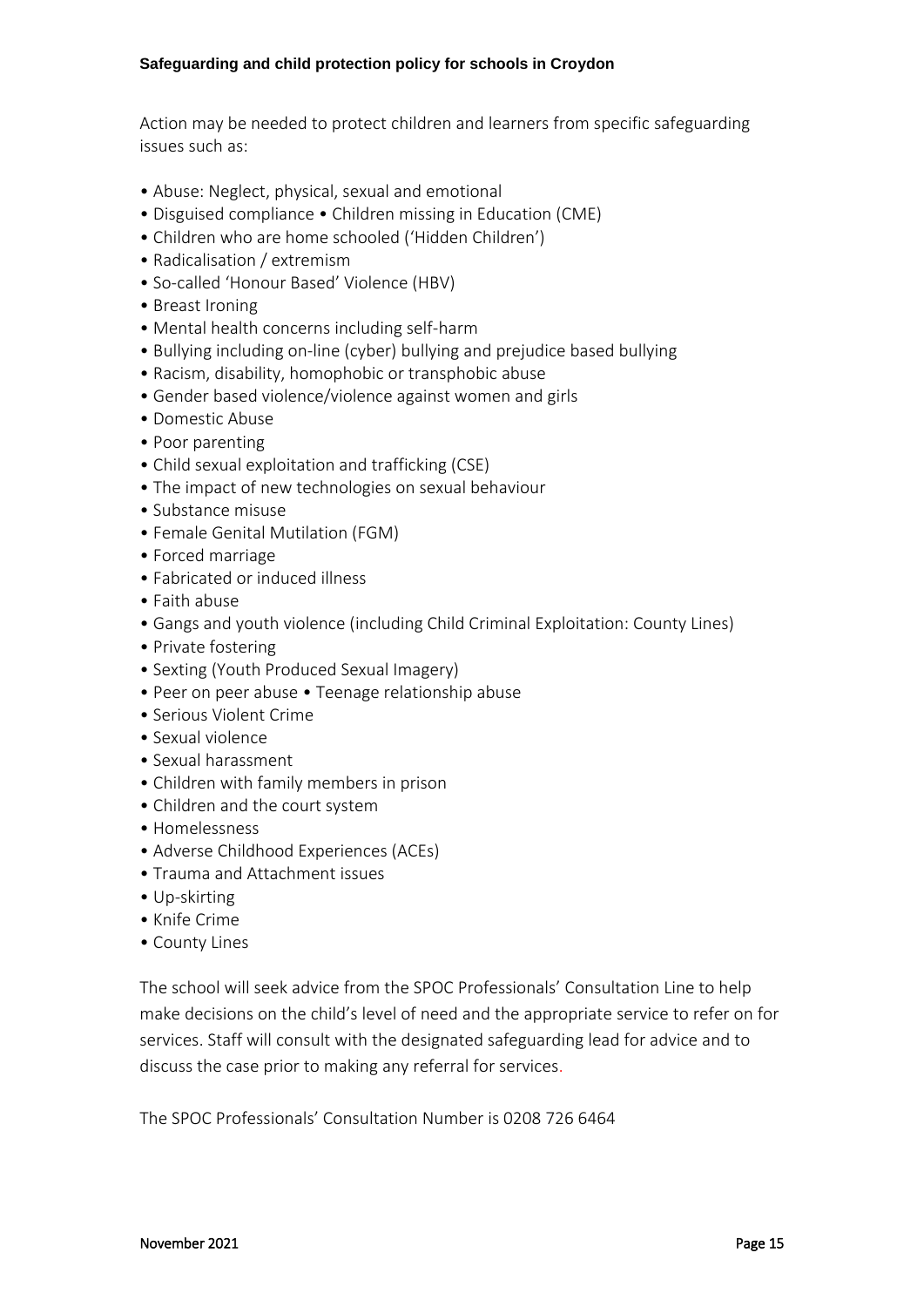All referrals for a children's social care service will be made by way of Single Point of Contact (SPOC) Safeguarding Referral Form. SPOC is Croydon's "front door" for children's social care referrals and accepts referrals for all cases.

#### [SPOC Referral Form](https://my.croydon.gov.uk/MashReferrals?qWname=New&qServiceRef=ChildReferral)

Parental consent for referral will be sought unless advised not to by a member of the SPOC team, specifically linking to allegations of sexual abuse, concerns of fabricated or induced illness or the parent is the alleged perpetrator, but a referral will be made regardless of consent being given in cases where the child is at risk of significant harm.

Staff will also share information and work in an integrated way to ensure a coordinated response from agencies to support families and meet the child's needs.

The Online tool [Report a child to your local council](https://www.gov.uk/report-child-abuse-to-local-council) directs you to the local children's social care contact number.

# 3.4 Referral for a statutory social work service

Where there are concerns about a child's welfare, staff will act immediately by seeking the advice of the designated safeguarding lead or their deputy are most likely to have the most complete safeguarding overview. Following consultation the designated safeguarding lead should decide on whether to make a referral to children's social care via SPOC.

Where the referral raises concerns that the child is at risk of significant harm, the case will passed on to Croydon's MASH team to gather relevant information from other agencies.

SPOC will inform the school of the outcome of any referral and what action children's social care will be taking. This may include any of the following:

• Carrying out a child and family assessment to identify the child's needs and establish if the child is a child in need under section 17 of the Children Act 1989. These are children (including disabled children) who are unlikely to meet a reasonable standard of health and development unless provided with services.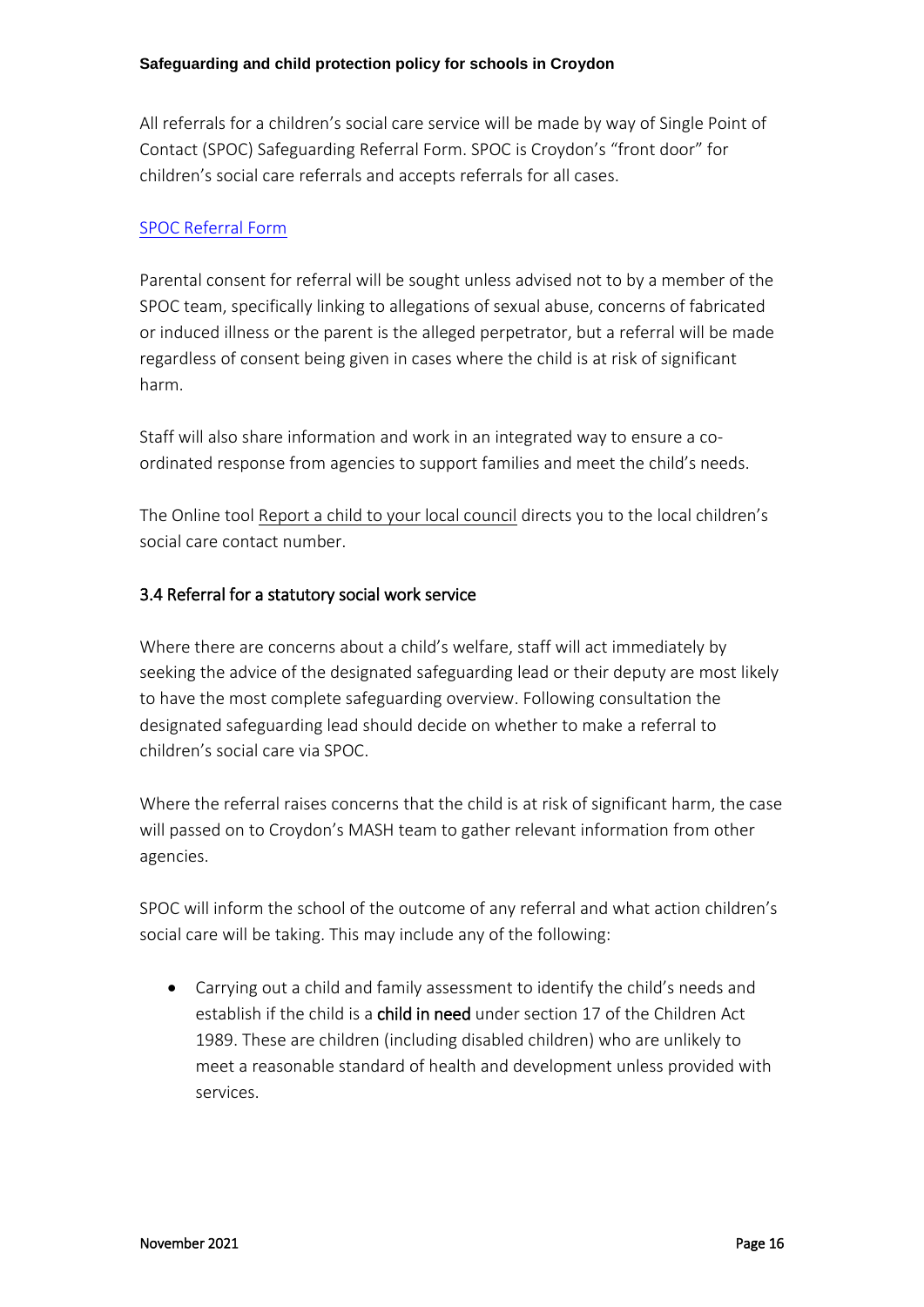- Convening a strategy meeting under child protection procedures as set out in section 4 for any child where there are concerns about significant harm and/or taking any immediate action in order to protect the child.
- Providing interim services for the child and their family in the meantime whilst work is on-going (including details of appropriate services).

## 3.5 Children who need a Social Worker

Children may have a social worker due to neglect, abuse or difficult family circumstances. Their experience can leave them vulnerable to further harm and we have a duty as professionals to help protect them. The local authority should communicate with the designated lead so they know if a child has a social worker and therefore enable them to make decisions which are in the best interest of the child's safety, welfare and educational outcomes.

Further documents which may assist in supporting these families can be found in [Review of children in need.](https://www.gov.uk/government/publications/review-of-children-in-need/review-of-children-in-need) [Help, Protection, Education](https://assets.publishing.service.gov.uk/government/uploads/system/uploads/attachment_data/file/809236/190614_CHILDREN_IN_NEED_PUBLICATION_FINAL.pdf) concludes the review.

# 4 Child protection procedures

# 4.1 Role of school

The school will work to the following policy documents in order to support the protection of pupils who are at risk of significant harm.

Working together to safeguard children *(DfE 2018)*

- [Working together to safeguard children](https://assets.publishing.service.gov.uk/government/uploads/system/uploads/attachment_data/file/729914/Working_Together_to_Safeguard_Children-2018.pdf)
- What to do if you're worried a child is being abused *(DfE2015)*
- [What to do if you're worried a child is being a](https://www.gov.uk/government/publications/what-to-do-if-youre-worried-a-child-is-being-abused--2)bused Publications GOV.UK The London Safeguarding Children Board child protection procedures
- [London Safeguarding Children Board: Child Protection Procedures](http://www.londoncp.co.uk/) Keeping children safe in education (DFE 2020)
	- [Keeping Children Safe in Education](https://www.gov.uk/government/publications/keeping-children-safe-in-education--2)

Croydon Safeguarding Board local policies and procedures

• CSCB [local policies and procedures](http://croydonlcsb.org.uk/professionals/policies/)

*Other document links can be found within their relevant sections of this policy.*

In line with these policies and procedures, the school will: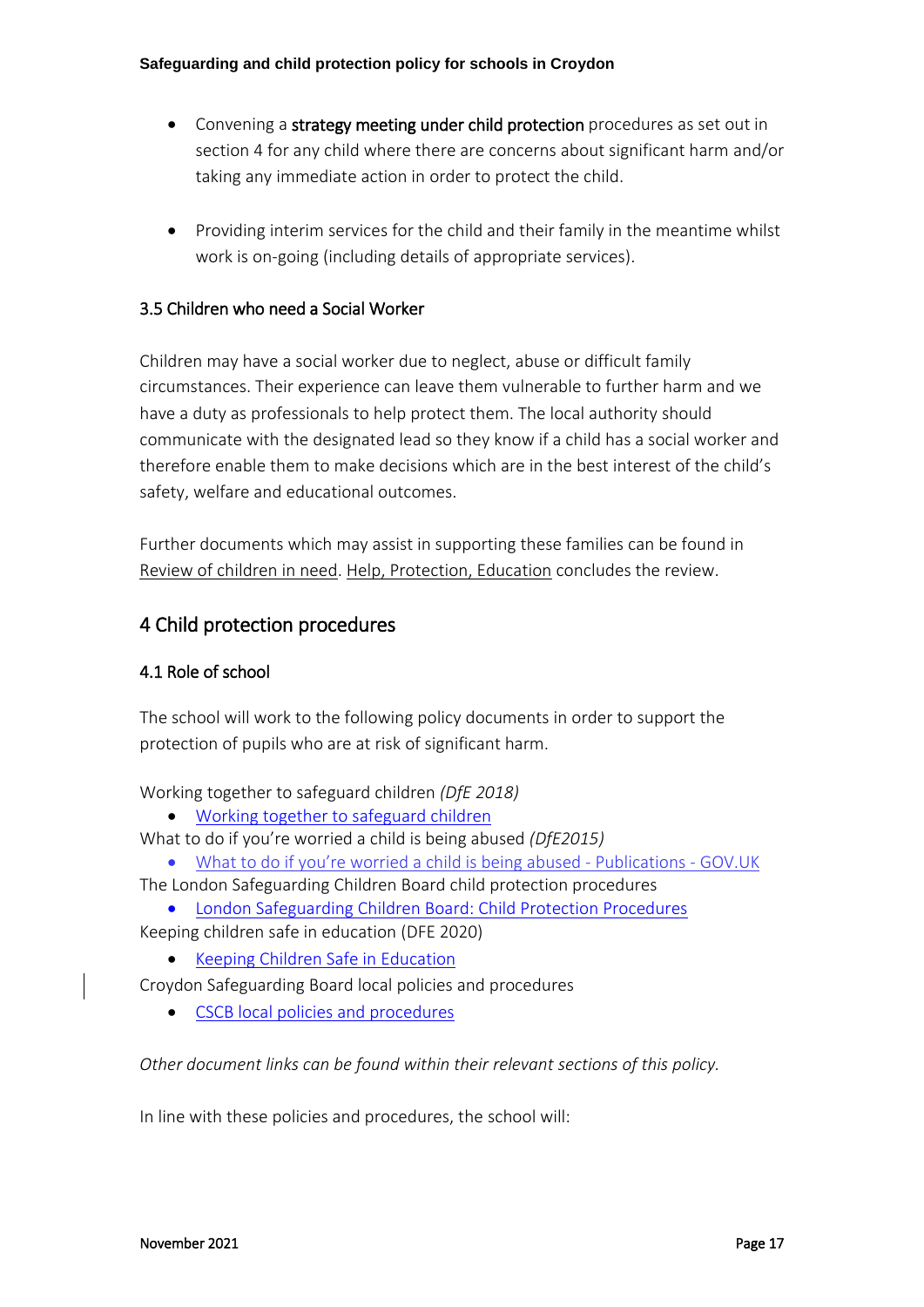- identify those pupils where there are child protection concerns and make a referral to SPOC
- attend child protection case conferences in order to effectively share information about risk and harm
- contribute to the development and monitoring of child protection plans as a member of the core group
- carry out the school's role in implementing the child protection plan and continually monitoring the child's wellbeing, and liaising with the allocated social worker as required.

# 4.2 Recognition

- Staff have a responsibility to identify those children who are suffering from abuse or neglect and to ensure that any concerns about the welfare of a pupil are reported to the designated safeguarding lead.
- Staff should refer to appendix 1 for specific indicators that may suggest a pupil may be at risk of suffering significant harm.
- Any concerns held by staff should be discussed in the first instance with the designated safeguarding lead or their deputy and advice sought on what action should be taken. Where required, advice can be obtained from the SPOC Professionals Consultation Line on a no-names basis.
- Concerns may be monitored over time and should be recorded on a monitoring/incident form shown such as the example in appendix 2 or logged within an electronic system. Details of any concerning incidents should also be recorded on this form.

# 4.3 Records

- Child protection records relating to pupils are highly confidential and will be kept in a designated welfare file on Cpoms, separate to the pupil's education records. These records will be securely held within the school.
- The designated safeguarding lead is responsible for ensuring that records are accurate, up to date and that recording is of a high standard.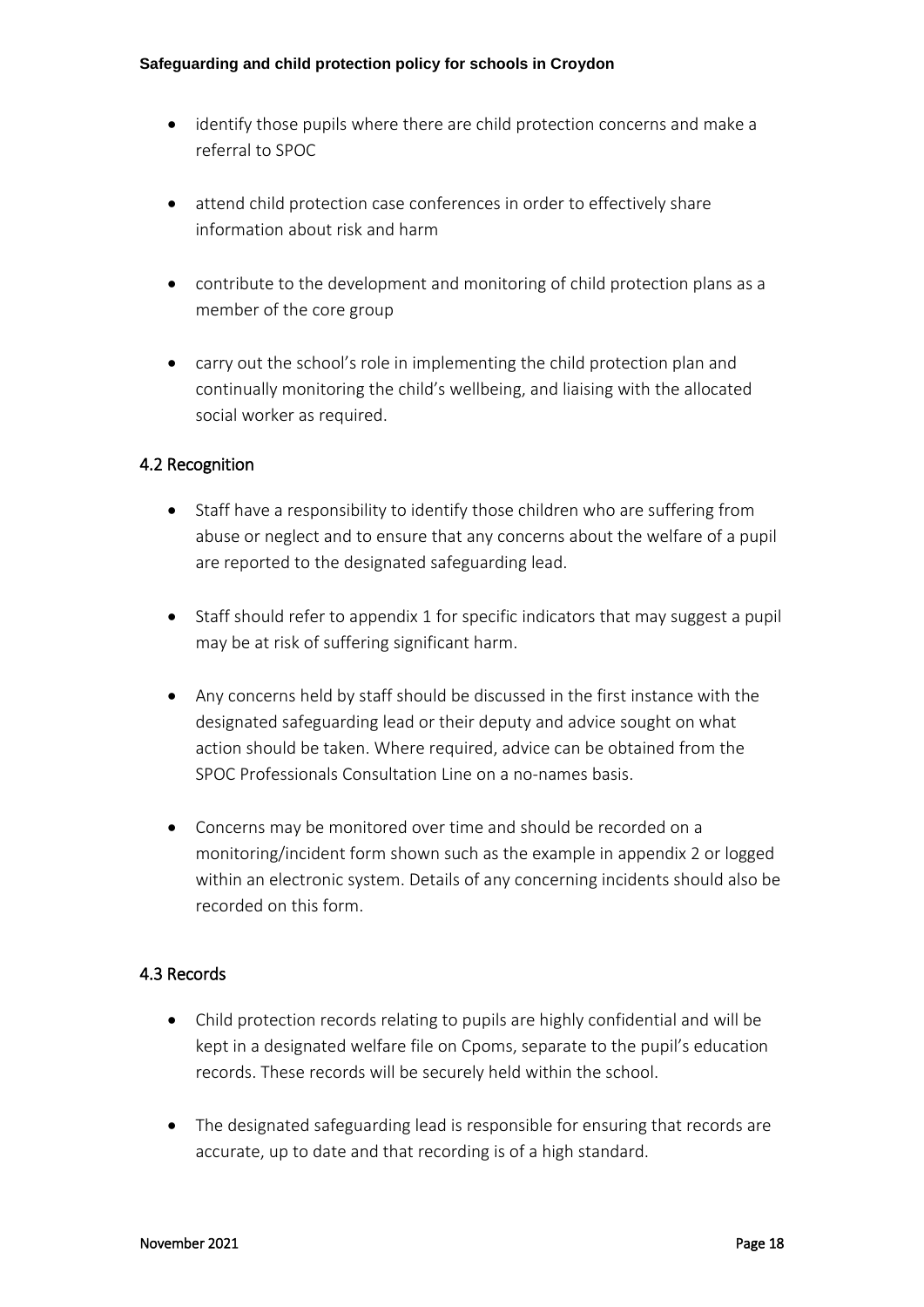- All information should be recorded on the safeguarding monitoring/incident form (see appendix 2) and all records should be signed and dated.
- Records should show:
	- o what the concerns were;
	- o whether information of the concern was shared with the parent and what their response was;
	- o what action was taken to refer on concerns or manage risk within the school ;
	- o whether any follow-up action was taken;
	- o how and why decisions were made.
- Any incidents, disclosures or signs of neglect or abuse should be fully recorded with dates, times and locations. Records should also include a note of what action was taken and outcomes.
- The monitoring/incident form must be completed or information input onto Cpoms;
	- $\circ$  whenever concerns arise or there is a serious incident or
	- o where a child is being monitored, prior to a case conference or core group meeting.
- When a child transitions to a new educational provision, the master file is passed to the designated safeguarding lead at the new school, transferred securely and confirmation of receipt obtained. Designated Leads should also consider if there is a need to share any key information about the family ahead of their start date. This may assist the new school in planning appropriate support for the family.
- A copy of child protection & safeguarding file should be retained by the school and kept in line with the school's information retention schedule. Child protection & safeguarding records must be disposed of as confidential waste.

# 4.4 Dealing with disclosures

If a pupil discloses to a member of staff that they are being abused, the member of staff should;

- listen to what is said without displaying shock or disbelief and accept what the child is saying;
- allow the child to talk freely;

#### November 2021 **Page 19**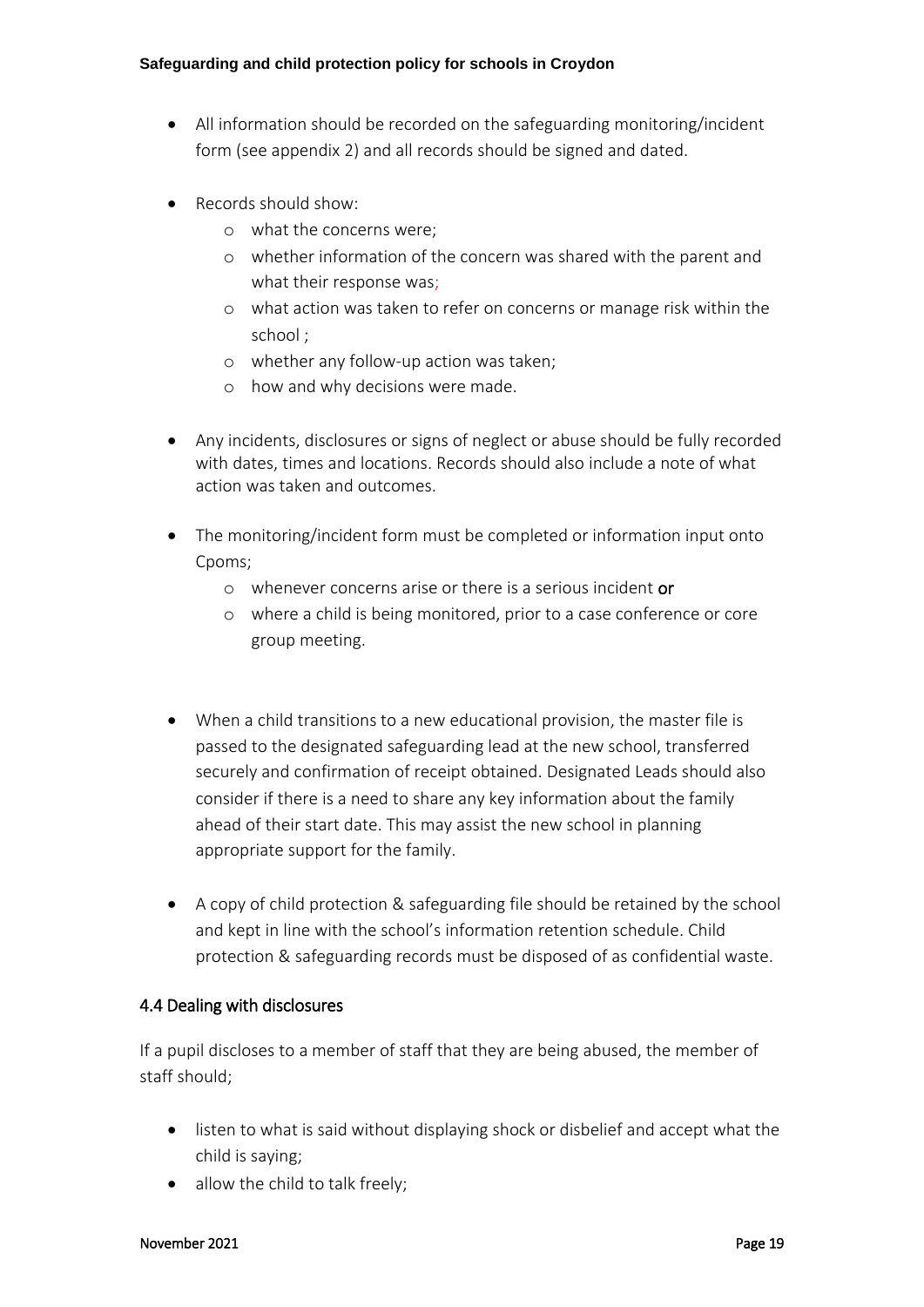- reassure the child but not make promises that it may not be possible to keep, or promise confidentiality, as a referral may have to be made to children's social care;
- reassure the child that what has happened is not their fault and that they were right to tell someone;
- not ask direct questions but allow the child to tell their story;
- not criticise the alleged perpetrator;
- explain what will happen next and who has to be told;
- make a formal record and pass this on to the designated safeguarding lead.

# DO NOT DELAY

- Tell the Designated Safeguarding Lead as soon as you can  $-$  it may be necessary to interrupt a lesson to do this – do not leave notes in the Designated Safeguarding Lead's pigeon hole as they may not get back to check their post until the end of the day once the pupil has gone home.
- Early referral gives more time to offer help to the pupil and family before the situation becomes more serious;
- When the matter is already severe or serious, early referral gives more time for others to protect the pupil;
- The Designated Safeguarding Lead may consult the SPOC.

# MAKE WRITTEN NOTES

- At the earliest opportunity make a written record of your concerns, these should then be added to Cpoms - record facts accurately and do not express opinion - these notes will help to ensure accuracy in recalling events later notes should be legible, signed and dated/time.
- Do not take photographs of any physical injuries, record on a body map. Do not use audio to record disclosures.
- Any original notes must be given to the Designated Safeguarding Lead as soon as possible and a scanned copy kept on Cpoms.

# 4.5 Referral

• Where possible, a decision on whether or not to refer a pupil to SPOC should be made by the designated safeguarding lead or their deputy following a discussion with the member of staff who has raised concerns. However this should not delay any referral and *any* member of staff may make a referral if this is necessary but staff should discuss the matter with a member of the senior management team and take advice from the SPOC team social worker. The designated safeguarding lead should be informed as soon as possible.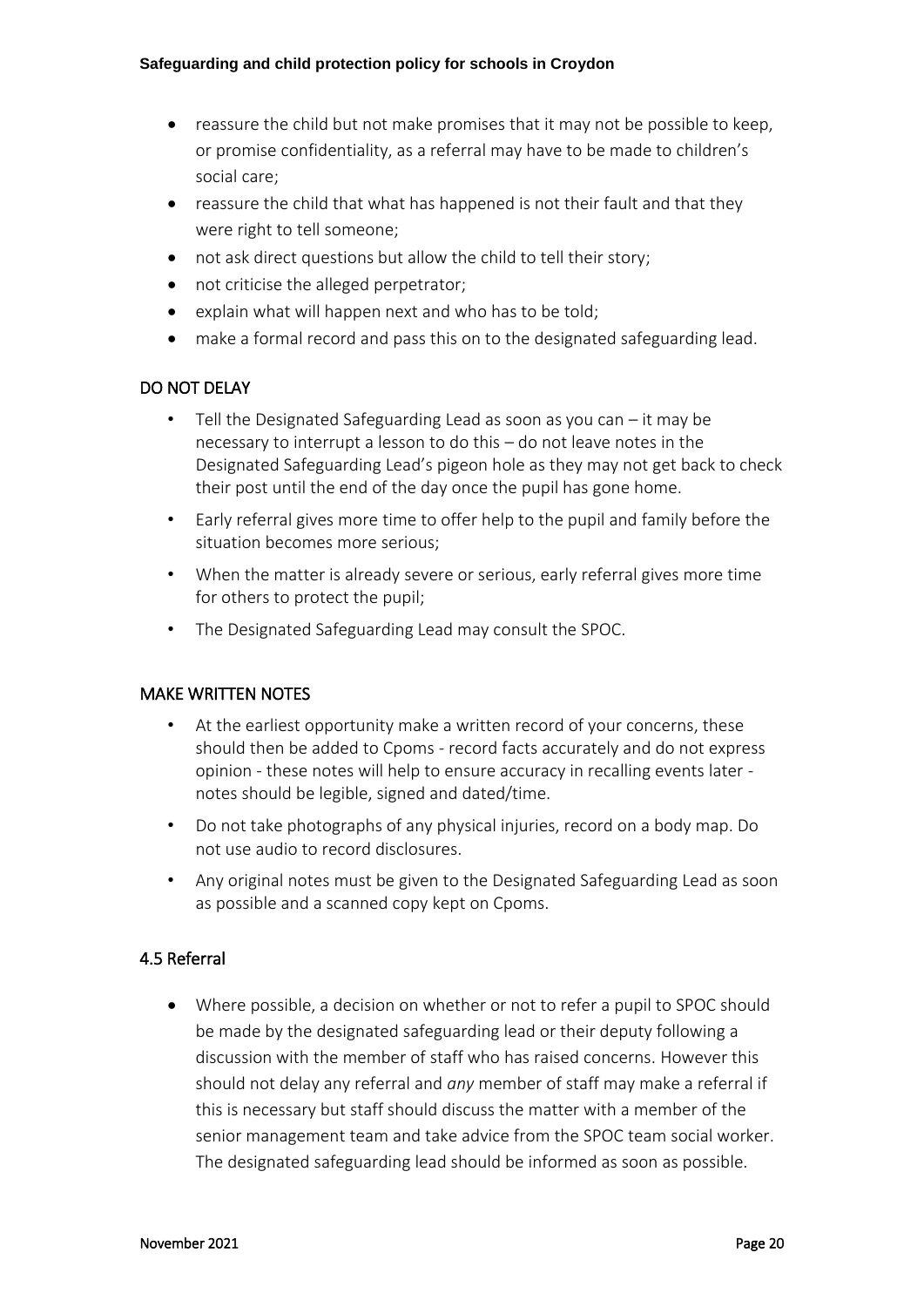- Referrals should be in writing using an SPOC safeguarding referral form completed either by the teacher raising concerns or by the designated safeguarding lead. Urgent child protection referrals will be accepted by telephone but must be confirmed in writing via the SPOC safeguarding referral form within 48 hours.
- Where there is any doubt about whether the concerns raised meet the thresholds for a child protection referral, the designated safeguarding lead may discuss the case on a "no names" basis with the SPOC Professionals' Consultation Line to obtain advice on how to proceed.
- Parental consent must be sought prior to the referral being made unless to seek consent would place the child at risk of further harm, interfere with a criminal investigation or cause undue delay. If parents do not consent, but the child is at risk of significant harm, the referral should still be made.
- If the child already has an allocated social worker, the referral should be made directly to them. If the child is not already known to children's social care, referrals should be made to SPOC. If the child lives outside Croydon, a referral should be made to their home local authority.
- All referrals will be acknowledged by the SPOC and the referrer informed of what action will be taken.
- If the school does not think the child's situation is improving within a reasonable timescale following referral, this should be taken up with children's social care via the designated safeguarding lead.

# 4.6 Attendance at case conferences, core groups and child in need meetings

- The designated safeguarding lead will liaise with children's social care to ensure that all relevant information held by the school is provided to children's social care during the course of any child protection investigation.
- The designated safeguarding lead will ensure that the school is represented at child protection case conferences and core group meetings:
	- o where possible, a member of staff who knows the child best, such as a class teacher of head of year will be nominated to attend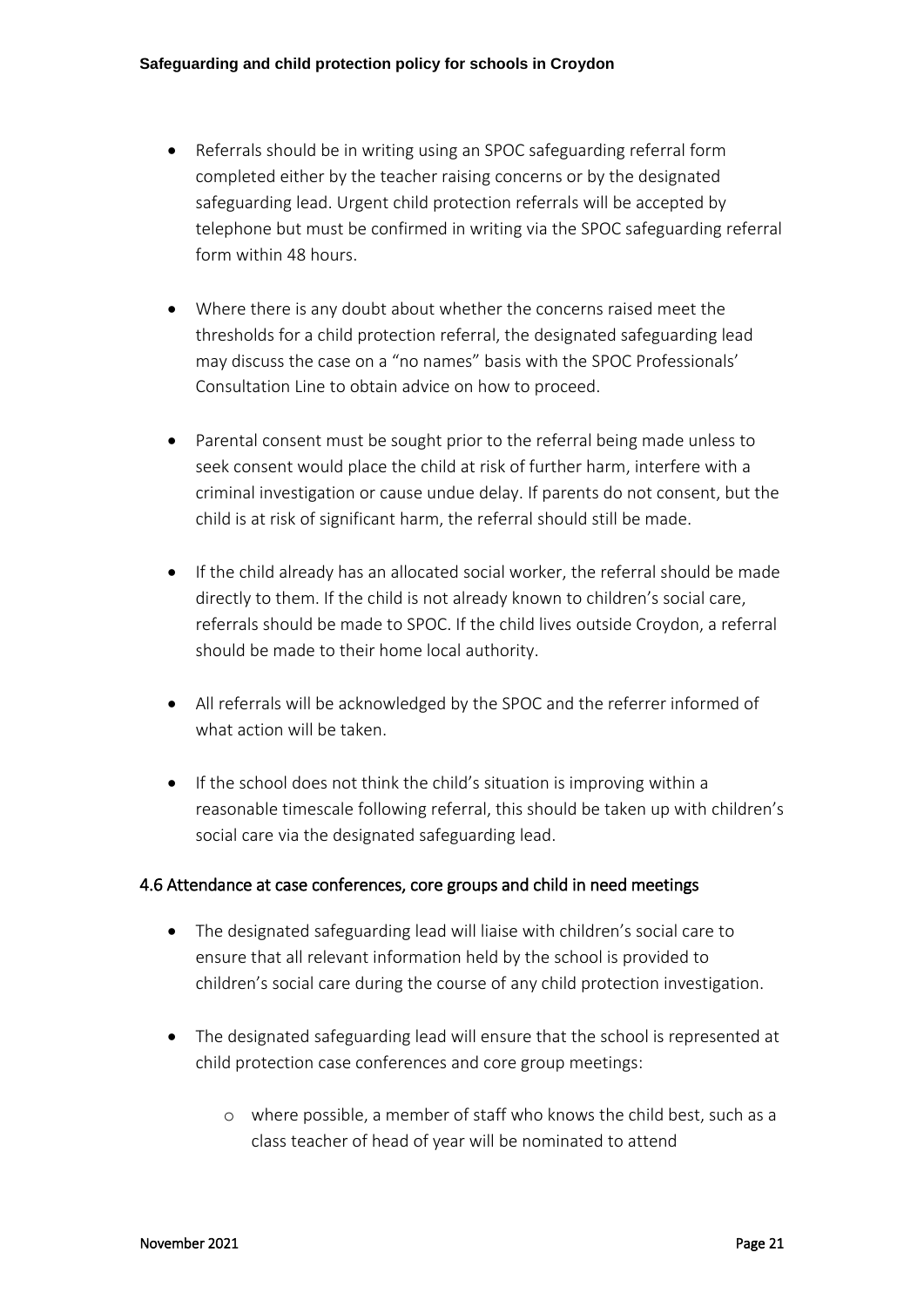- o failing that, the designated safeguarding lead or their deputy will attend
- o if no-one from the school can attend, the designated safeguarding lead will ensure that a report is made available to the conference or meeting.

# 4.7 Monitoring

Where a pupil is the subject of a child protection plan and the school has been asked to monitor their attendance and welfare as part of this plan;

- monitoring will be carried out by the relevant staff member in conjunction with the designated safeguarding lead;
- all information will be recorded on the child protection monitoring/incident form shown at appendix 2 or input into Cpoms prior to each conference and core group meeting;
- the completed monitoring form will be kept on the pupil's separate chid protection file on the schools Cpoms system and copies made available to all conferences and core group meetings;
- the designated safeguarding lead will notify the allocated social worker if the child is removed from the school roll, excluded for any period of time or goes missing.

# 4.8 Confidentiality and information sharing

sought from parents.

- All information obtained by school staff about a pupil will be kept confidential and will only be shared with other professionals and agencies with the family's consent.
- If the child is under 12, consent to share information about them must be obtained from their parents or carers. Young people aged 12 to 15 may give their own consent to information sharing if they have sufficient understanding of the issues. Young people aged 16 and 17 are able to give their own consent if they are thought to have the capacity to do so under the Mental Capacity Act; otherwise consent should be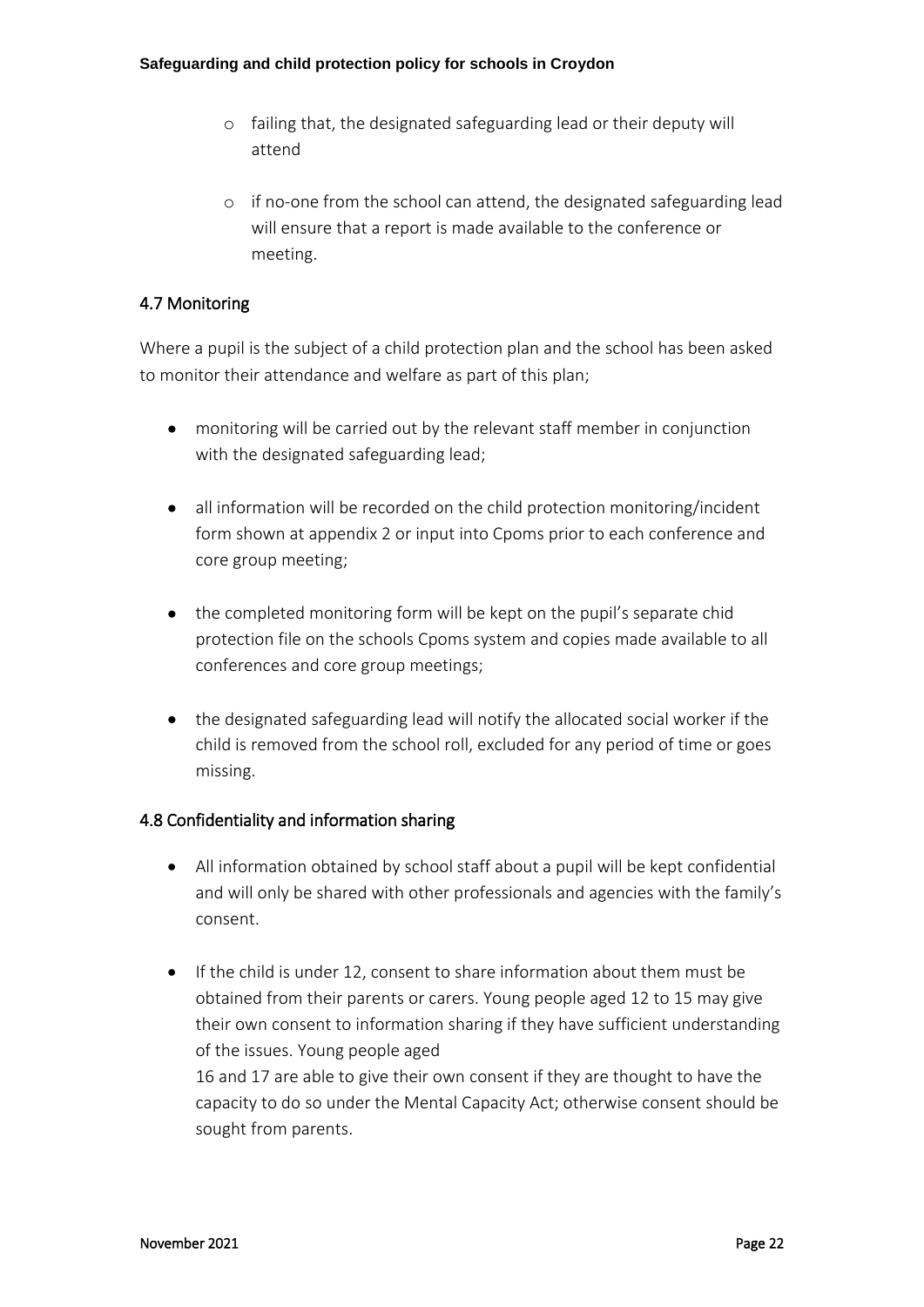- Where a child is at risk of suffering significant harm, schools and colleges have a legal duty to share this information with children's social care and make appropriate referrals. Equally, where a child is subject to a child protection investigation, schools must share any information about the child requested by children's social care.
- Parental consent to making a child protection referral should be sought but if withheld, the referral must still be made and parents made aware of this. Before taking this step, schools and colleges should consider the proportionality of disclosure against non-disclosure; is the duty of confidentiality overridden by the need to safeguard the child?
- Parental consent to referral can be dispensed with if seeking consent is likely to cause further harm to the child, interfere with a criminal investigation or cause undue delay in taking action to protect the child. However, schools should discuss this with the SPOC Professionals Consultation Line on a "no names" basis to gain advice on whether this course of action should be taken.
- Only relevant information should be disclosed, and only to those professionals who need to know. Staff should consider the purpose of the disclosure, and remind recipients that the information is confidential and only to be used for the stated purpose.
- In the event that a child makes a disclosure of neglect or abuse, staff cannot guarantee them confidentiality, but must explain why they have to pass the information on, to whom and what will happen as a result. Parents should also be made aware of the school 's duty to share information.
- Staff should discuss any concerns or difficulties around confidentiality or information sharing with the designated safeguarding lead or seek advice from the SPOC Professionals Consultation Line.

# 5 Early Years settings within schools

# This section relates only to primary schools with nurseries and/or reception classes

# 5.1 Legal and policy framework

As an early years provider delivering the Early Years Foundation Stage (EYFS), the school aims to meet the specific safeguarding and child protection duties set out in the Childcare Act 2006 and related statutory guidance. [Statutory framework for the early years foundation stage](https://assets.publishing.service.gov.uk/government/uploads/system/uploads/attachment_data/file/596629/EYFS_STATUTORY_FRAMEWORK_2017.pdf)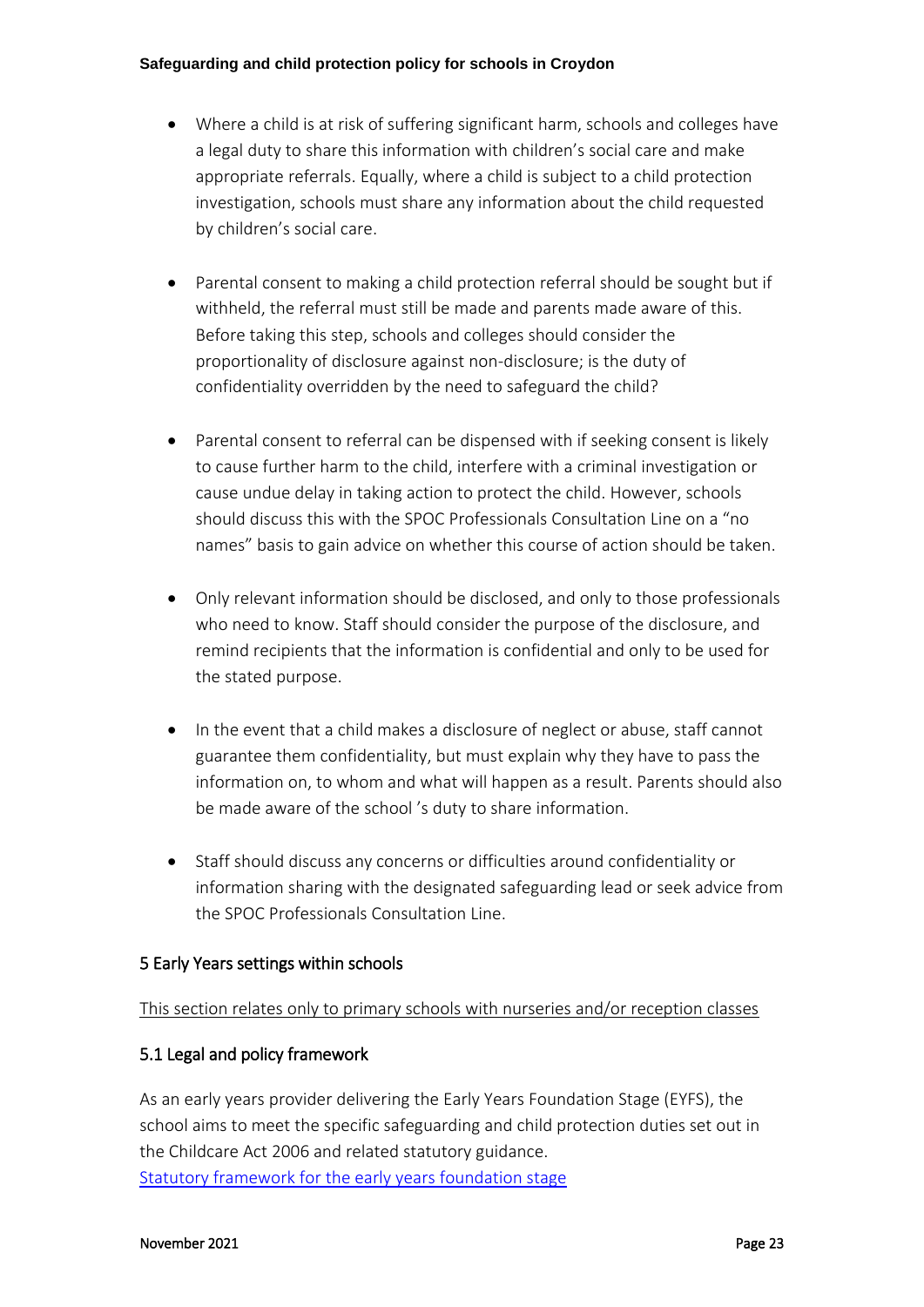The school will ensure that children taught in reception are able to learn and develop, are kept safe and healthy so that they are ready for learning, by providing a safe, secure learning environment that safeguards and promotes their welfare, and takes appropriate action where there are child protection concerns.

# 5.2 Safeguarding and child protection

All safeguarding and child protection policies listed in sections 3 and 4 of this policy will apply equally to children in early years settings so far as they are relevant to that age group.

In addition, the school has the following child protection procedures:

Use of mobile phones and cameras within the early years setting;

Parents and carers are asked to switch off mobile phones if they are coming into the early years setting and leave the setting if they need to use their mobile;

- o parents are generally prohibited from taking any photographs of children in the early years setting, but for special events such as school performances, may do so on the understanding that the images are not posted onto social media sites or otherwise shared;
- o staff seek parental permission to take photographs of the children, which must be linked to teaching the curriculum and that they use school equipment only for this purpose;
- o staff do not bring personal mobile phones into the early years setting and use them only during breaks in the staff room;
- o the staff will adhere to the E-Safety Policy at all times;
- o photographs and videos of pupils will be carefully planned before any activity with particular regard to consent and adhering to the school's Data Protection Policy. Where photographs and videos will involve LAC pupils, adopted pupils or pupils for whom there are security concerns, a member of the Senior Leadership Team will liaise with the Designated Safeguarding Lead to determine the steps involved. The DSL will, in known cases of a pupil who is a LAC or who has been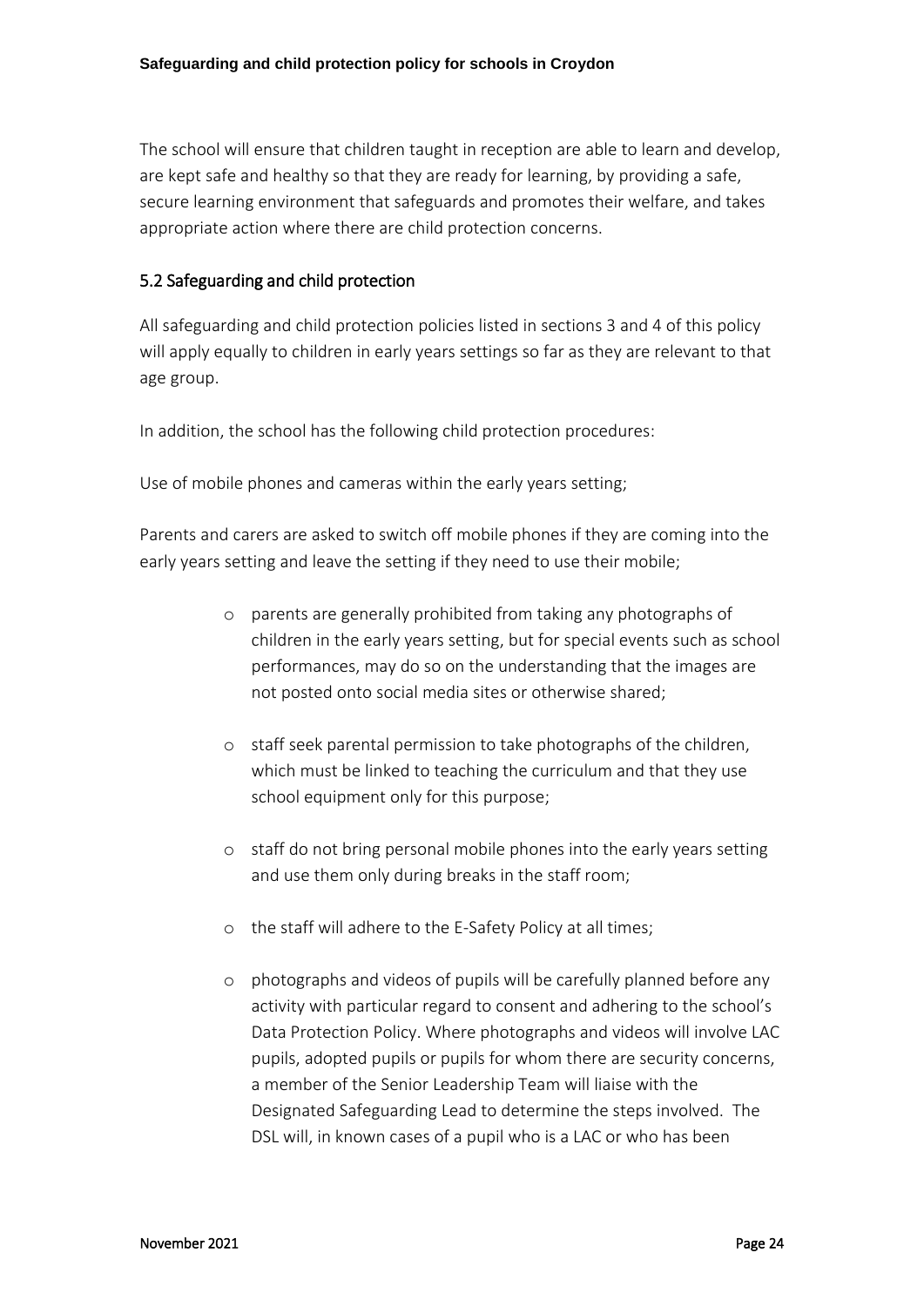adopted, liaise with the pupil's social worker, carers or adoptive parents to assess the needs and risks associated with a pupil;

- o staff will report any concerns about another staff member's use of mobile phones to the Designated Safeguarding Lead; and
- o a statement on how notifications will be made to Ofsted in the event of an allegation of serious harm or abuse by any person working in the early years setting.

# 5.3 Suitable people and Safer Recruitment

The school will follow the safer recruitment policy set out in section 6 of this policy to ensure that staff and volunteers who are recruited to work in the early years setting are carefully selected and vetted to ensure they are suitable to work with children and have the relevant qualifications.

Staff policies set out in section 6 of this policy will apply equally to staff and volunteers in the early years settings, and the school will ensure that they receive appropriate training and induction so that they are aware of their role and responsibilities, all school policies and the school's expectations regarding conduct and safe teaching practice.

Whenever an allegation is made against a member of staff in the early years setting, the school will follow the Croydon policy, '*[The Management of Allegations against](http://croydonlcsb.org.uk/professionals/allegations-complaints/)  [staff who work with Children and Young People](http://croydonlcsb.org.uk/professionals/allegations-complaints/)'* as referred to in section 6 of this document.

Where early years staff are taking medication that may affect their ability to care for young children, this will be notified to the head teacher.

Childcare Disqualification – Appropriate checks should be made if there are concerns about a member of the team or the provision's management to make sure they are not disqualified from working in childcare. All information can be found in the [statutory guidance.](https://www.gov.uk/government/publications/disqualification-under-the-childcare-act-2006)

# 5.4 Staff training, skills and supervision

• all staff in early years settings have the relevant qualifications and skills for their role and receive the relevant induction, child protection and safeguarding training in line with this policy;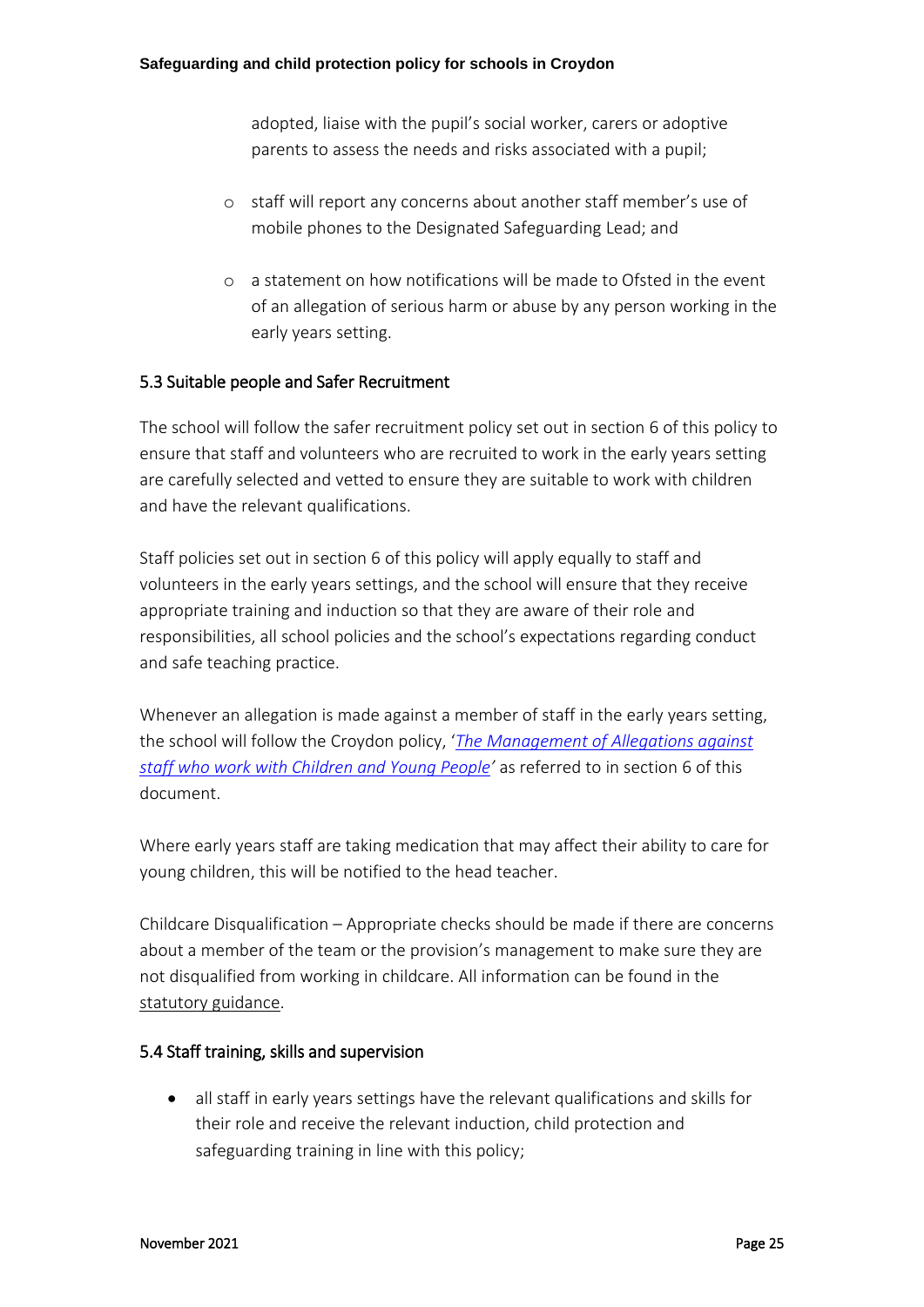- all policies set out in section 7 of this policy will apply equally to early years staff;
- all early years staff receive supervision that helps them to effectively safeguard children by providing opportunities to discuss issues and concerns and decide on what action to take;
- all early years staff are able to communicate effectively in English both orally and in writing;
- a member of staff who holds a current paediatric first aid certificate is available on the school premises at all times and accompanies children on school trips;
- each child in the early years setting has a designated keyworker ( class teacher) who liaises with parents to provide individual support for the child.
- a record is kept of staff training type of training and dates which is recorded on the single central register (SCR)

#### 5.5 Staff ratios

The school will ensure that:

- staff levels within the early years setting comply with statutory guidance and can meet the needs of the children, provide suitable levels of supervision and keep them safe;
- parents are kept informed of staff members and numbers;
- children are kept within staff sight and hearing at all times.

For reception classes:

- class sizes will be limited to 30 pupils
- classes will be led by a qualified teacher supported by suitably qualified support staff.

# 5.6 Health

The school will:

• promote the health of children attending the early years provision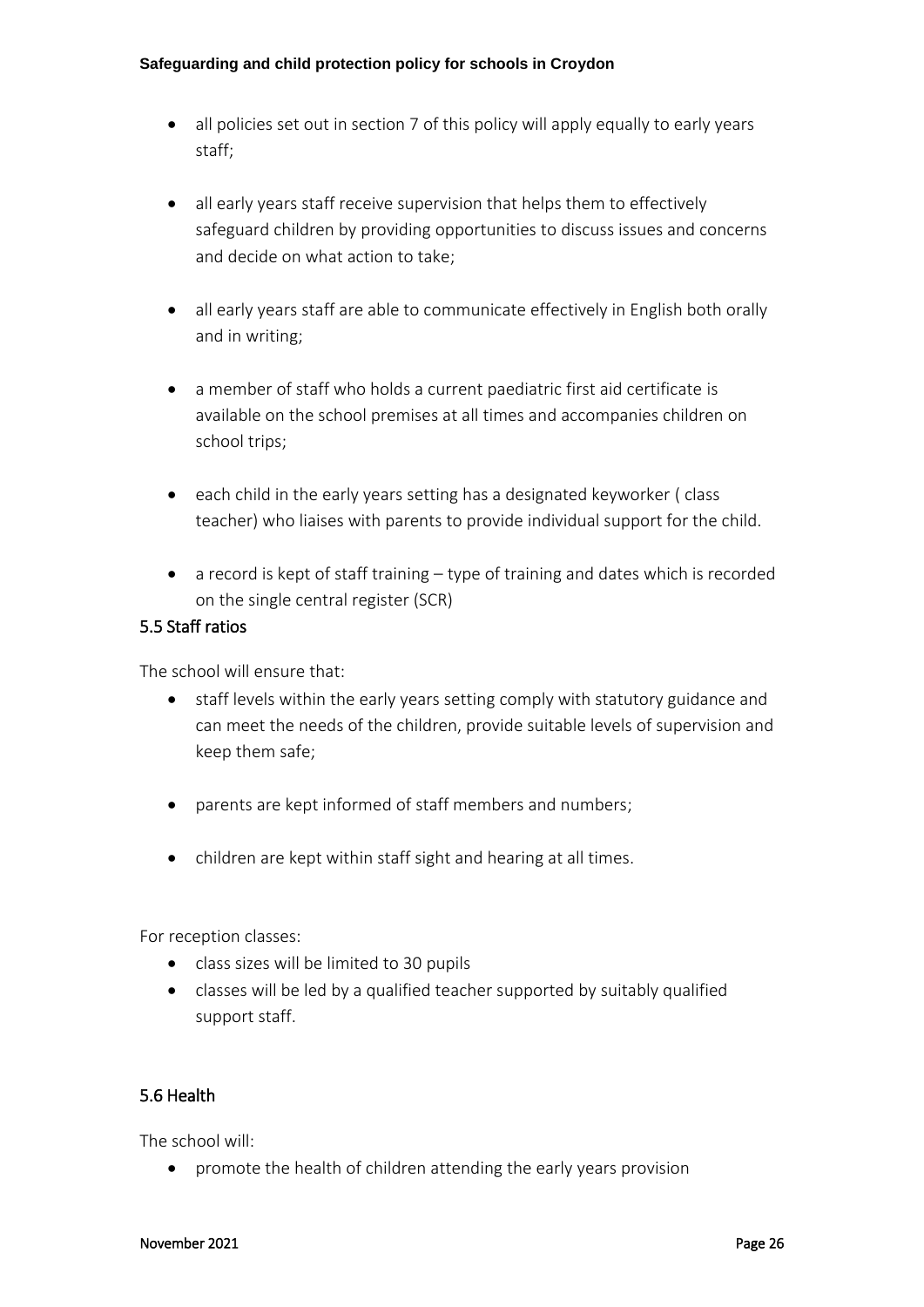- take necessary steps to stop the spread of infection
- administer medicines only in line with the school's policy
- take appropriate action where children are ill
- ensure any meals provided are nutritious and prepared in a hygienic manner
- notify Ofsted of any serious accident, illness or death of any child whilst attending the early years setting within 14 days.

# 5.7 Health and safety and suitability of premises

The school will ensure that all indoor and outdoor spaces and facilities used for early years settings are safe and fit for purpose and comply with school policies and standards for site safety and health and safety as set out section 8 of this policy. Additionally, the school will ensure that all potential hazards within the school and during school trips are regularly risk assessed.

The school ensures that records of parents details, and contact numbers for emergencies are kept up to date and that children are released to the care of their parent or other responsible adult with the parent's consent at the end of the day, as well as policies for dealing with uncollected children.

# 5.8 Managing behaviour

The school will take all reasonable steps to ensure that behaviour management techniques are appropriate to the child's age and that corporal punishment is not used or threatened.

[Behaviour and discipline in schools](https://assets.publishing.service.gov.uk/government/uploads/system/uploads/attachment_data/file/488034/Behaviour_and_Discipline_in_Schools_-_A_guide_for_headteachers_and_School_Staff.pdf)

# 6 Safer recruitment

# 6.1 General principles

The school recognises safer recruitment practices are an essential part of creating a safe environment for children and will ensure that staff working in the school are suitable do to so and do not pose any kind of risk to children.

The school will follow the *Keeping Children Safe in Education* guidance *(DfE 2020).*

• The school will carry out extensive checks and enquiries on applicants for all positions, including voluntary and support roles and governors and those involved in the management of an independent school, in accordance with statutory requirements.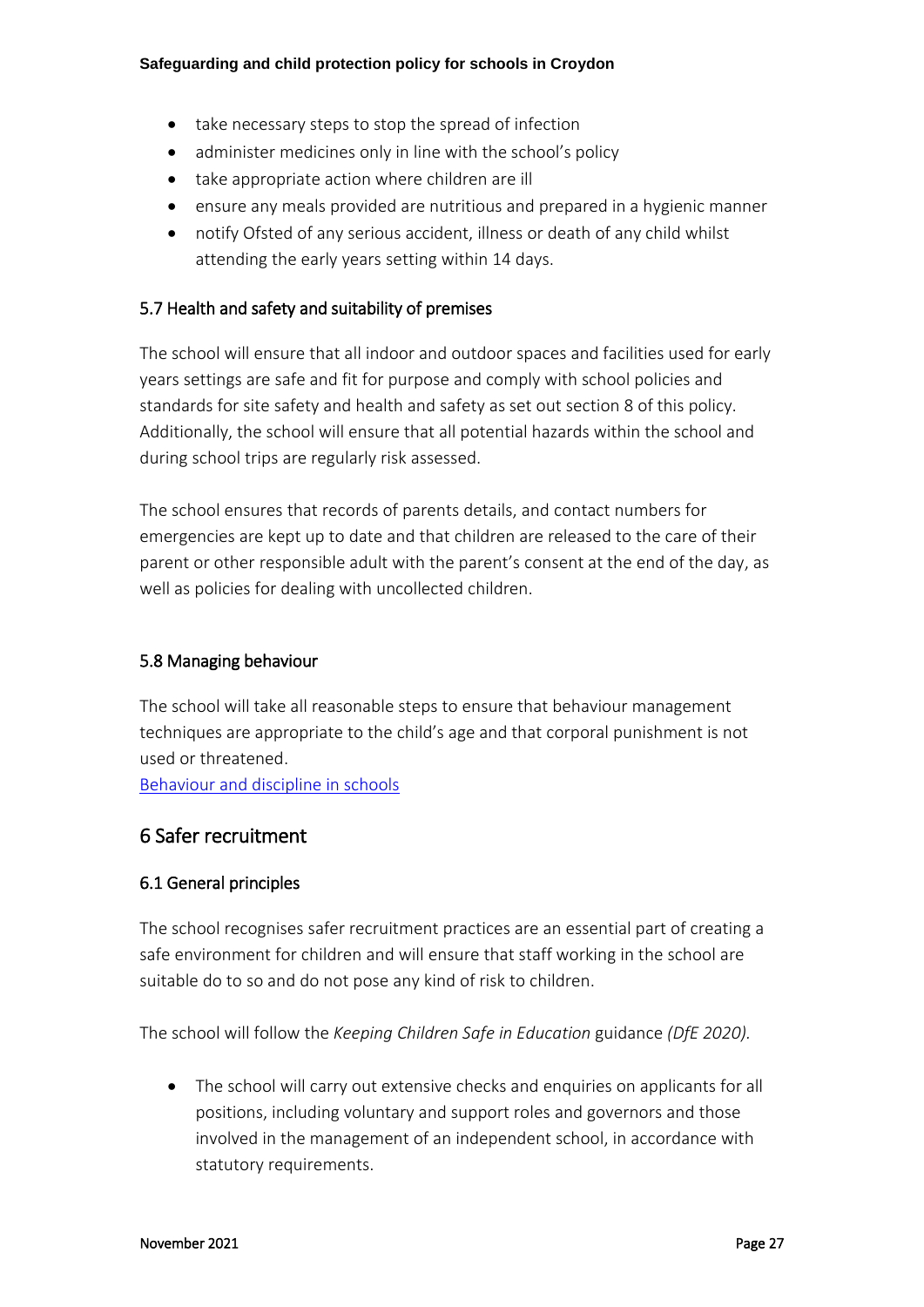- No staff member, volunteer, governor or anyone involved in the management of a school will be allowed to take up posts until all checks and enquiries required for that position have been satisfactorily completed, including section 128 checks relating to the recruitment of governors.
- Checks with the Disclosure and Barring Service will be carried out at the level appropriate to the candidate's role in the school (see section 6.4).
- All job advertisements and application forms will clearly state that the role is a safeguarding role and that applicants will be expected to agree to undergo DBS and other checks as part of safer recruitment practices.
- Staff and governors who normally sit on interview panels will be trained in safer recruitment and no interview should go ahead unless at least one member of the panel has undertaken safer recruitment training. Schools will take up the accredited safer recruitment training offered through the Croydon Safeguarding Children Board or any other accredited training provider.
- Although the head teacher will have day-to-day responsibility for the recruitment of staff, the Governing Board will ensure that they maintain an overview of recruitment systems in order to scrutinise practise and ensure all statutory checks are carried out.
- Staff in schools are responsible for carrying out recruitment checks should ensure they have a copy of any relevant documents or take relevant issue numbers from documents as proof that the document has been seen.
- Checks will be taken out on existing staff where concerns arise regarding their suitability to work with children or a person moves into a post that is a regulated activity.
- In schools, the head teacher will be responsible for keeping a single central record of all staff and volunteers (including governors) who work at the school.
- The single central records should include details of all checks carried out and the outcome of these checks or any certificates obtained in the format shown at appendix 3.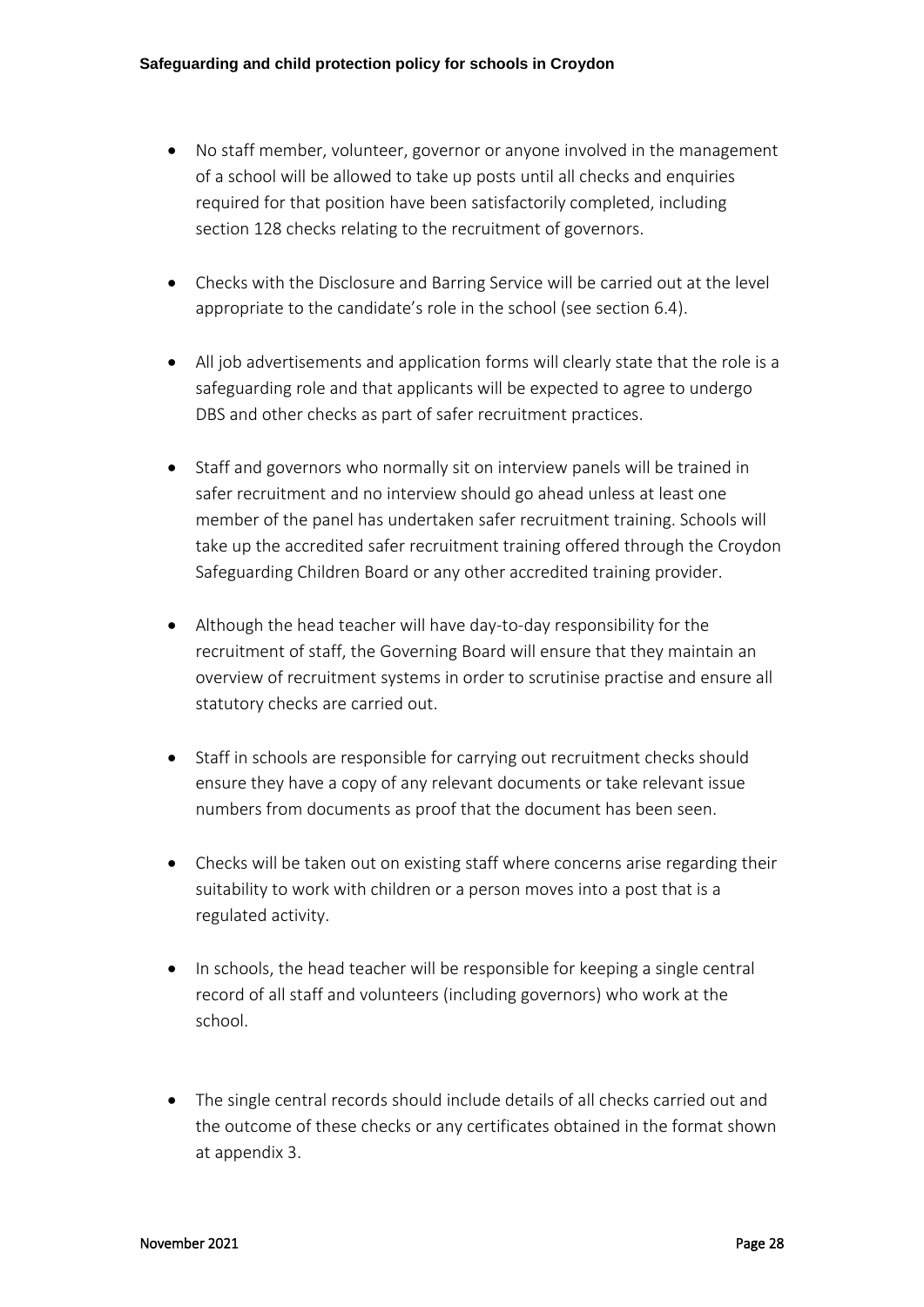- Where the school has salaried trainee teachers, the school will ensure that all necessary checks are carried out on the trainees, including DBS checks, and that the outcome of these checks is recorded on the single central record.
- For trainee teachers that are fee-funded, the school will obtain written confirmation from the training provider that the necessary checks have been carried out and that the trainee has been judged to be suitable to work with children.
- Where staff are recruited via third parties such as employment agencies, the head teacher will:
	- o seek written confirmation from the agency that the agency has carried out all necessary checks on the individual
	- o request written confirmation of the outcome of all checks
	- o request written confirmation that an enhanced DBS certificate has been received by the agency
	- o check the identity of agency staff when they first present for work to ensure they are person against whom the checks were taken out.

# 6.2 Checks to be taken out

Further descriptions about the types of checks can be found on p36 KCSIE 2020. Also available of the [DBS website](https://www.gov.uk/government/organisations/disclosure-and-barring-service). The DBS maintains 'barred lists' of those unsuitable to work with children and vulnerable adults.

In the recruitment and selection of staff and volunteers Schools will at all times adhere to the government guidance contained within "*Working Together to Safeguard Children*" (*July 2018)* and '*Keeping Children Safe in Education (DfE 2020)*.

The school will verify the following information for all new staff and record on the single central register/record:

- The applicant's identity must be verified from their passport or other photographic ID and proof of address must be provided.
- The applicant's right to work in the UK must be evidenced through documentation. Only original documentation should be accepted and its validity checked in the presence of the applicant.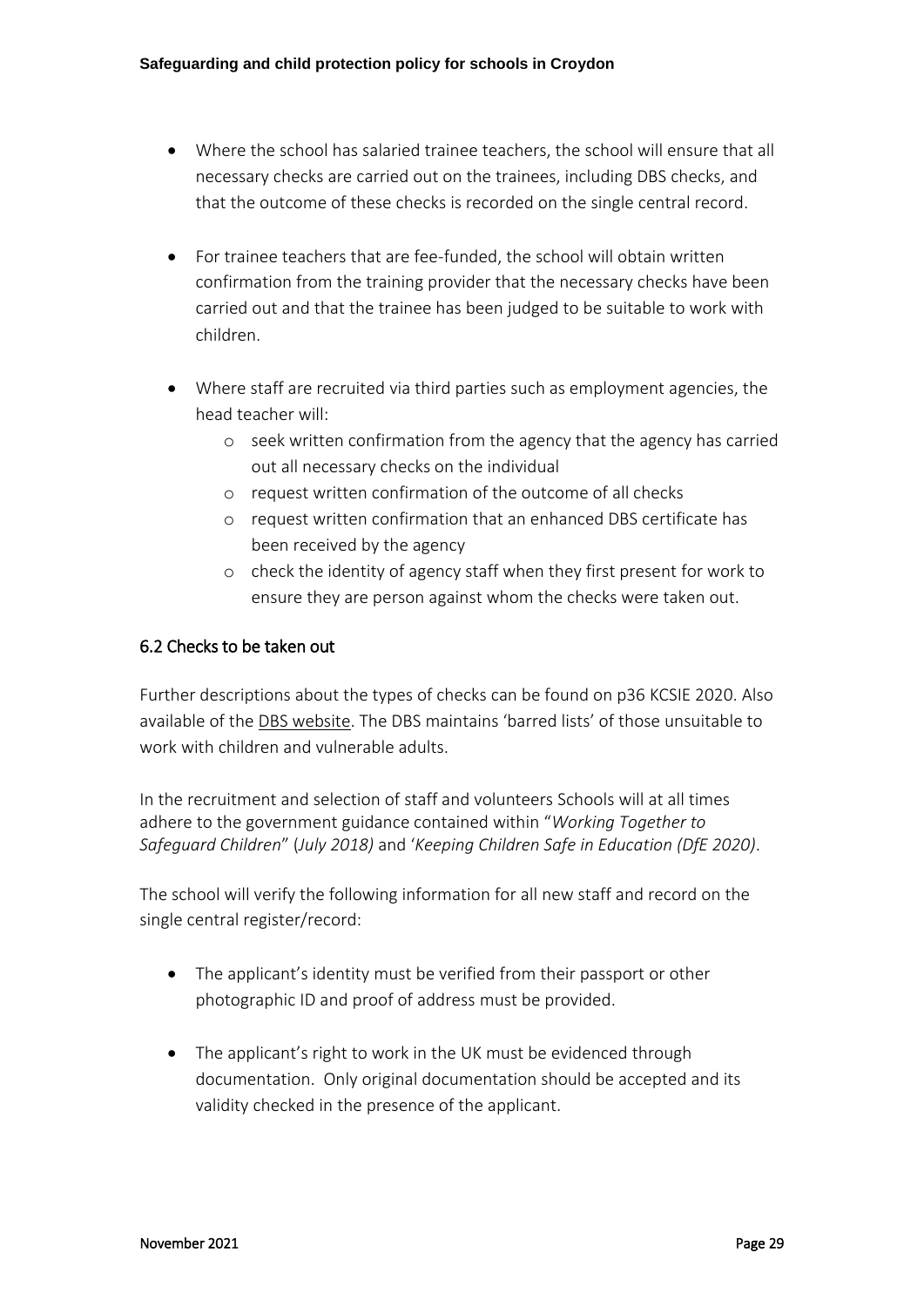- Since 1st September 2018, schools no longer have to ask staff questions about cautions or convictions of someone living or working in their household.
- The Childcare (Disqualification) and Childcare (Early Years Provision Free of Charge) (Extended Entitlement) (Amendment) Regulations 2018, Part 2 Childcare (Disqualification) Regulations 2018, section 9, states that such a disqualification applies only to 'work in domestic premises'.
- A change in law means that Disqualification by Association will only apply on domestic premises. However, Disqualification under the Childcare Act 2006, still applies to staff themselves.
- Where the applicant will be involved in regulated activity, an enhanced DBS check will be taken out, including information from the barred list. If the applicant will begin work before an enhanced DBS check can be completed, a barred list check will be obtained.
- What is not known from a DBS check is whether a person has a child placed under a care order, whether they have had a childcare registration cancelled or refused for any reason other than non-payment of fees or whether there have been any relevant overseas convictions. All staff should complete a selfdeclaration stating that they are not disqualified under the Childcare Act 2006 as amended in 2018. By reading and signing this policy they are making this self-declaration.
- From 01 January 2021 the TRA Teacher Services system will no longer maintain a list of those teachers who have been sanctioned in EEA member states. Schools and colleges must make any further checks they think appropriate so that any relevant events that occurred outside the UK can be considered.

These checks could include, where available:

- criminal records checks for overseas applicants Home Office guidance can be found on GOV.UK; and for teaching positions
- obtaining a letter of professional standing from the professional regulating authority in the country in which the applicant has worked.

Advice about which regulatory or professional body applicants should contact is available from the National Recognition Information Centre for the United Kingdom, UK NARIC.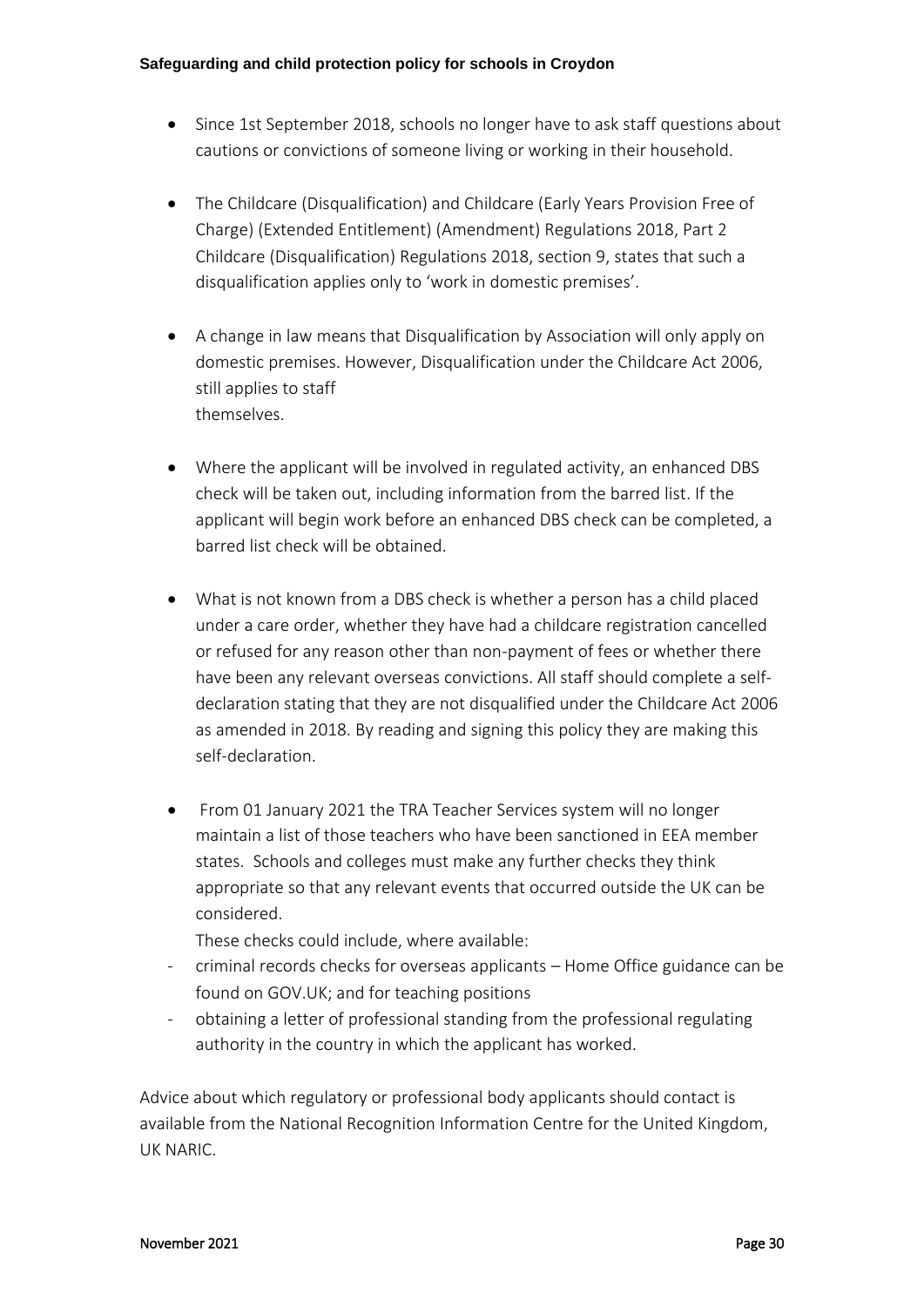- If a school or college wishes to employ a person before the DBS check has been returned they must make sure that person is appropriately supervised and that all other checks, including a Barred check have been completed.
- Where the applicant has been living abroad, similar enquiries will be made in the country of origin relating to the applicant's qualifications and suitability to teach via the TRA Teacher Services system.

*Schools should be aware of the following central government guidance:* [Criminal records checks for overseas applicants -](https://www.gov.uk/government/publications/criminal-records-checks-for-overseas-applicants) Publications - GOV.UK [Employing overseas-trained teachers from outside the EEA -](https://www.gov.uk/government/publications/employing-overseas-trained-teachers-from-outside-the-eea) Publications - GOV.UK [Disqualification by Association](https://www.gov.uk/government/publications/disqualification-under-the-childcare-act-2006/disqualification-under-the-childcare-act-2006) [DBS and Filtering](https://www.gov.uk/government/publications/dbs-filtering-guidance)

- Enquiries will be made regarding the applicant's state of physical and mental health to the extent that it may affect their capacity to carry out their role.
- The school will keep copies of the following documents on staff personnel files:
	- o documents used as proof of identity such as passports or driving licences;
	- o a summary of the DBS certificate (from September 2018 a copy of the DBS certificate may be kept on file);
	- o documents that prove the staff member's right to work in the UK (failure to do so can result in a fine for employing illegal workers).

If a school or college knows or has reason to believe that an individual is barred, it commits an offence if it allows the individual to carry out any form or regulated activity. There are penalties of up to five years in prison if a barred individual is convicted of attempting to engage or engaging in such work. (KCSIE 2020, p.37)

Details on the ['Prohibitions of Teachers'](https://www.gov.uk/government/publications/teacher-misconduct-the-prohibition-of-teachers--3) provides information on what the order prevents if there is a full or interim prohibition order.

Further details on checks can be found on page 37 KCSIE 2020.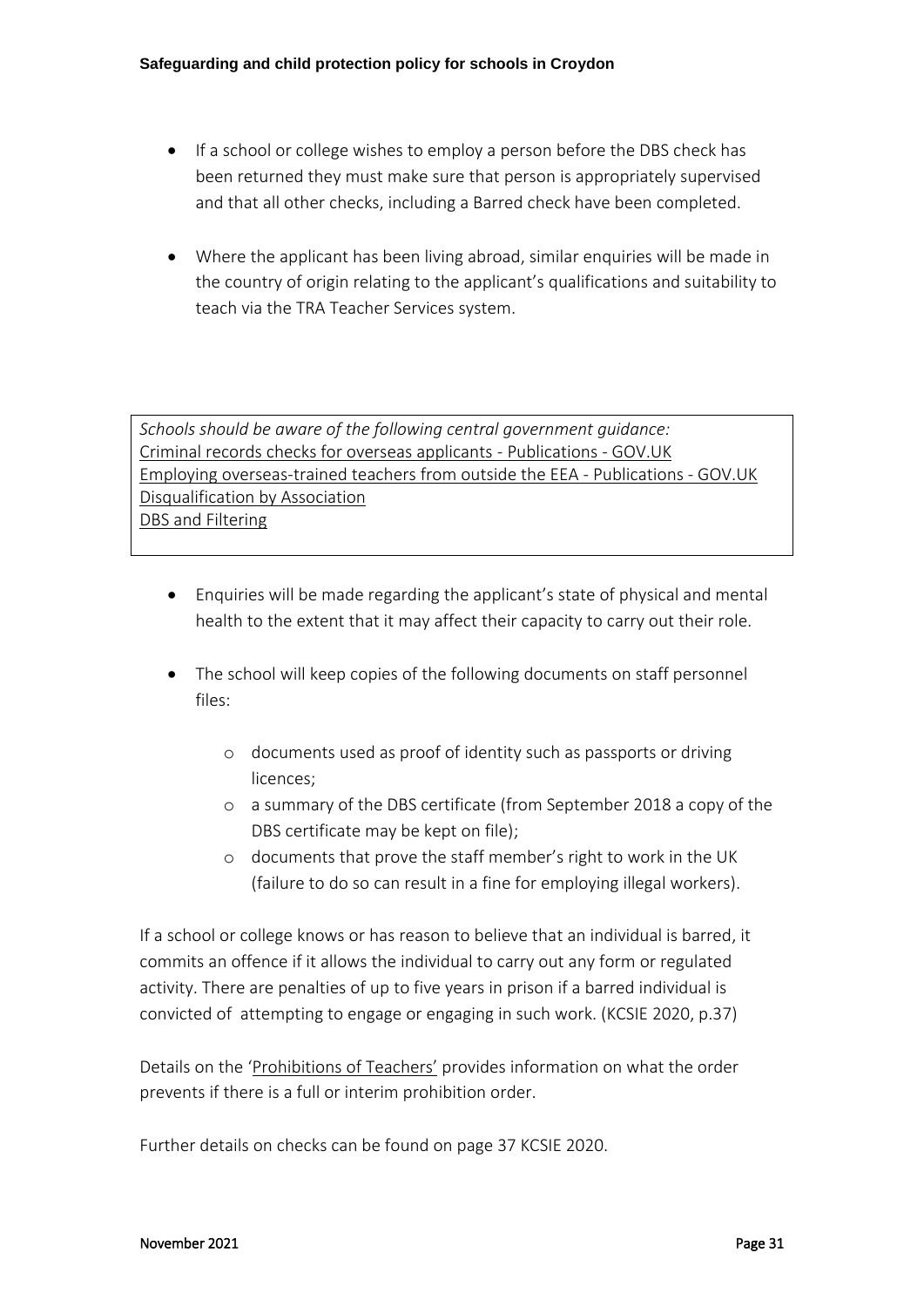# 6.3 References

- Applicants will be asked to provide a full employment history and details of at least two referees, including previous and recent employers, and who should be a senior member of staff with the authority to provide references. References from colleagues will not be acceptable.
- All references will be taken up prior to interview and will be requested directly from the referee, including references for internal candidates. Referees will be contacted to resolve any issues that emerge from the references provided.
- References will be taken up from current employers only; if the applicant is not currently employed, verification of will be sought from their previous school as to the dates the applicant was employed and the reasons for leaving the post.
- Any information provided by applicants as part of an application process will be verified with independent sources and any reference received electronically will be checked to verify the originating source.
- Schools and colleges should follow up gaps in previous employment

# 6.4 DBS checks

In order to ensure that people who work in the school are suitable to do so and are not barred from working with children, the school will apply to the Disclosure and Barring Service (DBS) for police checks and other barred list information as part of the recruitment process.

Full DBS checks which include barred list checks will only be taken out on individuals who are involved in regulated activity. This is defined as close, unsupervised contact on a regular basis involving activities such as:

- teaching
- training
- supervising
- care
- guidance and advice
- driving a vehicle
- personal or intimate care.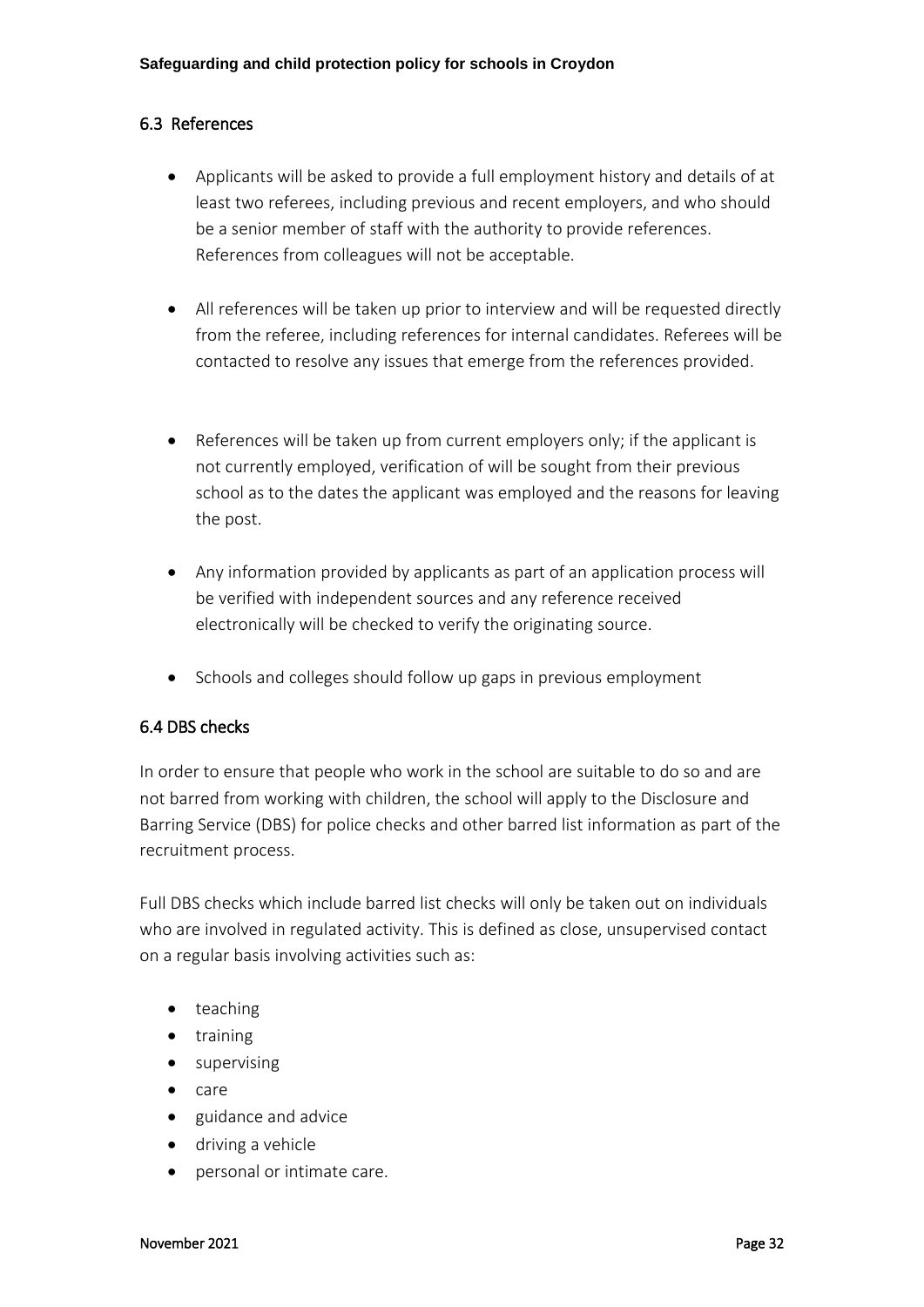The activity must be carried out regularly as part of the staff member's day to day responsibilities and the checks will be reasonable in order to safeguard children.

Full DBS checks with barred list checks will also be carried out on permanent staff members working at the school or unpaid volunteers who regularly work unsupervised at the school and whose work means they have an opportunity for regular contact with children.

Other staff, contractors and supervised volunteers who have opportunities for regular contact with children but do not carry out a regulated activity will be subject to an enhanced DBS check but not barred list checks.

Decisions on whether a person is carrying out a regulated activity or whether their role provides opportunities for regular contact with children requiring a DBS check will be made by whoever is responsible for recruitment in the school, for example the head teacher or governor, and the following will be taken into consideration when deciding on this.

- the age of the children;
- their level of vulnerability;
- the numbers of children in the group:
- the nature of the role; and
- opportunities for contact with the children.

The school has robust procedures for day to day staff management and supervision and clear procedures for reporting and acting on concerns. Staff carrying out roles involving regulated activity will be suitably supervised on a regular basis by senior staff carrying out a similar role.

The school will ensure that all DBS checks carried out on staff are renewed after 3 years of the original DBS disclosure.

# 6.5 Volunteers and Supply Teachers

Schools must obtain written confirmation from the agency or third-party organisation that they have carried out the relevant checks (enhanced DBS). Where there is need for a Barred-List check, schools must make sure the check had been completed by the agency and check the details relate to the person presenting themselves for work.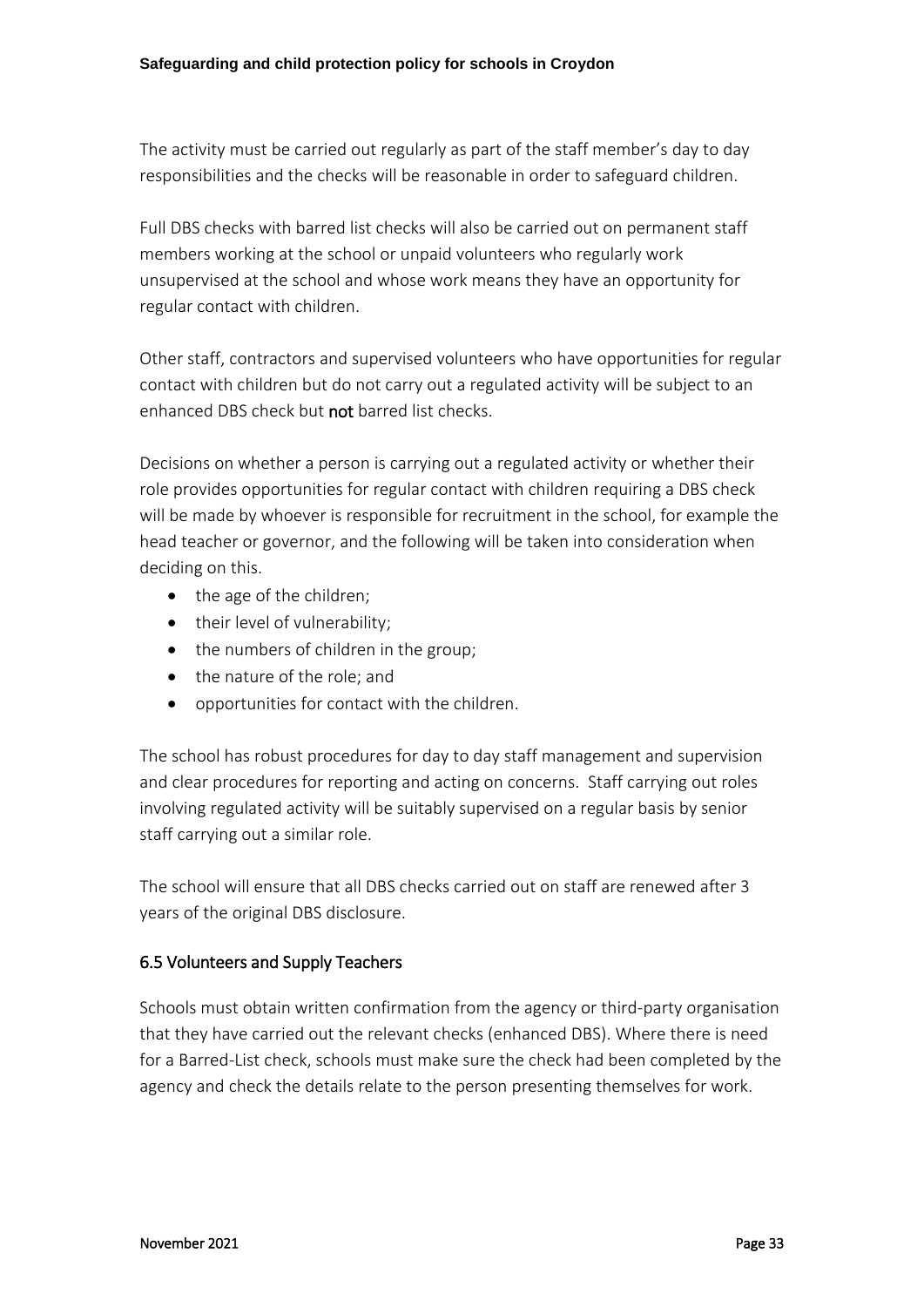The head teacher will ensure that the following are carried out in relation to unpaid volunteers such as parents who accompany pupils on school outings or provide help in the classroom:

- All volunteers will be required to undergo a recruitment process, such as references, DBS and other checks and interviews that is appropriate and proportional to the duties assigned to them.
- Volunteers who are carrying out a regulated activity, for example being left unsupervised with children or providing personal care to children should be subject to an enhanced DBS check, including barred list information.
- New volunteers who are not carrying out regulated activity but who have an opportunity for regular contact with children will be subject to an enhanced DBS check but this may not include a barred list check.
- For other volunteers who are not carrying out regulated activity and do not have regular contact with children, the head teacher will carry out a risk assessment to decide whether an enhanced DBS check should be carried out depending on:
	- o the nature of the role
	- o what information is already known about the volunteer
	- o what references from work or volunteering activity the volunteer has provided regarding suitability
	- o whether the role is eligible for an enhanced DBS check.
- The school will ensure that all volunteers are competent to carry out the duties assigned to them and are only assigned duties that are suitable to their qualification and experience.
- Volunteers carrying out regulated activity but for whom a DBS check has not been carried out will be suitably supervised by teaching staff at all times at a level that ensures the safety of pupils.
- All volunteers will be fully inducted in relation to all school policies and procedures.

# 6.6 Trainee / Student Teachers

The school must make the necessary checks for applicants for initial teacher training who are employed by the school, If the student is fee funded, it is the responsibility of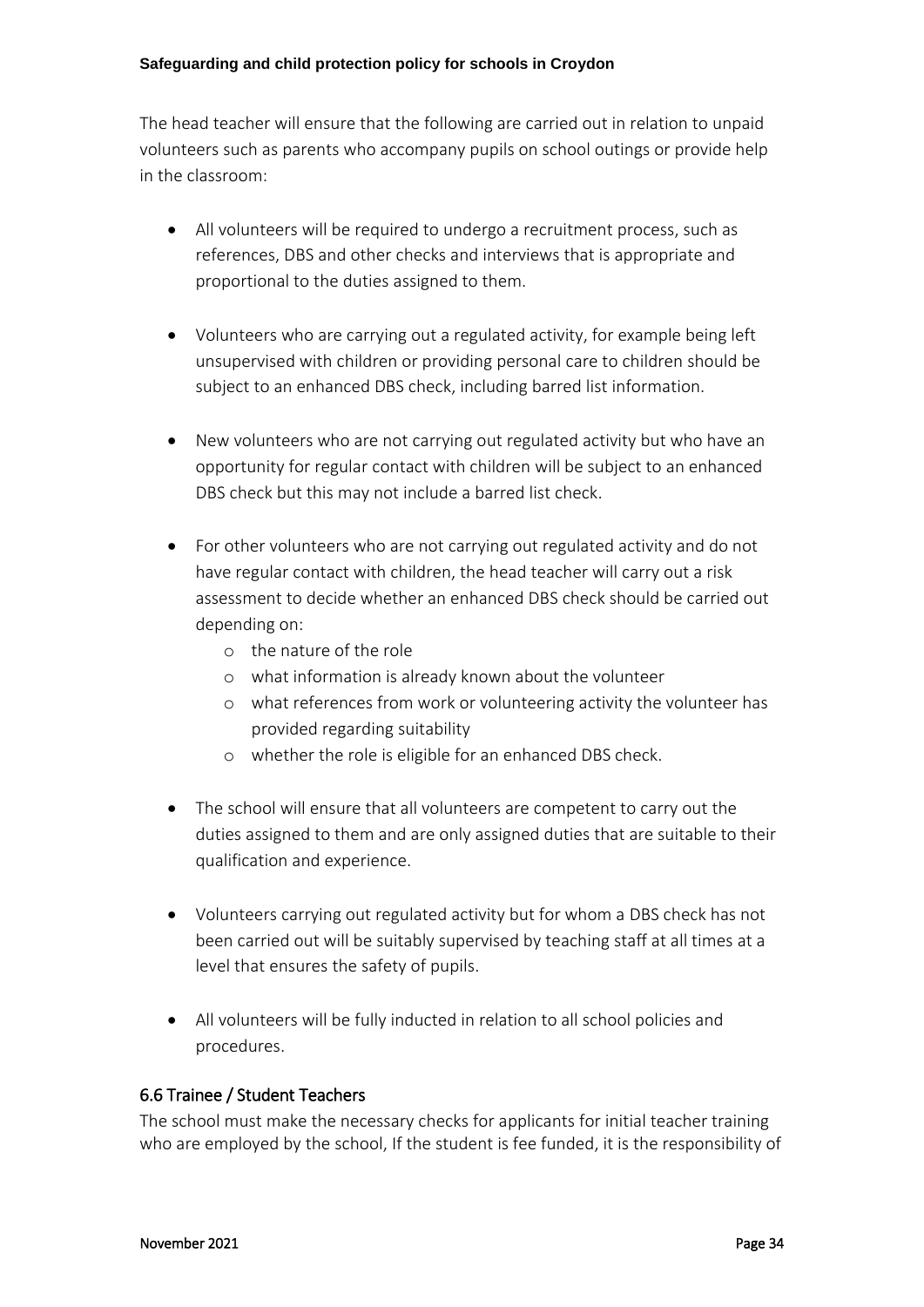the training provider to carry out necessary checks. Written confirmation of checks should be obtained by school.

Schools have a legal duty to refer anyone to the DBS who has harmed, poses a risk of harm to a child or vulnerable adult. (Full details can be found on P48 KCSIE 2020)

#### 6.7 Alternative Provision

The school remains responsible for the safeguarding of children of any pupils they place in Alternative Provision.

Whenever the school places a pupil with an Alternative Provider, the school will obtain written confirmation of the provider's safeguarding and child protection policies and that all relevant vetting and barring checks on individuals working at the establishment have been carried out.

All pupils placed in Alternative Provision should be visited regularly. [Alternative Provision guidance](https://assets.publishing.service.gov.uk/government/uploads/system/uploads/attachment_data/file/268940/alternative_provision_statutory_guidance_pdf_version.pdf)

# 7 Staff practice and conduct

#### 7.1 Induction and training

- The head teacher will ensure that all staff are fully inducted, are made aware of the following policies of the school and that staff are fully aware of their role in implementing these:
	- o Safeguarding and child protection policy and procedures (including the school annex)
	- o Behaviour policy
	- o Staff code of conduct
	- o Children missing from education policy.
- Staff will be asked to confirm in writing that they have received and read all relevant staff policies, including "*What to do if you are worried a child is being abused*" guidance and *'Keeping Children Safe in Education 2020 part 1'* and *'Annex A'*
- The designated safeguarding lead will ensure that all staff are fully inducted with regard to the school child protection procedures and that they receive safeguarding and child protection training on at least a two-yearly basis.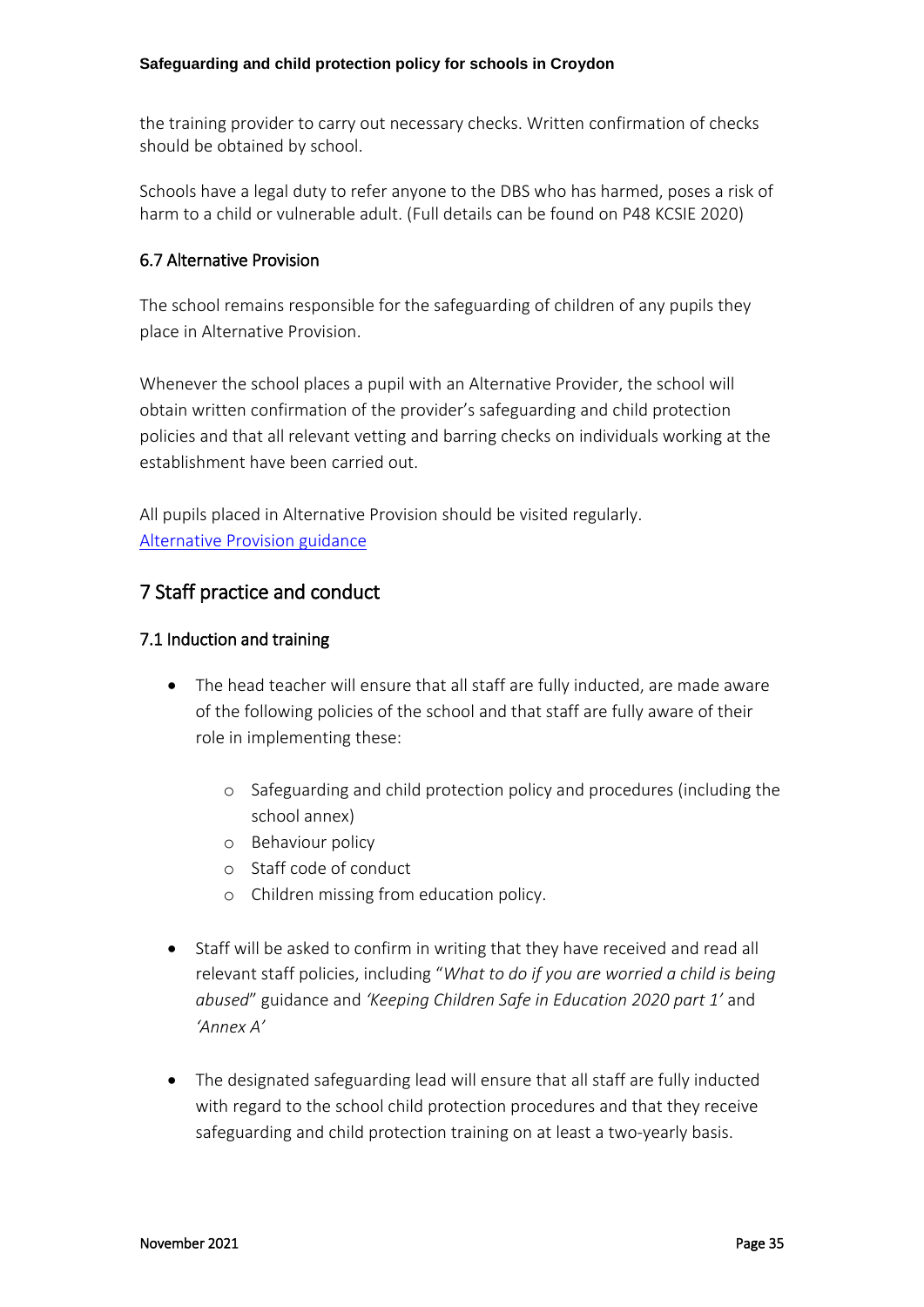- The head teacher will keep a central record of all statutory and other training undertaken by staff members, governors and volunteers.
- School staff and governors will receive multi-agency safeguarding training at the level that is appropriate to their roles and responsibilities.
- As well as basic safeguarding training, the designated safeguarding lead and their deputy will receive specific training on their role and other relevant multi-agency training courses.
- School staff will also receive training on Early Help and the SPOC safeguarding referral process as part of their safeguarding training.
- School staff will receive regular and timely updates on child protection and safeguarding issues via the designated safeguarding lead in order to ensure they remain up to date with new legislation.

# 7.2 Conduct and safe teaching practice

- The school expects staff and volunteers to set a good example to pupils through their own conduct and behaviour and aims to protect them from the risk of allegations being made against them by ensuring they maintain high standards of professionalism and appropriate boundaries.
- The head teacher will ensure that there is a written code of conduct in place and that each member of staff, including volunteers, signs a code of conduct agreement on appointment that sets out the school expectations with regards to standards of professional behaviour and that all staff receive copies of relevant policies.
- Governors will have their own separate code of conduct. This is a responsibility of the governing board.
- Staff will be expected to follow the schools social media policy in terms of their use of social media, particularly in relation to professional standards and relationships with pupils and/or their families. All staff and volunteers will sign an acceptable use agreement before being given access to the school computer system.

# 7.3 Providing intimate or personal care to pupils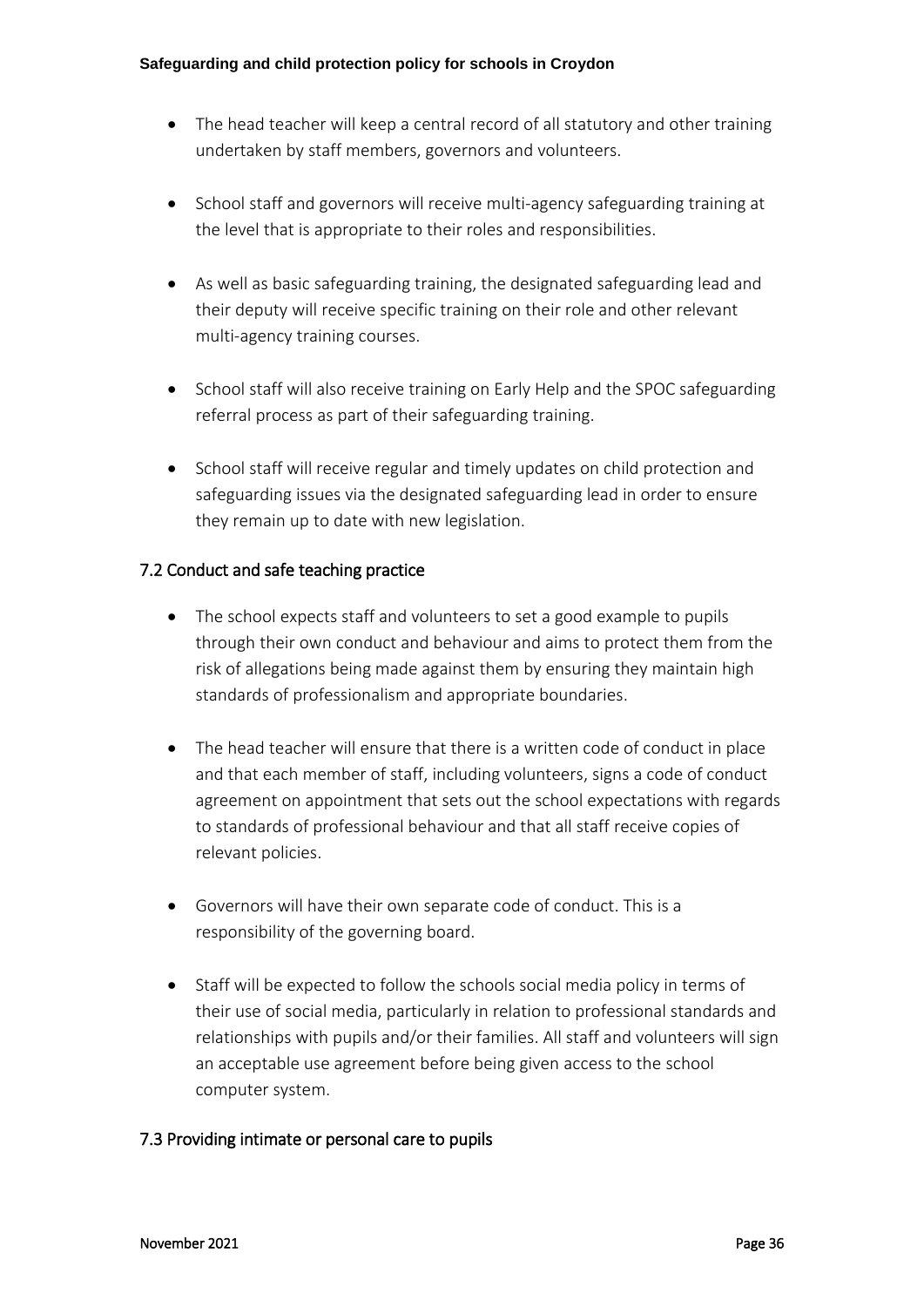*Staff in primary schools may need to provide intimate or personal care to younger pupils, for example helping a child who has soiled themselves or supervising pupils who are changing for P.E.*

*Schools must have a written policy in place in order to promote safe working practices for staff and ensure children's privacy. Children should be encouraged to carry out selfcare tasks for themselves where appropriate, but where adult intervention is needed, the following should be observed;*

- *Staff should follow any agreed school policy or practice when providing intimate or personal care.*
- *When taking pupils to the toilet, staff should make colleagues aware of the task to be undertaken and explain to the child what will happen.*
- *Parents should always be notified if intimate care has been provided.*
- *When providing intimate care, staff should carefully and sensitively observe the child's emotional response and report any concerns to the designated teacher.*
- *When children are changing, levels of supervision should be appropriate to the pupil's age.*
- *Staff should avoid any physical contact unless a child needs help.*
- *Staff should ensure that changing areas are private and that others are not able to enter whilst children are changing.*

### 7.4 Behaviour management, physical intervention and reasonable force

The school will put in place a behaviour management policy, which has been agreed by the Governing Board, which follows government guidance and any use of physical intervention and restraint will be linked to the implementation of this policy.

There are occasions where it may be appropriate for staff in schools to use reasonable force ( positive handling) in order to safeguard students. The term 'reasonable force' is used to define an action where staff will need to intervene in order to prevent injury or violence. Guidance for schools and colleges can be found [here.](https://www.gov.uk/government/publications/use-of-reasonable-force-in-schools) It is believed by the department that a 'no-contact' policy leaves staff at risk of being unable to fully safeguard pupils in extreme circumstances. Please see page 32 of KCSIE 2020 for further examples for this recommendation.

Physically handling children with SEND or medical needs requires further consideration as their additional needs make then more vulnerable. Individual behaviour plans are a way of planning ahead for such eventualities and allow parents to work with staff in constructing a plan that meets the individual needs of the pupil and provides a plan for all staff to be familiar with.

Schools should keep a record of incidents of Reasonable Force / Positive Handling.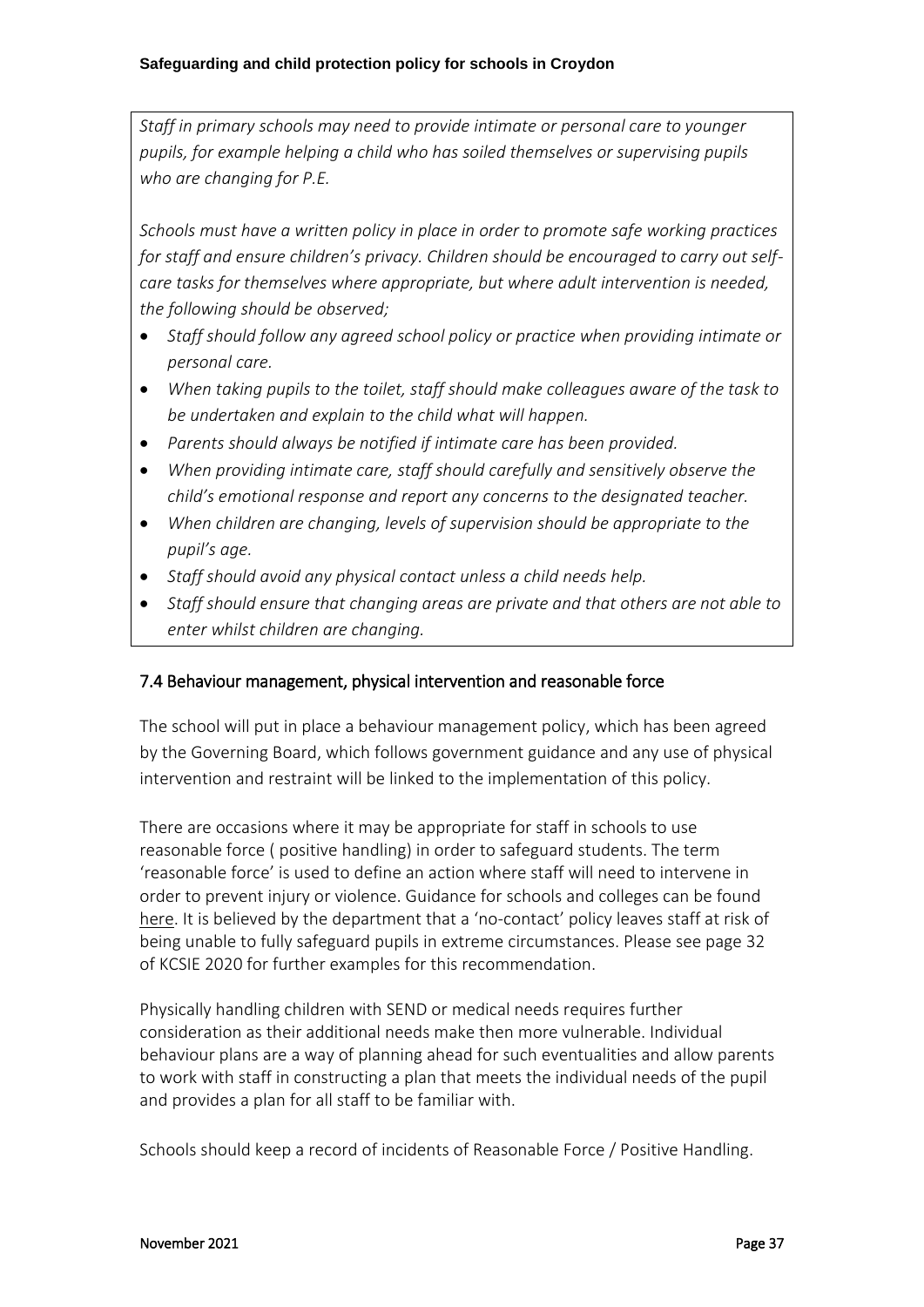*Guidance from the Department of Education provides schools with the powers to intervene in a variety of ways in order to manage behaviour within and outside the school. Details of these may be found at:* [Behaviour and discipline in schools -](https://www.gov.uk/government/publications/behaviour-and-discipline-in-schools) Publications - GOV.UK

# 7.5 Music tuition

*It is recognised that music tutors are vulnerable to allegations being made against them because they often work with children alone and the activity can involve some physical contact with a child.* 

*Music tutors need to be aware of the possibility of their conduct and behaviour, including physical contact, being misinterpreted by a child or taken out of context by other adults and:* 

- *ensure they behave in an appropriate manner and maintain professional boundaries at all times*
- *only use physical contact as necessary within the context of the activity, for example as a means of demonstrating technique, and only for a long as needed*
- *make sure any physical contact cannot be misinterpreted by a child by explaining in advance what contact will be involved and why*
- *ask the child's permission first and respect their wishes*
- *report any incidents or issues that arise to the appropriate member of staff and make sure a record is taken*
- *never travel alone with children in a car*
- *seek permission from parents before contacting children by mobile phone, for instance to rearrange a lesson or rehearsal, and use home telephone contacts wherever practicable.*

### *The school should:*

- *carry out a risk assessment around providing music tuition. This should include:*
- *providing rooms/spaces that are adequately safe and open locations where the teacher can be easily observed by others, for example a door with glass in it*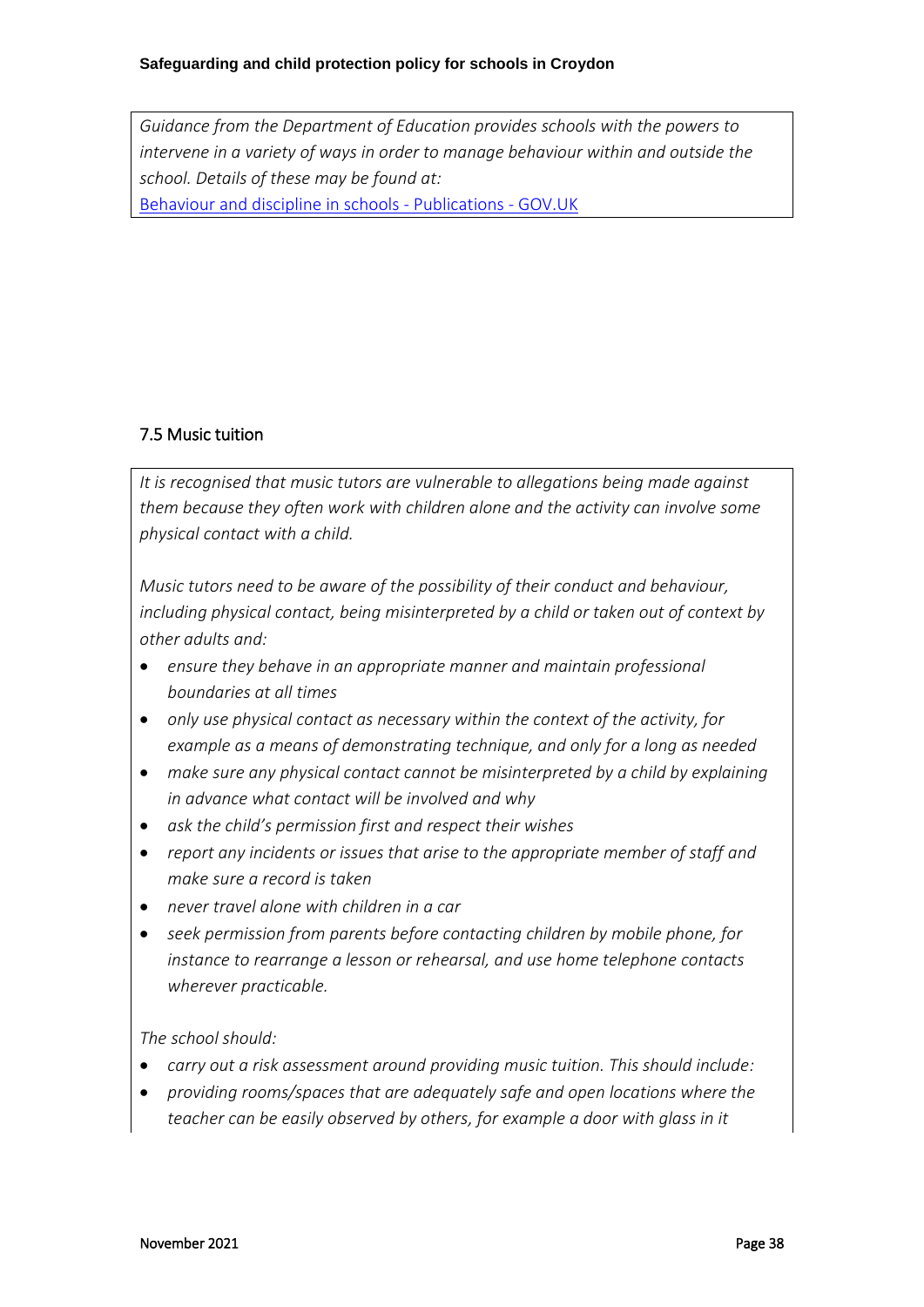- o *passing on any relevant information about children that may have a bearing on how they could react to physical contact so the tutor can adapt their practice accordingly*
- *let parents known when they arrange tuition what level of physical contact may take place as part of the activity*
- *record any reported incidents or issues and deal with these within the framework of the school's own policies*
- *make sure music tutors are aware of the school's safeguarding and staff conduct policies prior to starting.*

## 7.6 Allegations against staff

In the event that an allegation is made against a member of staff or volunteer, the school will follow Croydon's procedures for managing allegations against a member of staff.

[The Management of Allegations against Staff who work with Children and Young](http://croydonlcsb.org.uk/professionals/allegations-complaints/)  [People](http://croydonlcsb.org.uk/professionals/allegations-complaints/)

The Governing Board will appoint the head teacher as the school representative for the purposes of the allegations procedures and who will link with the Local Authority Designated Officer for all allegations raised. A further staff member will be identified as their deputy to act in their absence or if allegations are made against the responsible staff member.

All allegations in relation to staff members will be referred to the head teacher; allegations against the head teacher will be referred to the Chair of the Governing Board.

An allegation is any information which indicates that a member of staff/volunteer may have:

- Behaved in a way that has, or may have harmed a child
- Possibly committed a criminal offence against/related to a child
- Behaved towards a child or children in a way which indicates s/he would pose a risk of harm if they work regularly or closely with children

This applies to any child the member of staff/volunteer has contact within their personal, professional or community life. The person to whom an allegation is first reported should take the matter seriously and keep an open mind. S/he should not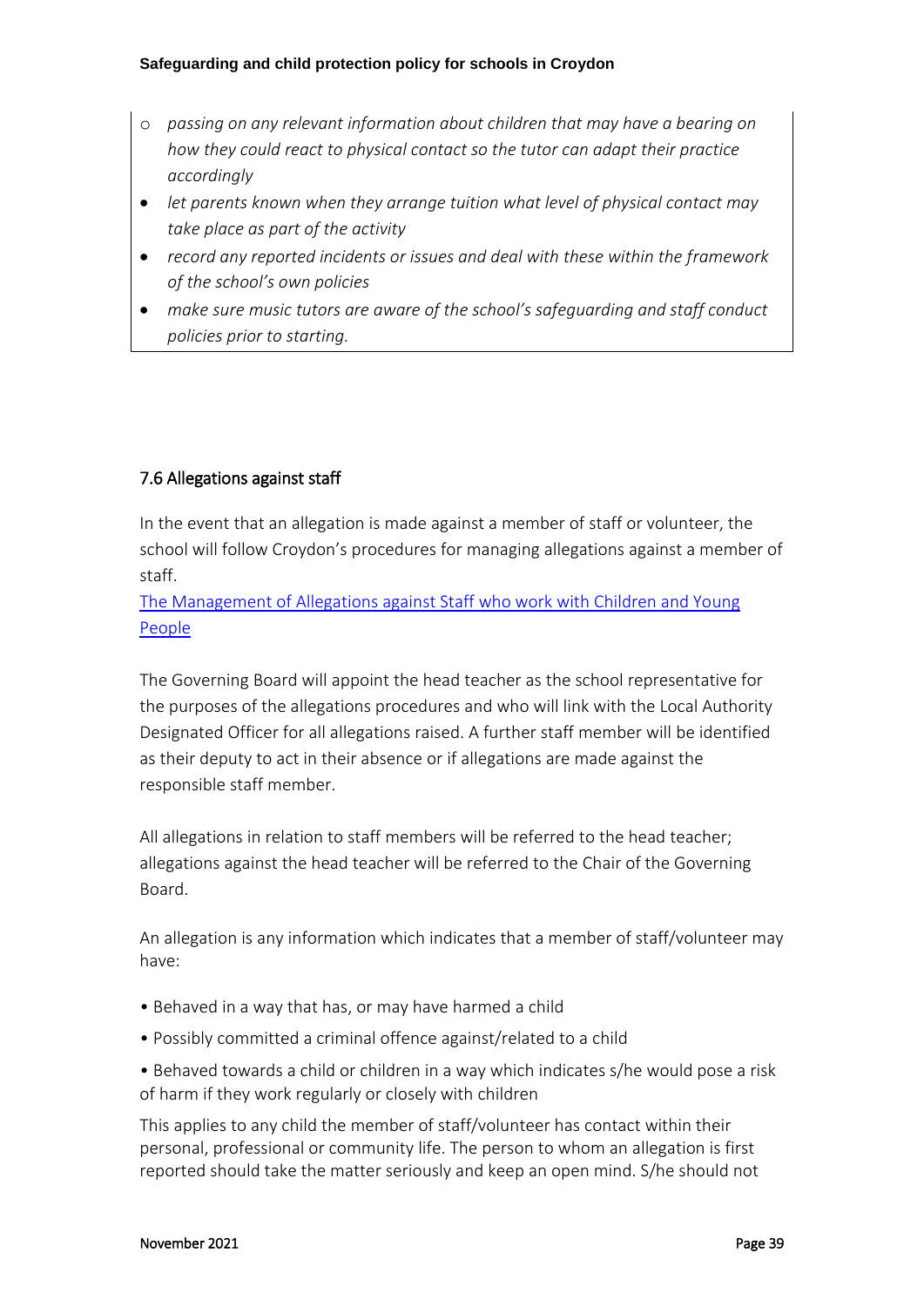investigate or ask leading questions if seeking clarification; it is important not to make assumptions. Confidentiality should not be promised and the person should be advised that the concern will be shared on a 'need to know' basis only.

Actions to be taken include making an immediate written record of the allegation using the informant's words - including time, date and place where the alleged incident took place, brief details of what happened, what was said and who was present. This record should be signed, dated and immediately passed on to the head teacher/principal. If the concerns are about the head teacher/principal, the Chair of the Governing Board should be contacted.

The head teacher will always consult the Local Authority Designated Officer (LADO).

Following consultation, the head teacher in agreement with the LADO will decide on appropriate action:

- immediate referral to the SPOC team
- consideration of disciplinary proceedings
- consideration of a senior strategy meeting

It is important to bear in mind that although the concern may relate to an individual pupil/student, other pupils/students may also be at risk. The procedures in "Safeguarding Children and Safer Recruitment in Education" (*DfE, 2006 – Updated 2011*), Working Together to Safeguard Children (July 2018) and Guidance for local authorities, head teachers, school staff, governing bodies and proprietors of independent schools" (DfE 2011) will be followed in such cases;

When appropriate (*see guidance above*), consideration will be given to referral of a member of staff to the DBS for consideration of the case. If a member of staff believes a reported allegation or concern is not being dealt with appropriately, they should report the matter to the Local Authority Designated Officer (LADO) to give support and direction on how to proceed.

All procedures set out in Part 4 of KCSIE 2020 (page 57-68) will be adhered to alongside previously mentioned documents and used as guidance when managing allegations of any kind.

## 7.7 Whistleblowing

The school fosters a culture of openness in line with the "Freedom to speak up" review and will put in place strategies and procedures to ensure that staff feel enabled to raise concerns relating to the safeguarding of children or poor practice within the school that may cause a risk to children.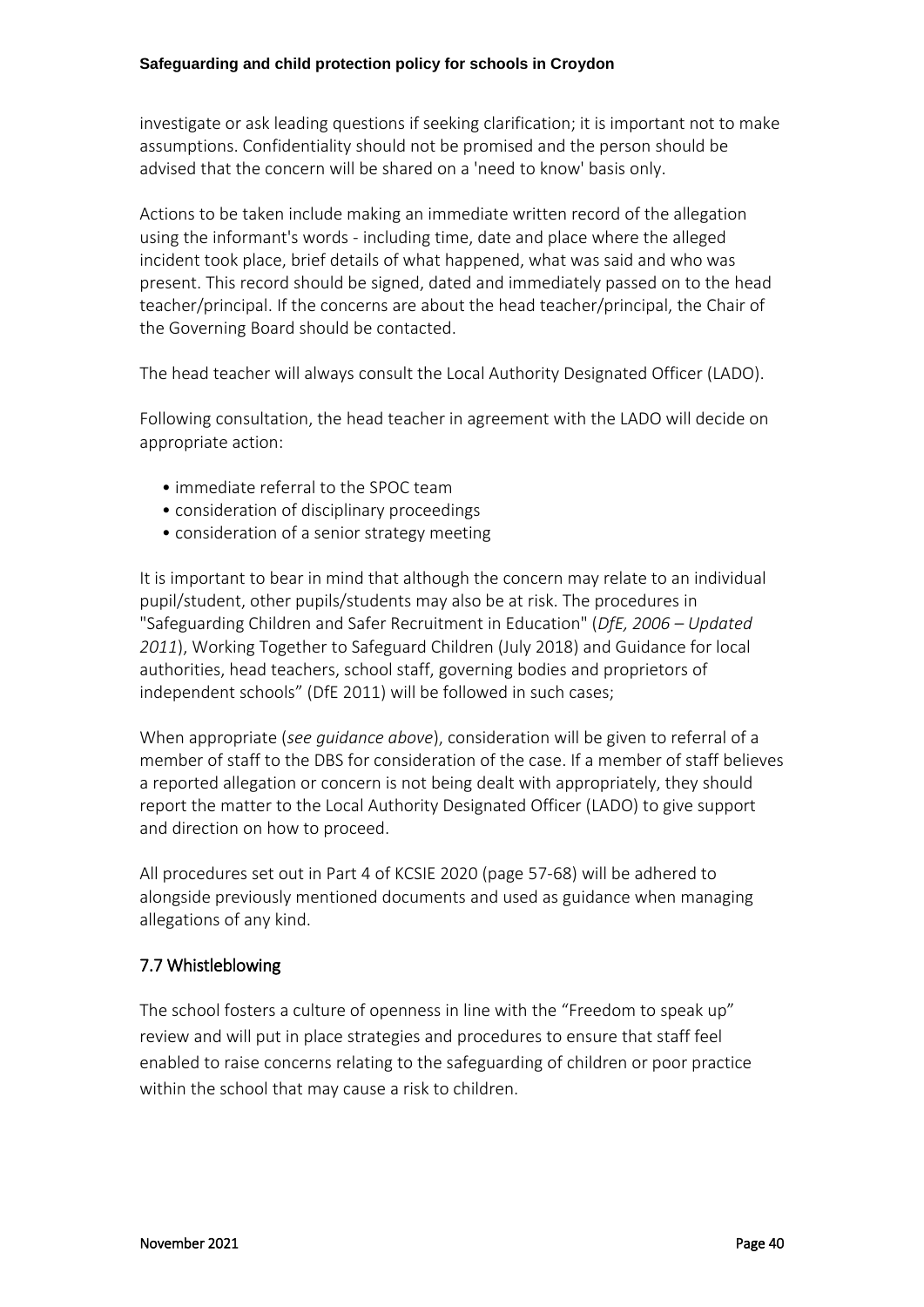The school recognises that there may be circumstances where staff and pupils feel unable to raise concerns or incidents of malpractice within the school environment as there is reasonable doubt that these would be dealt with adequately.

All staff and volunteers have a legal duty to raise concerns where they feel individuals or schools are failing to safeguard and promote the welfare of children.

Where it is not possible to raise concerns within the school, staff and volunteers may report concerns to the following;

- Croydon's lead officers for child protection or safeguarding where there are issues regarding the welfare of a pupil;
- The following numbers can be used where there are issues regarding the school 's overall procedures around safeguarding
	- o Croydon Council's confidential whistle blowing email address [schoolwhistle@croydon.gov.uk](mailto:schoolwhistle@croydon.gov.uk)
	- o the Ofsted whistle-blowing line on 0300 123 3155
	- o the NSPCC whistleblowing advice line on 0800 028 0285 is open from 8 am - 8pm Monday - Friday or email [help@nspcc.org.uk](mailto:help@nspcc.org.uk)

The head teacher is responsible for ensuring that these numbers are advertised on the school premises and made available to staff and pupils.

• The CSBC has an [escalation policy](http://croydonlcsb.org.uk/professionals/policies/#escalation-policy-) which can used by staff in school settings

### Additional policies

- *Code of Conduct*
- *Confidentiality Policy*
- *Promoting Positive Behaviour*
- *Positive Handling*
- *Allegations of Abuse Against Staff*
- *Children with Medical Conditions and First Aid*
- *Toileting and Intimate Care*
- *Mobile phone and Camera Policy*

## 8 Health and safety and risk assessments

### 8.1 Responsibility for health and safety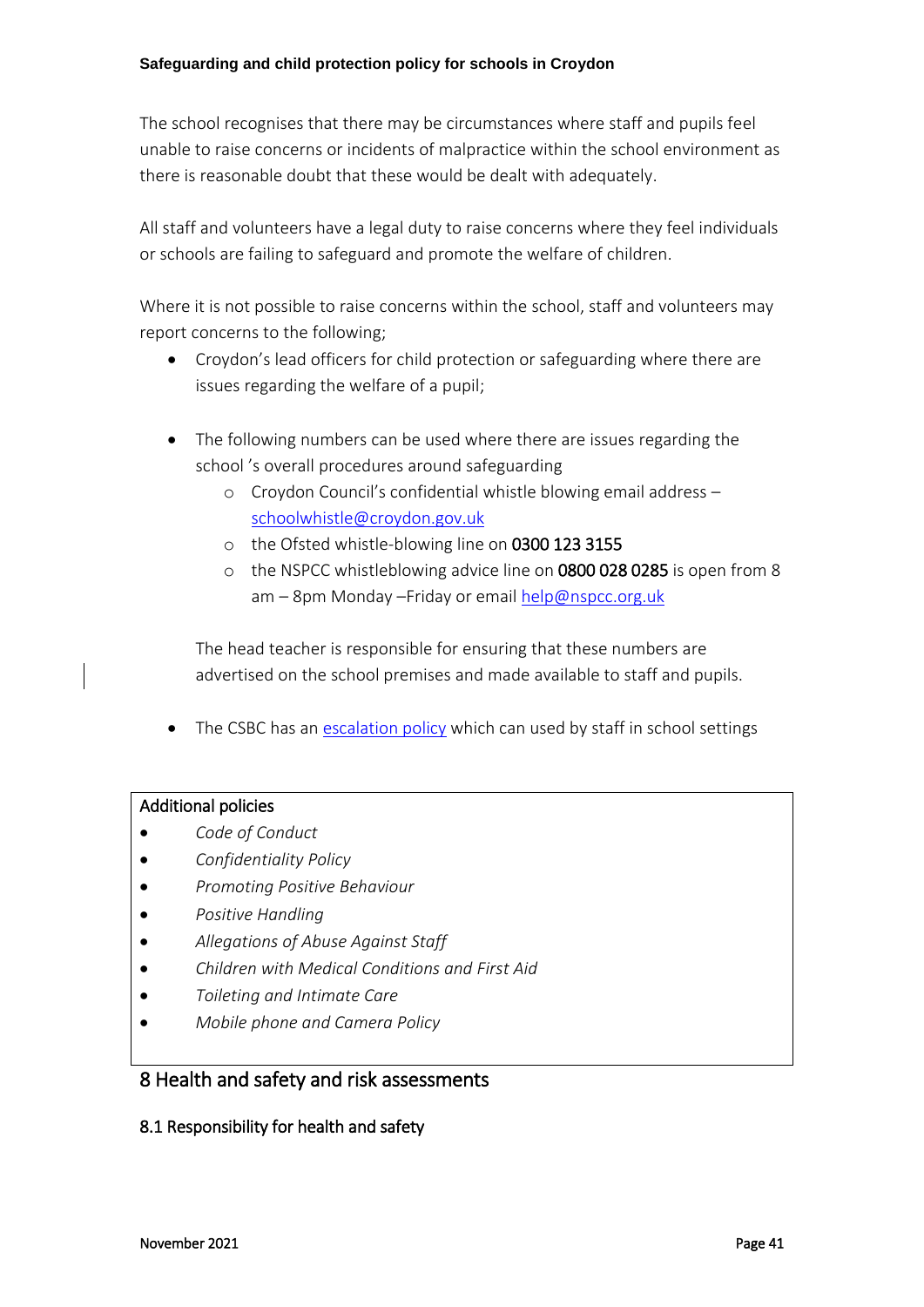The Governing Board and head teacher will ensure that there is a robust health and safety policy in place in order to meet the statutory responsibility for the safety of pupils and staff within the school environment.

Any health and safety policy adapted by the school will be based on the government guidance (link below) and will seek to balance risk avoidance against providing pupils with opportunities to take part in activities that help them learn to manage risk themselves.

[Health and safety: Advice on legal duties and powers](https://assets.publishing.service.gov.uk/government/uploads/system/uploads/attachment_data/file/279429/DfE_Health_and_Safety_Advice_06_02_14.pdf)

Day-to-day responsibility for health and safety issues in the school will be delegated to a member of staff who is competent to carry out these duties and who has received the appropriate training. There should also be a named governor responsible for health and safety. These persons are:

Name: Rachel Enwonwu Designation: School Business Manager Contact details: enquiries@parkhill-inf.croydon.sch.uk

Name: Stephen Collingwood Designation: Governor with responsibility for health & safety Contact details: scollingwood.306@lgflmail.org

### 8.2 Risk assessments

The school will seek to identify and manage risk through the use of risk assessments. These will be carried out:

- on an annual basis for the school environment as a whole;
- for all school trips;
- for pupils travelling between locations during the school day;
- for all work-based learning or work experience placements;
- when a pupil who has been excluded for risky or violent behaviour is returning to the school;
- whenever there are any changes to the school environment or school practices;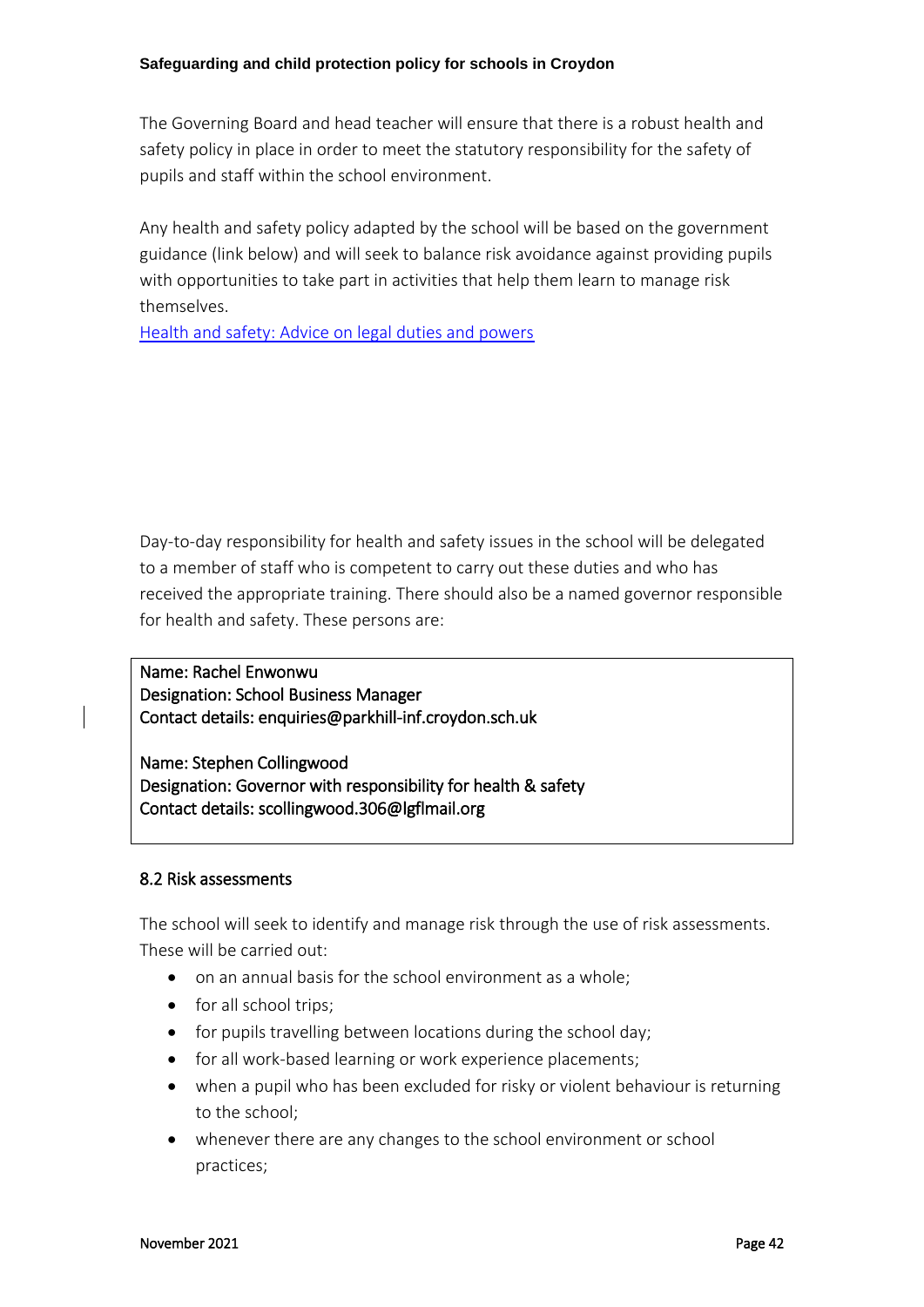• following any serious incident.

Consideration should also be given to conducting risk assessments before PTA and other parent led events (e.g. fireworks or fairs) where people outside the school may have unregulated access or the usual measures for health and safety may not be sufficient.

### 8.3 Working with aggressive and violent parents

Where schools are working with families who are known to children or adult social care and there are concerns about the behaviour of parents towards members of school staff, this must be discussed with the head teacher/ principal and the designated safeguarding lead and the information shared with children's social care.

If there are high levels of risk involved in contact with parents, children's social care may convene a risk assessment meeting with the network in order to discuss strategies to reduce risk, and it is vital that schools and colleges are part of this process.

### 8.4 Site security and visitors

- The Governing Board is responsible for the security of the school premises and will take steps to ensure it is a safe environment and securely protected against trespass and/or criminal damage.
- The head teacher will decide whether or not contractors should be subject to DBS checks before being allowed access to the building, depending on the level of access they are likely to have to pupils.
- Where the visitor is employed by an organisation where DBS checks are normally required, for example NHS staff, the head teacher will request written confirmation that relevant checks have been carried out for that individual.
- All visitors and contractors will be:
	- o informed to report to reception on arrival;
	- o expected to provide proof of identity
	- o expected to sign in to the school entry system and wear a name-badge at all times when on the school premises;
	- o suitably supervised by school staff at all times;
	- o made aware of school health and safety procedures.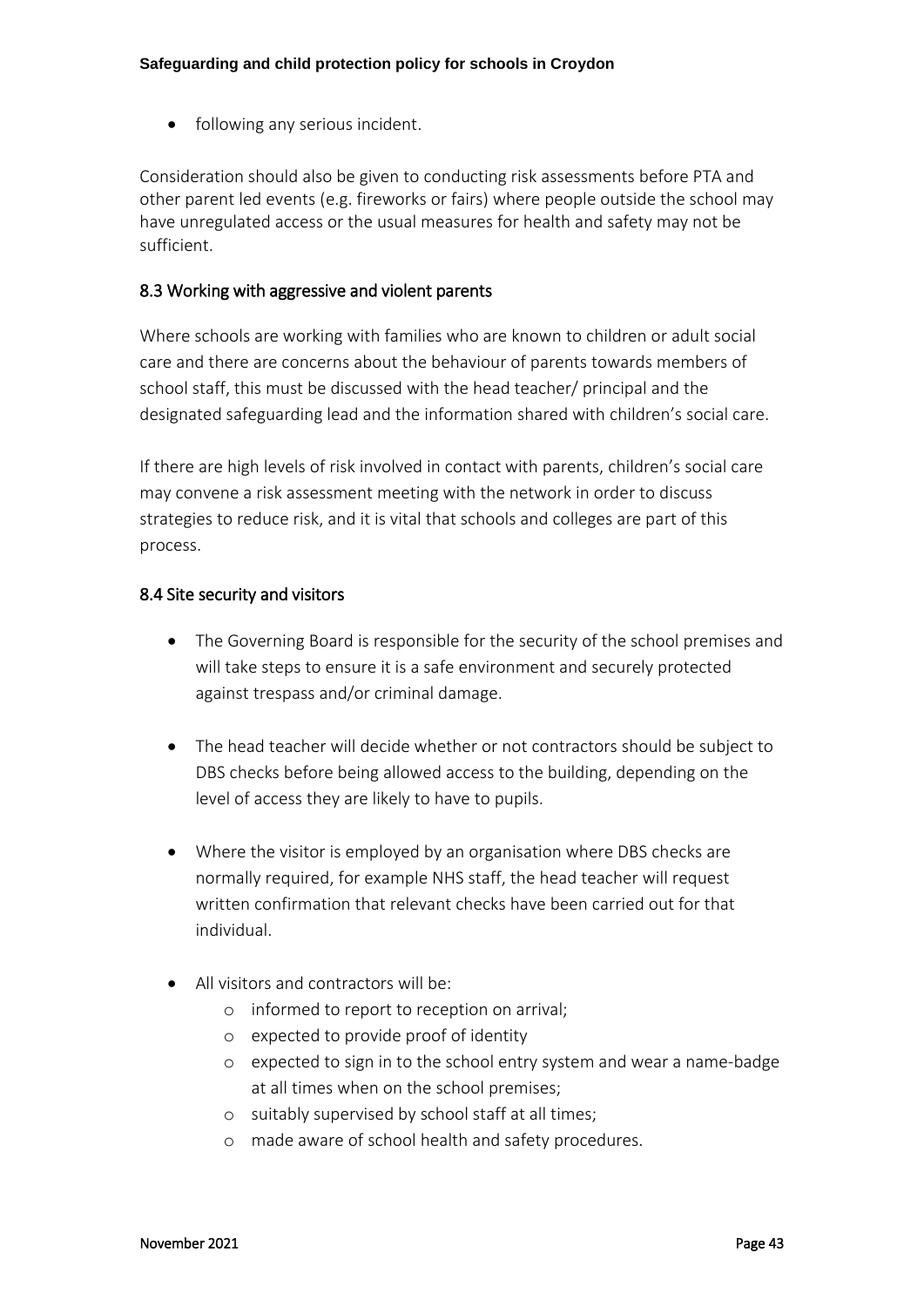- The head teacher will ensure that any contract entered into with contractors' sets out clearly the expectations for worker's behaviour and the responsibility of contractors to monitor and ensure compliance with school policies.
- Contracted workers will not be allowed to approach or speak to pupils in any circumstances and must ensure that all equipment and working practices are in line with health and safety standards.
- Visiting organisations such as theatre groups who will be performing for or working directly with pupils will be expected to have adequate child protection procedures in place and must agree with class teachers in advance what level of supervision or contact they will have regarding pupils.

## 8.5 Use of the school premises by other organisations

The school will only allow use of the school premises by other organisations or schools outside of school hours for the purposes of providing supplemental schooling if:

- the school's incorporating document allows this;
- the organisation provides an overview of what it intends to teach so that the Head teacher, in line with the school letting policy, is able to make a judgement on whether this is in line with the promotion of British values;
- the organisation can provide evidence that they have followed safer recruitment practices and that their staff have the requisite DBS checks;
- reasonable due diligence checks are taken out on the organisation by the school;

## 8.6 Monitoring and review

To enable the school to monitor the safety of the premises and the school environment, as well as the implementation of policies, the head teacher and the governing board will ensure that;

- all school policies are regularly monitored by the designated safeguarding lead and annually reviewed by the head teacher and agreed by the governing board;
- the school keeps a central record of all accidents and incidents including what action was taken and by whom;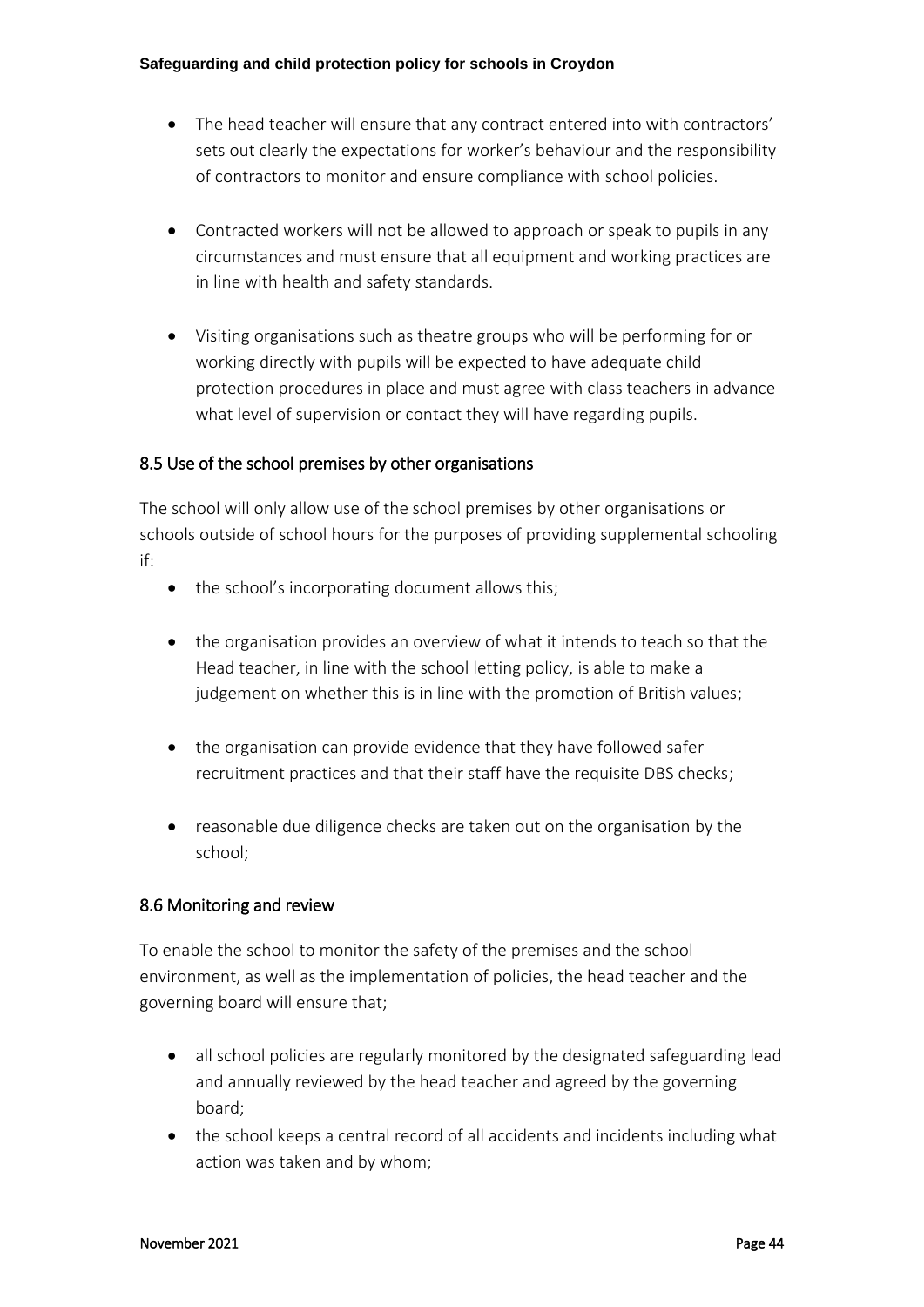- staff are aware of their responsibility to record accidents and incidents;
- the head teacher has an overview all accidents/incidents;
- serious accidents and incidents are reported to the Governing Board;
- the designated safeguarding lead ensures a high standard of recording of all concerns held about children;
- all accidents and incidents are scrutinised on a regular basis by the board of governors to identify any problems or weaknesses around school safeguarding policies and procedures or any emerging patterns, and agreeing to any course of action.

### Additional policies

*Health and Safety Policy Children with Medical Conditions and First Aid Policy Fire Safety Policy*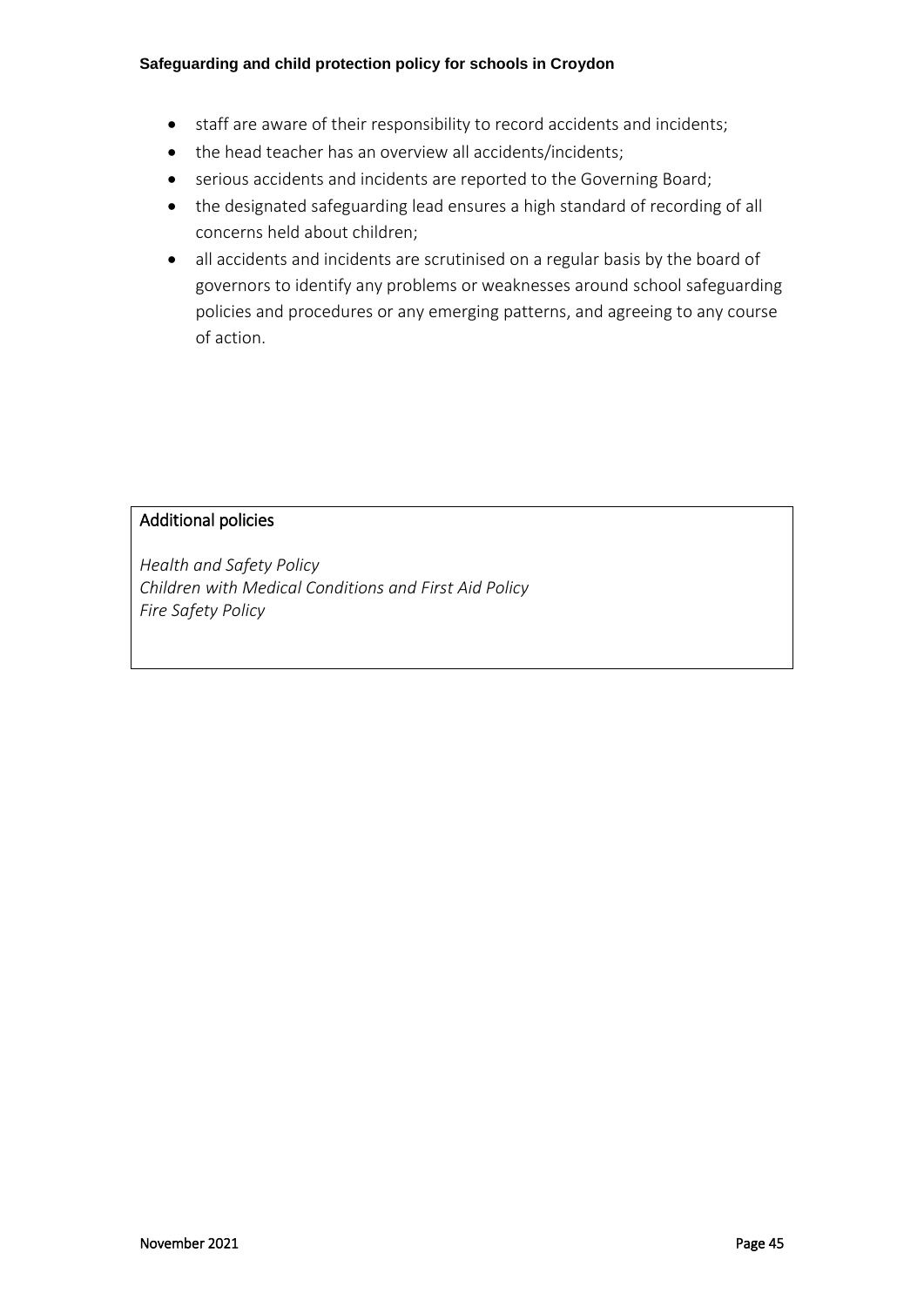# Part B: Additional safeguarding policies and procedures including vulnerable groups

Guidance and policies relating to a range of topics can be found on the [CSCB website.](http://croydonlcsb.org.uk/professionals/policies/)

# 1 Non-collection of children from school

### *This section applies to primary schools only*

The school will put in place a policy regarding handing over children to adults who are not their parent or known carer at the end of the school day. Parents will be asked to provide the details of the person who will normally collect the child and will be informed of the need to notify the school in advance if this changes, giving details of the person authorised to collect the child. The school will also ensure that the details of at least two people who can be contacted in an emergency in the event that the child is uncollected.

Parents will also be asked to inform schools where children are subject to court orders that limit contact with a named individual.

In the event that anyone who is not authorised to do so attempts to collect the child, the school will not allow the child to leave but contact the parent immediately.

If a child is uncollected at the end of the school day, the school will follow the procedure agreed with children's social care:

- The schools will check with the child to see if there are any changes to arrangements for collection and try to make contact with the parent or other family members, and wait with the child until someone comes to collect them.
- Children will not be released into the care of another parent even where they offer to take the child home.
- The school will contact the SPOC Professionals' Consultation Line to seek advice at 4.00pm if there are difficulties in contacting parents or other family members.
- If all possible means of contact have been exhausted and no contact can be made with the parent by 4.30pm, the school will contact SPOC and if advised to do so the police, who will arrange to collect the child or make arrangements for the child to be transported to the children's social services office.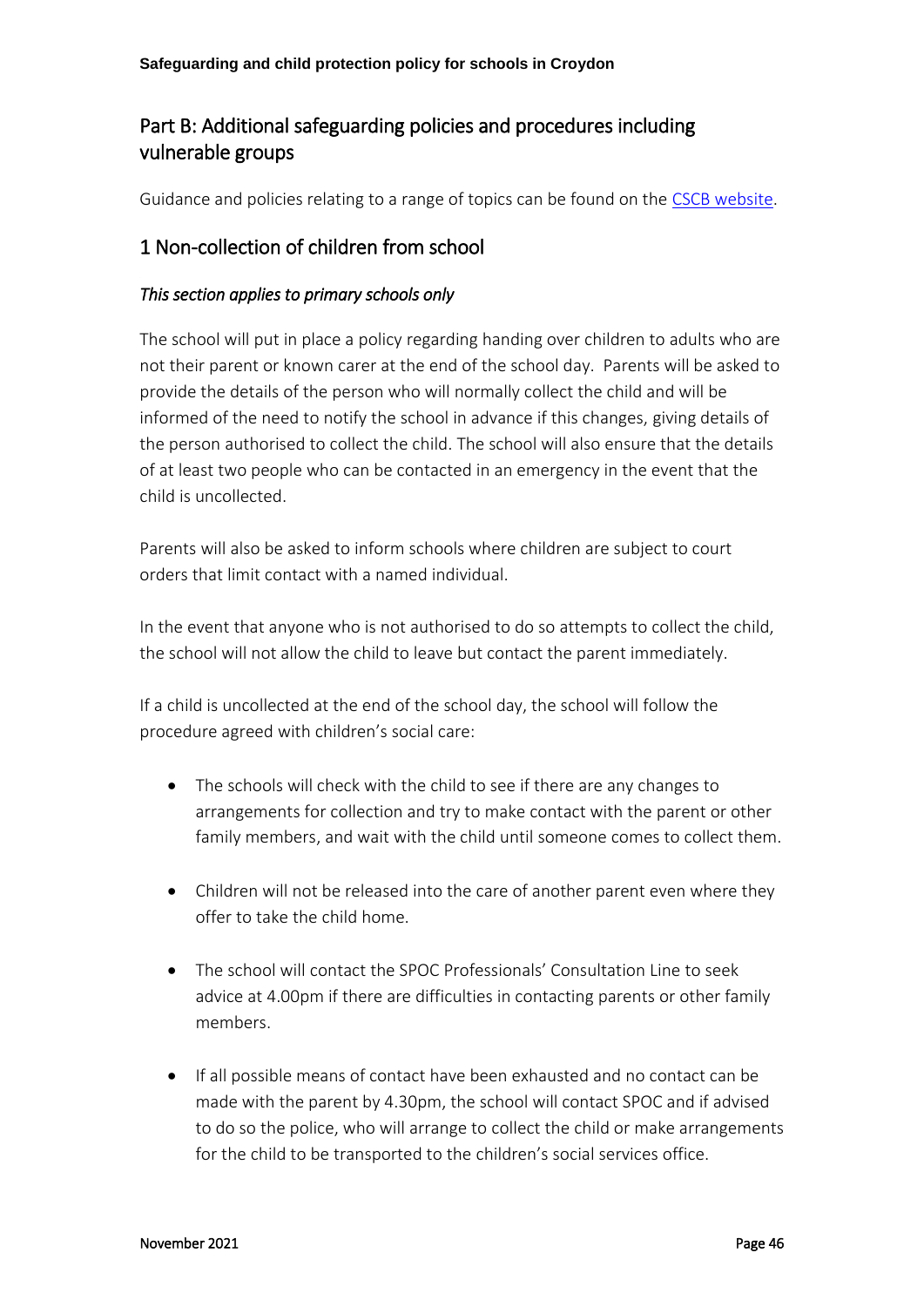- The school will regularly ask parents to confirm and update contact details and to nominate a family member or friend who can collect the child in the event that they are unable to do so.
- Where children are regularly uncollected or collected late, this should be discussed with the designated safeguarding lead. If there are also child protection concerns, a referral should be made to children's social care via SPOC.

# 2 Children who are missing from education (CME) or home educated

*Schools need to be aware of those children who are persistently absent or missing from school as this may be an indicator of welfare concerns.* 

*Attendance policies should state clearly who needs to be notified and what action should be taken and any relevant timescales. Parents should be asked to provide contact details for at least 2 or more people who can be contacted in the event that a child does not attend school. Schools should refer to Croydon's "Children missing from education" policy* 

[Children Missing from Education and Pupil Off Rolling](https://www.croydon.gov.uk/education/schools-new/attendance/child-missing-education)

*Where a parent notifies the school that they are removing the child so they can be educated at home, the following notifications should be made:*

- *The Learning Access team must be notified of all decisions.*
- *If the child is already known to children's social care, their allocated social worker should be notified immediately.*
- *If the child is not known to children's social care, but the school has concerns about their welfare, the designated safeguarding lead should make a referral to children's social care via SPOC.*

# 3 Peer on peer abuse

Peer on peer abuse is where a pupil's behaviour is likely to cause significant harm to other pupils.

This is most likely to include, but not limited to:

- bullying (including cyberbullying):
- physical abuse such as hitting, kicking, shaking, biting, hair pulling, or otherwise causing physical harm;
- sexual violence and sexual harassment;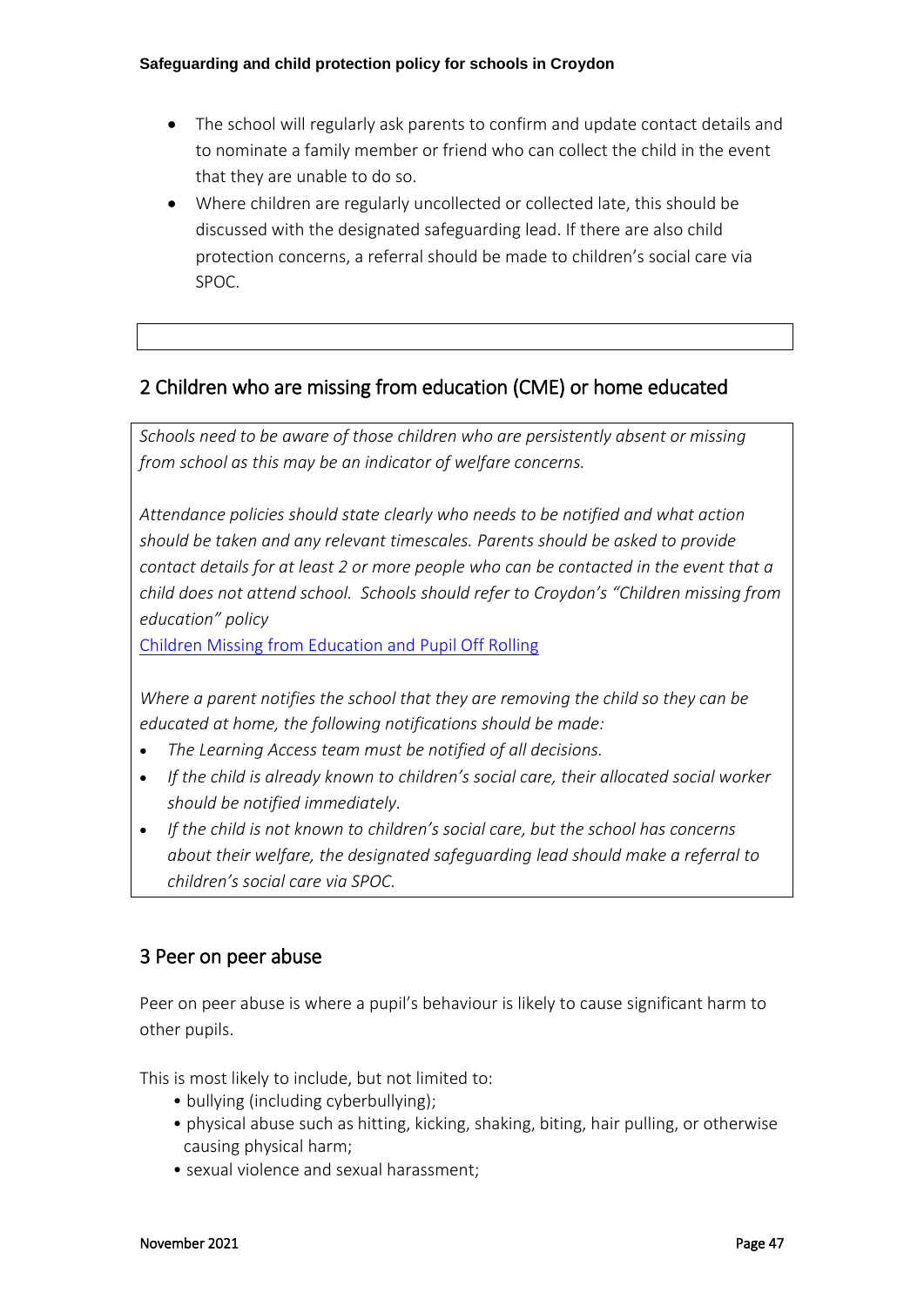- gender-based violence;
- sexting (also known as youth produced sexual imagery);
- initiation/hazing type violence and rituals;
- upskirting (typically involves taking a picture under a person's clothing without them knowing, with the intention of viewing their genitals or buttocks to obtain sexual gratification, or cause the victim humiliation, distress or alarm. It is now a criminal offence and may constitute sexual harassment. (Voyeurism (Offences) Act 2019)

This type of abuse should never be tolerated or passed off as "banter" or "part of growing up". Different gender issues can be prevalent when dealing with peer on peer abuse. This could for example include girls being sexually touched/assaulted or boys being subject to initiation-type violence. The school will refer the perpetrator and the victim to children's social care via SPOC

# 4 Harmful sexual behaviour, sexual violence and harassment

Sexual violence and sexual harassment can occur between two children of any sex. They can also occur through a group of children sexually assaulting or sexually harassing a single child or group of children.

Sexual violence and sexual harassment can occur online and offline (both physical and verbal) and are never acceptable. It is important to note that Children with Special Educational Needs and Disabilities can be especially vulnerable. Disabled and deaf children are three times more likely to be abused than their peers.

Rape, assault by penetration and sexual assaults are crimes. Where a report includes such an act, the police will be notified, often as a natural progression of making a referral to MASH. Whilst the age of criminal responsibility is 10 years of age, if the alleged perpetrator is under 10, the principle of referring to the police remains. Where an alleged incident took place away from the school or online but involved pupils from the school, the school's duty to safeguard pupils remains the same.

### The following situations are statutorily clear and do not allow for contrary decisions:

- A child under the age of 13 can never consent to sexual activity.
- The age of consent is 16.
- Sexual intercourse without consent is rape.
- Rape, assault by penetration and sexual assault are defined in law.
- Creating and sharing sexual photos and videos of children under 18 is illegal including children making and sending images and videos of themselves.

The designated safeguarding lead (or deputy) should ensure they are engaging with children's social care and specialist services as required. Where there has been a report of sexual violence, it is likely that professional risk assessments by social workers and or sexual violence specialists will be required.

## 4.1 Policy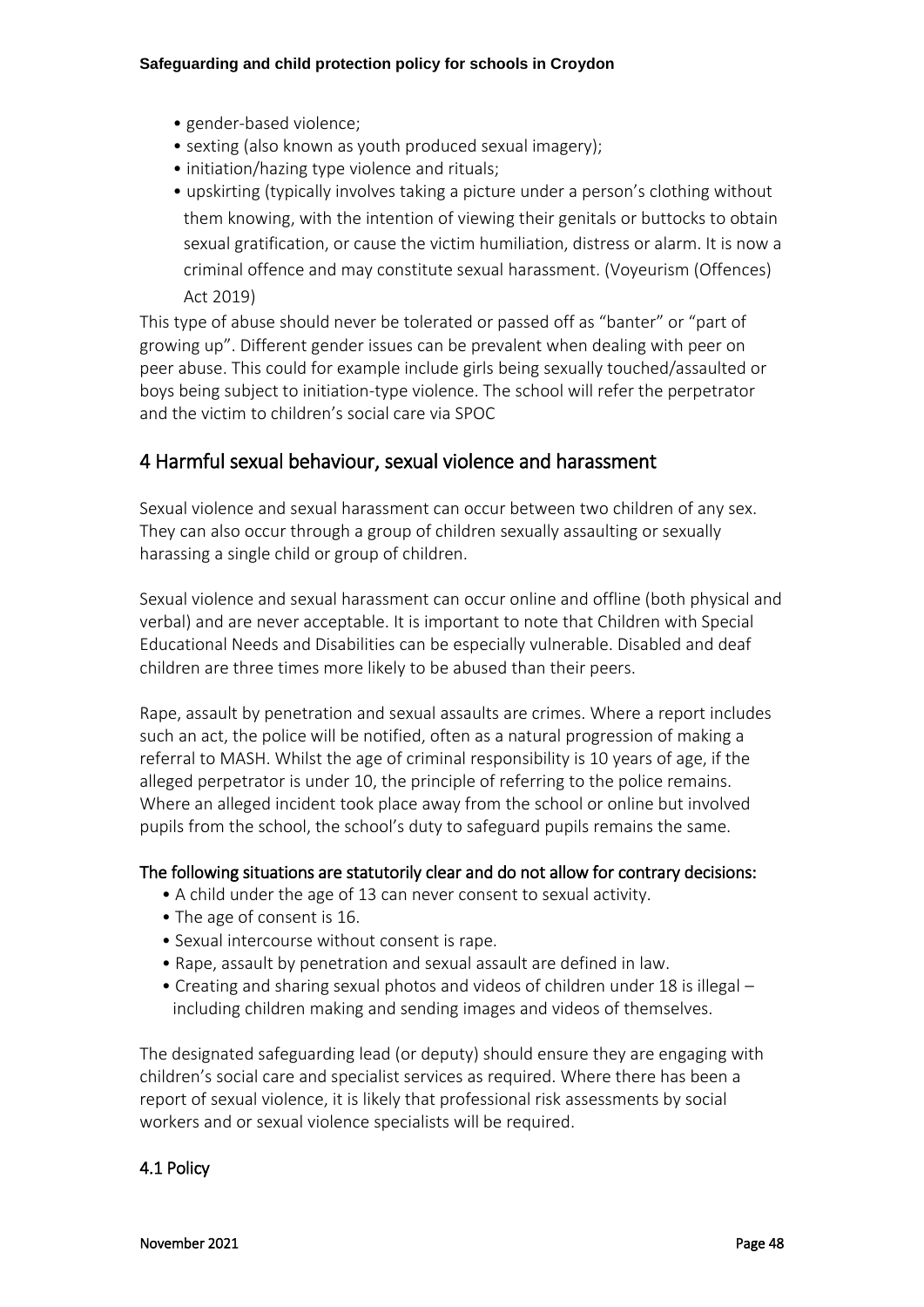- Schools recognise that sexual violence and sexual harassment between pupils is a serious safeguarding issue and such behaviour will not be tolerated. School behaviour management and anti-bullying policies will reflect the school 's approach and staff and pupils will be made aware of the standard of expected behaviour and the likely responses to any incidents of sexual violence and harassment.
- The school will follow the statutory guidance *Sexual violence and sexual harassment between pupils* and will work with relevant agencies to safeguard and support victims, take appropriate action against alleged perpetrators and ensure a safe learning environment for all pupils. [Sexual violence and sexual harassment between children in schools and](https://assets.publishing.service.gov.uk/government/uploads/system/uploads/attachment_data/file/719902/Sexual_violence_and_sexual_harassment_between_children_in_schools_and_colleges.pdf)  [colleges](https://assets.publishing.service.gov.uk/government/uploads/system/uploads/attachment_data/file/719902/Sexual_violence_and_sexual_harassment_between_children_in_schools_and_colleges.pdf)
- The school will take all necessary steps to put in place a planned PHSE curriculum to convey the school 's policy for preventing harmful sexual behaviour and to

promote respectful behaviour between pupils with regards to sexual conduct. The school will also make close links to the new [Relationships Education](https://www.gov.uk/government/publications/relationships-education-relationships-and-sex-education-rse-and-health-education)  [Curriculum](https://www.gov.uk/government/publications/relationships-education-relationships-and-sex-education-rse-and-health-education) which is compulsory for all schools from September 2020.

- The school will promote an environment where victims feel empowered to raise concerns and report incidents. Any reports of sexual violence or harassment will be taken seriously and thoroughly investigated by the school and appropriate referrals made to the police and children's social care.
- The school will ensure that staff and governors receive relevant training to help them ensure an effective response to incidents that protects individual victims and safeguards the welfare of all pupils and staff.
- The school will ensure staff are able to provide appropriate support to victims and alleged perpetrators that meets their needs and continues to promote their education.

# 4.2 Procedures

• The school will ensure there is a robust response to all incidents and will follow the procedures set out in Part 5 of the *Keeping children safe in education* statutory guidance.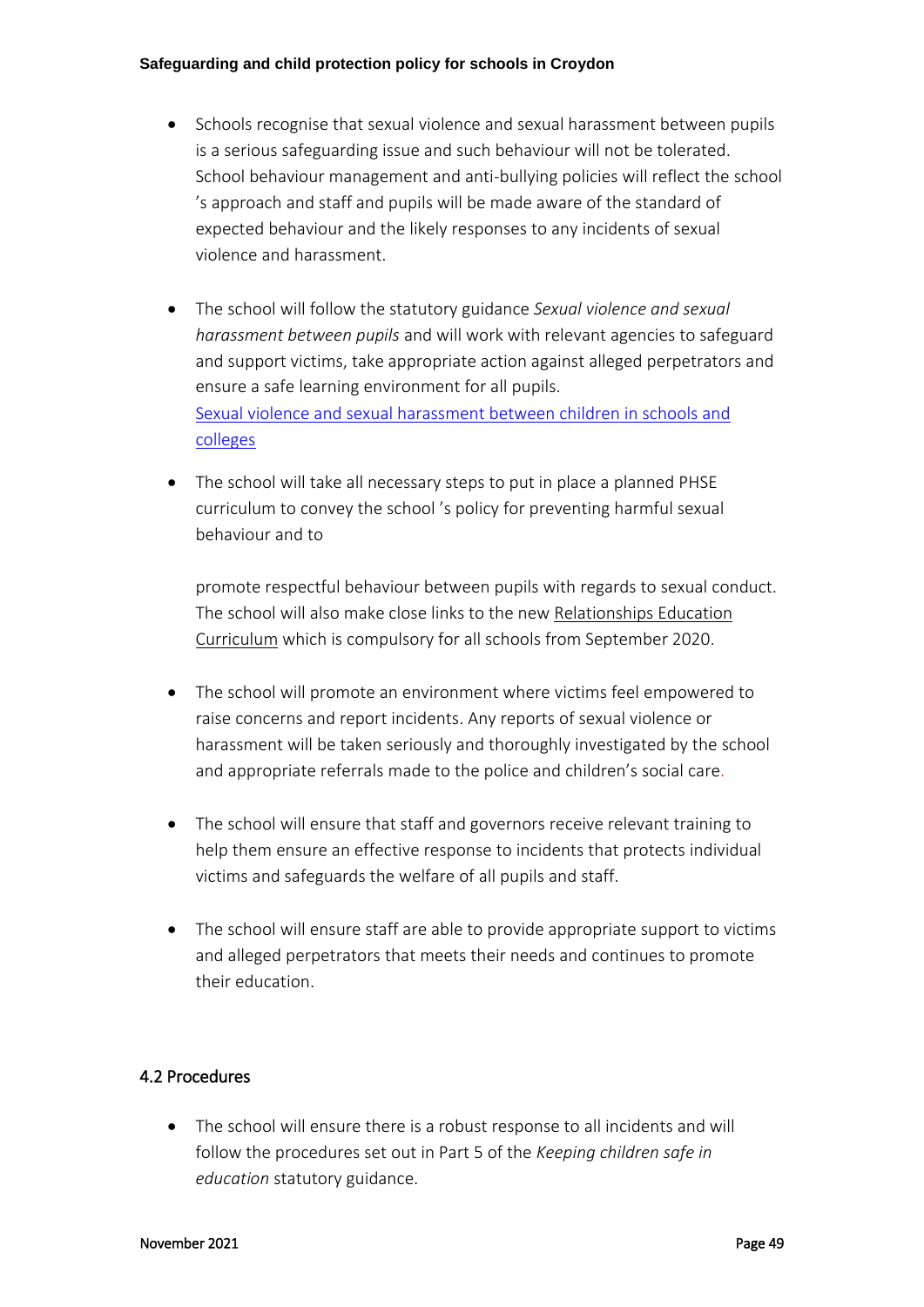- Reported incidents will be investigated by the member of staff to whom the young person discloses in partnership with the designated safeguarding lead, who will also carry out a risk assessment to look at any continued risk to the victim or other pupils and staff from the alleged perpetrator within the school environment. Toolkits that will support the risk assessment process include: [Brook: traffic light tool.](https://legacy.brook.org.uk/brook_tools/traffic/index.html?syn_partner=)
- Where the allegation involves material posted online, the school will request that the electronic device is handed over as part of the investigation and will use legal powers to search and confiscate property as set out in the statutory guidance [Searching, screening and confiscation guidance](https://assets.publishing.service.gov.uk/government/uploads/system/uploads/attachment_data/file/674416/Searching_screening_and_confiscation.pdf) and [UKCIS Sexting in](https://www.gov.uk/government/publications/sexting-in-schools-and-colleges)  [schools and colleges advice.](https://www.gov.uk/government/publications/sexting-in-schools-and-colleges)
- The key consideration is for staff not to view or forward illegal images of a child. The highlighted advice provides more details on what to do when viewing an image is unavoidable and informing the designated safeguarding lead (or deputy), as soon as practically possible, if the designated safeguarding lead (or deputy) is not involved in the initial report.
- When there has been a report of sexual violence, the designated safeguarding lead (or a deputy) should make an immediate risk and needs assessment. Where there has been a report of sexual harassment, the need for a risk assessment should be considered on a case-by-case basis. The risk and needs assessment should consider: the victim, especially their protection and support, the alleged perpetrator(s) and all the other children (and, if appropriate, adult students and staff) at the school or college, especially any actions that are appropriate to protect them.
- The member of staff and designated safeguarding lead will write up a record of the investigation that will set out how the school will respond to the incident.
- The designated safeguarding lead may take advice from SPOC Professionals' Consultation Line before making a decision. Possible outcomes include referral to Early Help Services, MASH, Learning Access and/or the police, or managing the matter internally under school behaviour policies.
- Where a referral will be made to children social care or the police, the designated safeguarding lead will discuss the issue with the relevant agency and following this discussion a decision will be made on whether and how to inform the alleged perpetrator and their parents.
- KCSIE states that Schools and colleges should carefully consider any report of sexual violence and/or sexual harassment. The designated safeguarding lead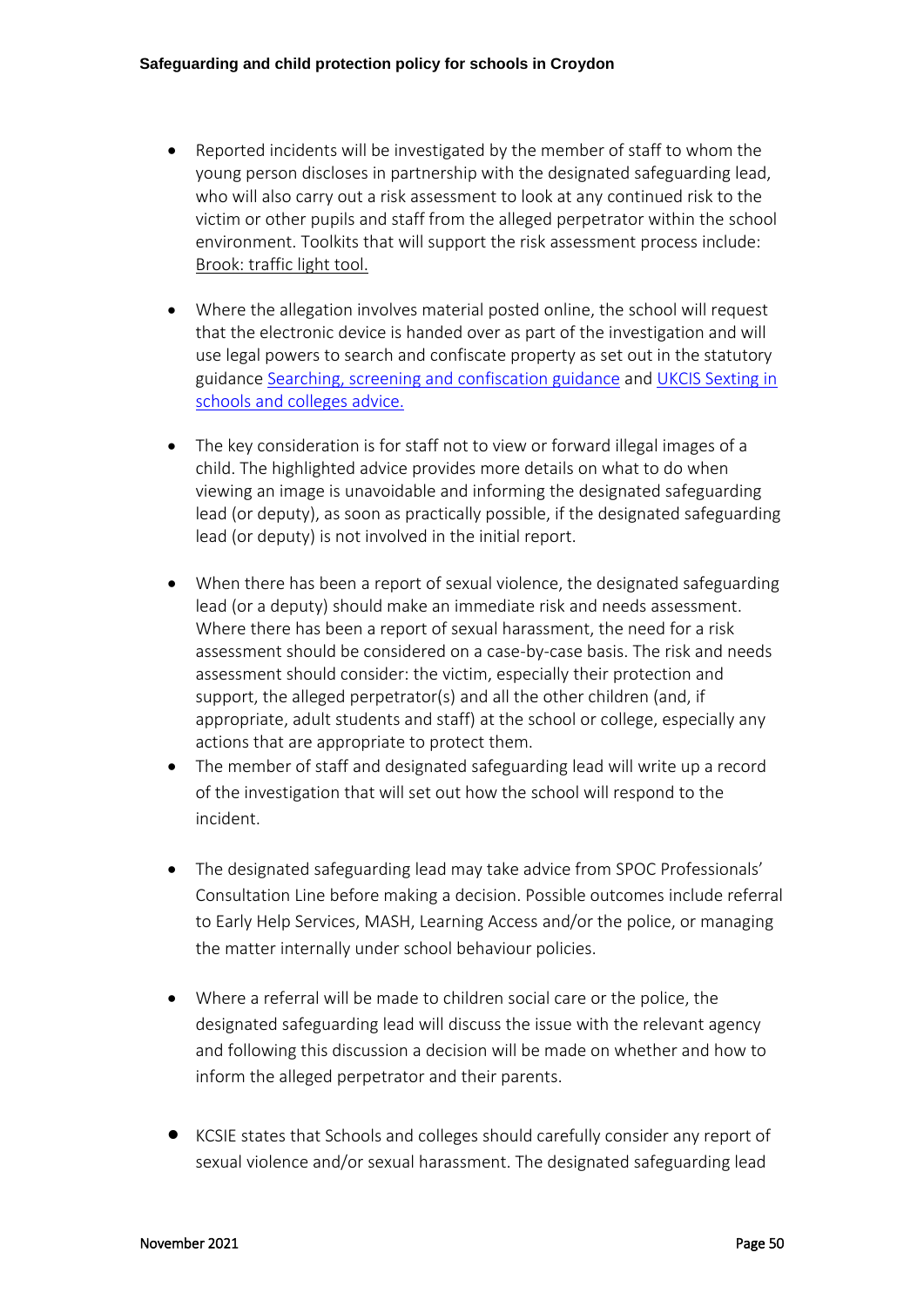(or deputy) is likely to have a complete safeguarding picture and be the most appropriate person to advise on the school's initial response. Important considerations will include: the wishes of the victim in terms of how they want to proceed. This will however need to be balanced with the school's duty and responsibilities to protect other children; the nature of the alleged incident(s), including whether a crime may have been committed and consideration of harmful sexual behaviour; the ages of the children involved; the developmental stages of the children involved; any power imbalance between the children; if the alleged incident is a one-off or a sustained pattern of abuse (sexual abuse can be accompanied by other forms of abuse and a sustained pattern may not just be of a sexual nature); that sexual violence and sexual harassment can take place within intimate personal relationships between peers; are there ongoing risks to the victim, other children, adult students or school staff; and other related issues and wider context, including any links to child sexual exploitation and child criminal exploitation.

- The school will take any necessary action to continue to safeguard the victim and other pupils within the school environment based on the level of risk established from the risk assessment, including decisions about the victim and alleged perpetrator sharing classrooms. These decisions will be reviewed in the light of on-going police and children's social care investigations to take account of any changes in the status of investigations and any bail conditions placed on the alleged perpetrator.
- Where necessary and appropriate, the school will consider the support needs of the alleged perpetrator and will make referrals to relevant agencies for support on their behalf.
- Children who have witnessed sexual violence, especially rape and assault by penetration, will be provided with support. It is likely that children will "take sides" following a report and the school will do everything in its power to protect the victim, alleged perpetrator and witnesses from bullying and harassment. The school will keep in mind that contact may be made between the victim and alleged perpetrator and that harassment from friends of both parties could take place via social media and do everything in its power to prevent such activity.
- [The National Organisation for the Treatment of Abusers \(NOTA\)](https://www.nota.co.uk/) provides support for professionals involved in work with, or related to, sexual offending.

## What to do if you are informed that a parent is on the sex offenders register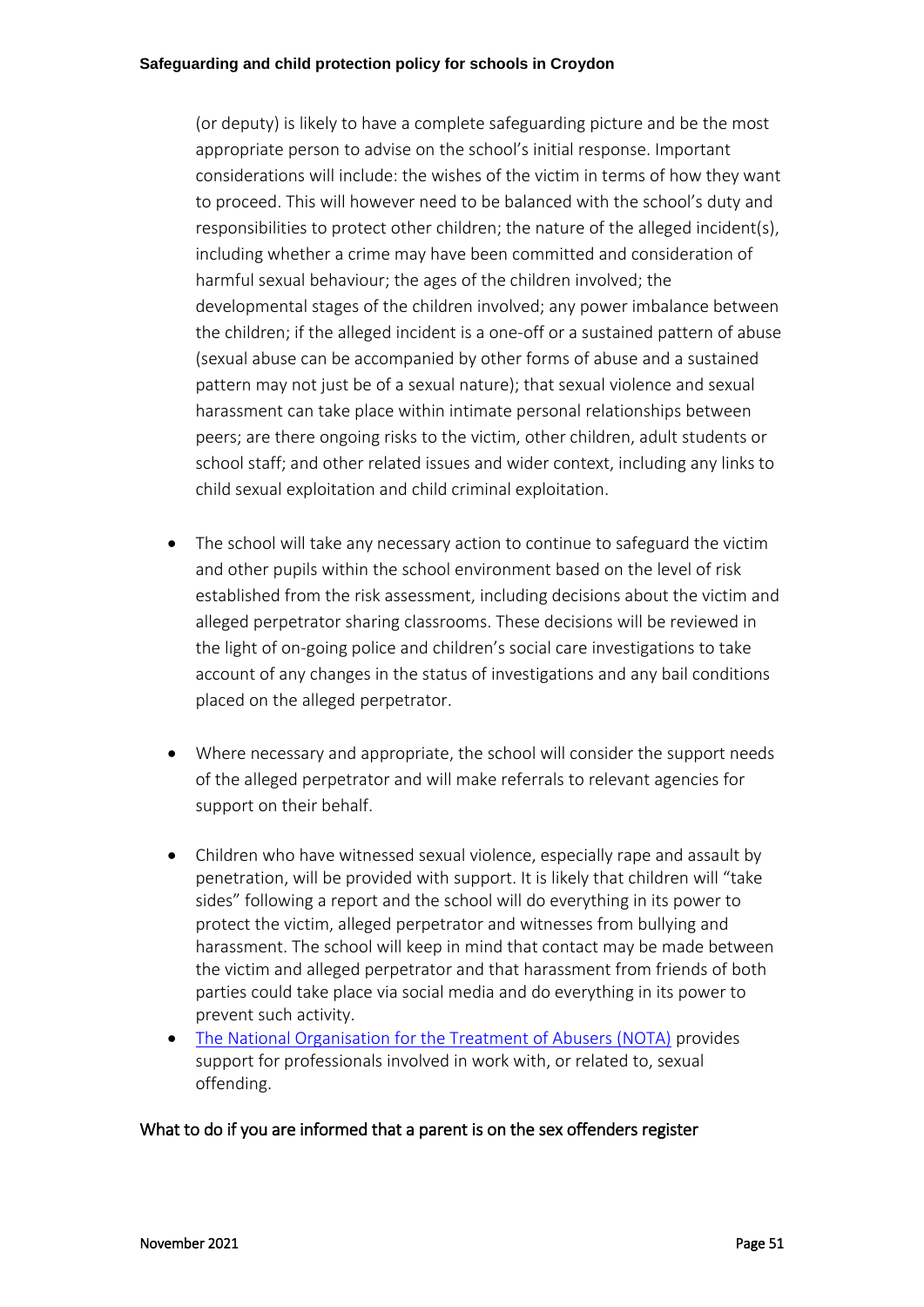In this situation the head teacher will be guided by parole conditions where relevant to keep children safe in school. This information must be treated as strictly confidential and will only be shared with the Designated Safeguarding Lead if appropriate.

### Additional procedures

*.*

*.*

*Sexual violence is defined as any act which is an offence under the Sexual Offences Act 2003, including rape, assault by penetration or sexual assault without the consent of the victim.*

*Sexual harassment is defined as unwanted sexual conduct likely to violate the victim's dignity and/or make them feel intimidated, degraded or humiliated or create a hostile, offensive or sexualised environment. This includes making sexual comments or jokes, physical contact such as touching or interfering with clothing or displaying sexual images. It also includes online harassment.*

*When dealing with incidents, the school should ensure that the written report of the incident contains objective facts and sets out clearly the next steps to be taken, with the views of the victim clearly recorded.*

*Schools should be aware of their equality duty as victims of sexual violence and harassment are more likely to be female but should follow the same procedures and ensure the same level of response for incidents involving male pupils or incidents where victim and perpetrator are the same sex.*

*Cases may be managed internally by the school under without referral to other agencies where the incident involves low-level concerns and is a "one-off" occurrence where there is no further risk to the victim or other pupils*

*Schools should give careful thought to the day to day management of risk and support for the victim, taking into account the victim's views when considering practical issues such as separating the victim and perpetrator. However Schools must be able to justify any measures taken and that they do not interfere with the educational opportunities of either party.*

*Schools may wish to consider developing specific policies around responding to incidents of sexual violence and harassment towards staff members.*

*Schools need to ensure that staff and governors are able to take up training and support around relationships and peer on peer abuse and how these messages should be delivered within the PSHE curriculum. Sexual violence and harassment will also be addressed in general, whole-school safeguarding training delivered by the CSCB, with designated safeguarding leads receiving more intense training in view of their role.*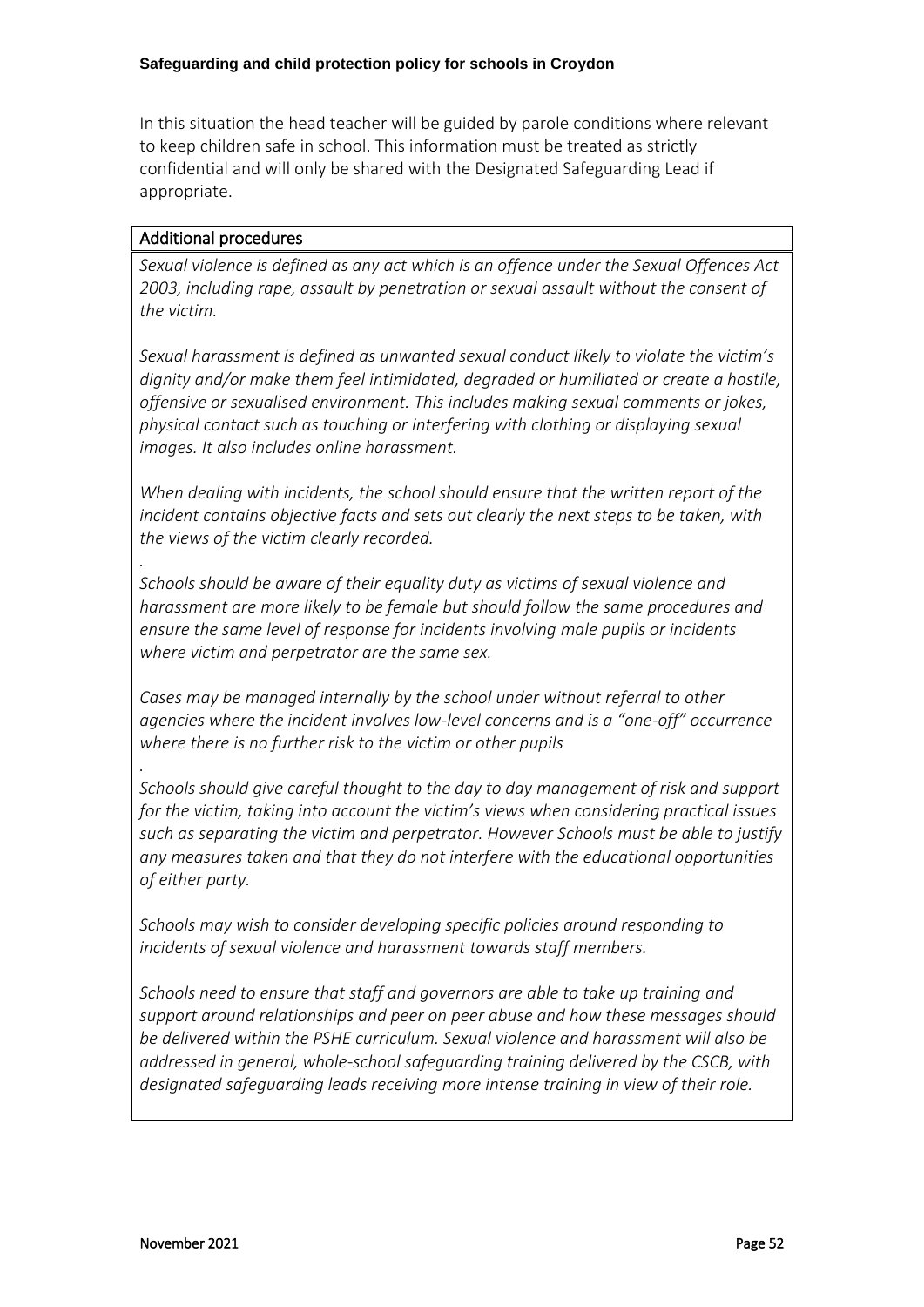# 5 Online safety

As part of their duty to provide a safe learning environment and schools should ensure their pupils know how to remain safe online.

There is considerable risk to children online but the can be categorised within these three areas as stated within KCSIE:

#### content:

• being exposed to illegal, inappropriate or harmful content; for example: pornography, fake news, racist, misogynistic, self-harm, suicide, anti-Semitic, radical and extremist;

#### contact:

• being subjected to harmful online interaction with other users; for example: peer to peer pressure, commercial advertising and adults posing as children or young adults for the purposes of grooming children; and

#### conduct:

• personal online behaviour that increases the likelihood of, or causes, harm; for example, making, sending and receiving explicit images, sharing others explicit images and online bullying.

The DfE published [Teaching Online Safety in Schools](https://www.gov.uk/government/publications/teaching-online-safety-in-schools) identifying the importance of including reporting and acting on online safety concerns within the Child Protection Policy, school behaviour policy and bullying policy.

Governing bodies and proprietors should be doing all that they reasonably can to limit children's exposure to the above risks from the school's or college's IT system.

Pupils should be just as clear about what is expected of them online as offline. A recommended framework published by UK Council for Child Internet Safety (UKCCIS) supports the delivery of online safety. [Educated for a Connected World.](https://assets.publishing.service.gov.uk/government/uploads/system/uploads/attachment_data/file/759003/Education_for_a_connected_world_PDF.PDF)

The school is aware that some pupils may be living in circumstances that may make them more vulnerable to abuse, neglect or poor outcomes and who may need help or intervention from Early Help Services, children's social care or other agencies in order to overcome problems or keep them safe.

Educating children and young people to stay safe online is crucial in the modern world. Other websites that can assist are; [Be internet legends](https://beinternetlegends.withgoogle.com/en_uk)

#### November 2021 Page 53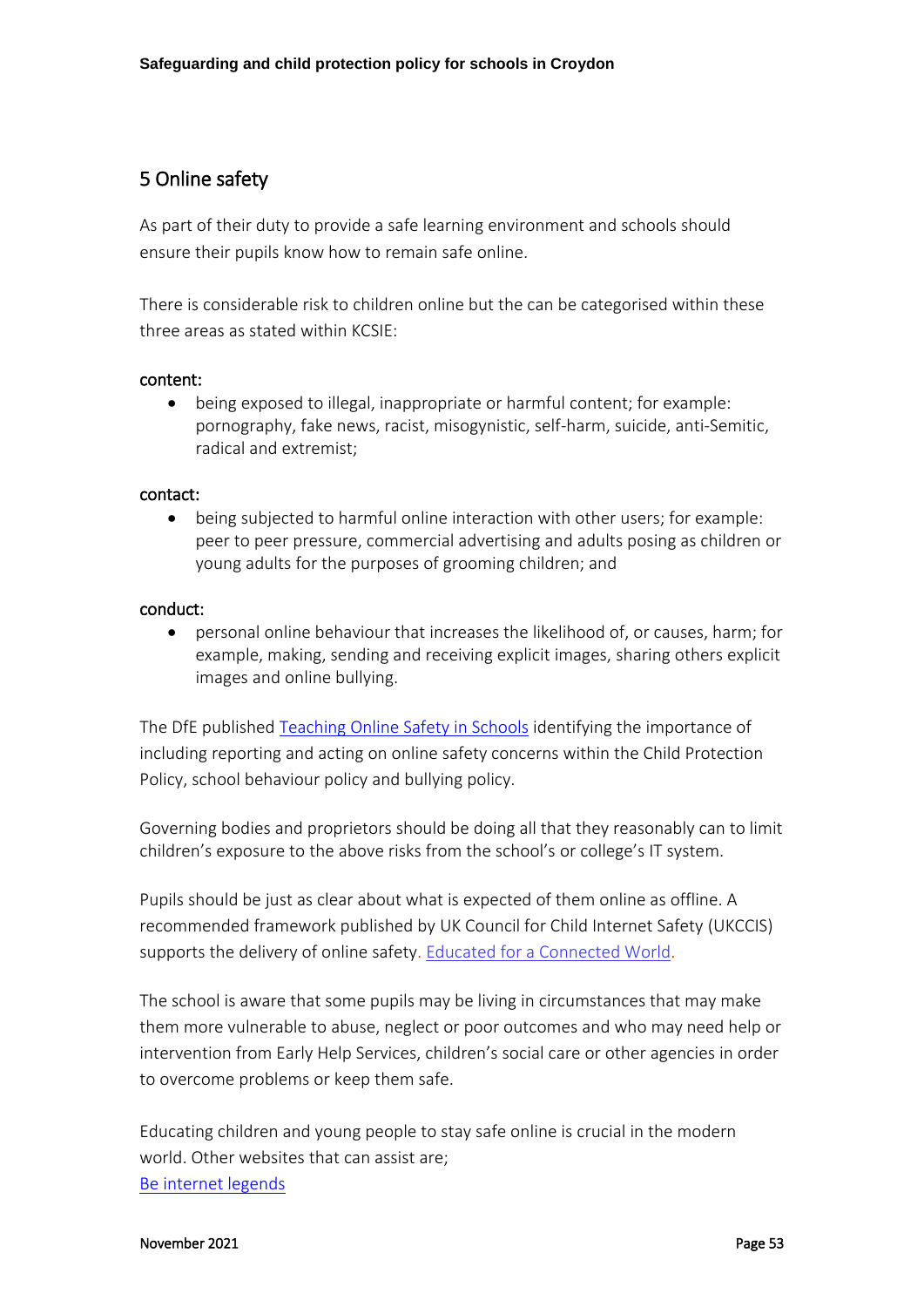[Disrespect Nobody](https://www.disrespectnobody.co.uk/relationship-abuse/what-is-relationship-abuse/) [PSHE Association](https://www.pshe-association.org.uk/) [ThinkUKnow](https://www.thinkuknow.co.uk/) [Safer Internet centre](https://www.saferinternet.org.uk/)

[360 Safe Website](https://360safe.org.uk/) has a free online self-assessment tool for schools.

# 6 Domestic abuse and/or sexual violence

Exposure to domestic abuse can have a significant impact on children's emotional development and mental health. Schools can refer young people affected by domestic or sexual violence to SPOC.

Further advice and guidance can be obtained from the Family Justice Centre who can be contacted by phoning their helpline of 0208 688 0100 or by emailing [fjc@croydon.gov.uk](mailto:fjc@croydon.gov.uk)

Specific guidance on adolescent to parent violence and abuse is published by the Home Office [Adolescent to parent violence and abuse \(APVA\)](https://assets.publishing.service.gov.uk/government/uploads/system/uploads/attachment_data/file/732573/APVA.pdf)

# 7 Prevention of radicalisation and extremism

The school 's safeguarding duty includes the duty to promote British values in order to counter the extremist narrative and prevent young people from being radicalised and drawn into terrorism.

[Promoting fundamental British values as part of SMSC in schools](https://assets.publishing.service.gov.uk/government/uploads/system/uploads/attachment_data/file/380595/SMSC_Guidance_Maintained_Schools.pdf)

Under Counter-Terrorism and Security Act 2015, the school also has a duty to refer young people on to Croydon's Channel Panel under the Prevent strategy where there are concerns that they are being radicalised.

[The Prevent Duty](https://assets.publishing.service.gov.uk/government/uploads/system/uploads/attachment_data/file/439598/prevent-duty-departmental-advice-v6.pdf)

Where a school has concerns that a young person might be considering extremist ideologies and/or may be radicalised and would benefit from specialist support to challenge extremist ideologies, or that a younger pupil may be at risk due to their parent's radicalisation, the school should make a referral to SPOC using the SPOC Safeguarding Referral Form.

### Risk indicators of vulnerable pupils

### 7.1 Indicators of an identity crisis include the following:

• Distancing themselves from their cultural/religious heritage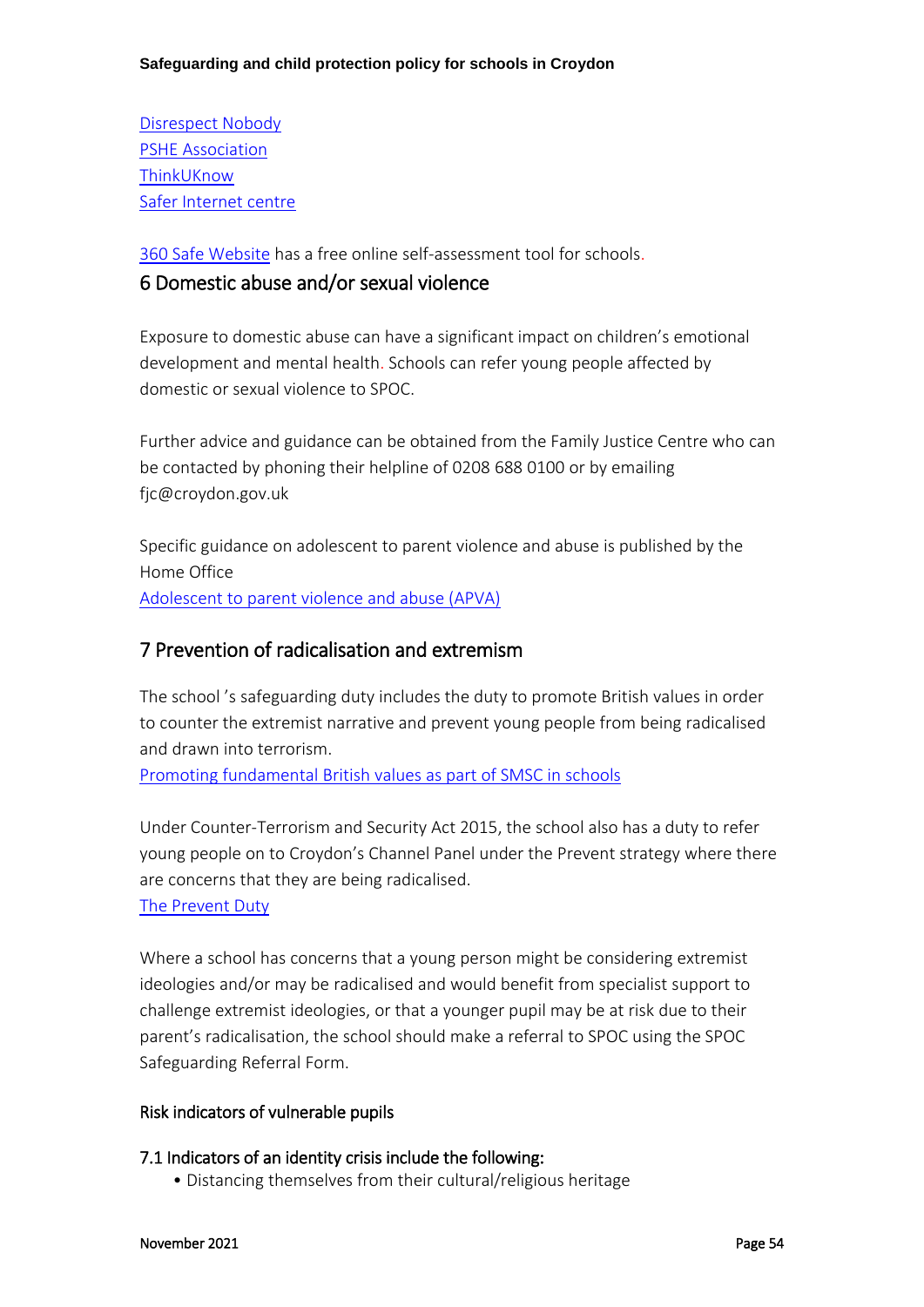• Uncomfortable with their place in society

### 7.2 Indicators of a personal crisis include the following:

- Family tensions
- A sense of isolation
- Low self-esteem
- Disassociation from existing friendship groups
- Searching for answers to questions about identity, faith and belonging

### 7.3 Indicators of vulnerability through personal circumstances include the following:

- Migration
- Local community tensions
- Events affecting their country or region of origin
- Alienation from UK values
- A sense of grievance triggered by personal experience of racism or discrimination

### 7.4 Indicators of vulnerability through unmet aspirations include the following:

- Perceptions of injustice
- Feelings of failure
- Rejection of civic life
- Indicators of vulnerability through criminality
- Experiences of dealing with the police
- Involvement with criminal groups

### 7.5 Critical indicators include where the pupil is:

- In contact with extremist recruiters
- Articulating support for extremist causes or leaders
- Accessing extremist websites
- Possessing extremist literature
- Using extremist narratives and a global ideology to explain personal disadvantage
- Justifying the use of violence to solve societal issues
- Joining extremist organisations
- Making significant changes to their appearance and/or behaviour

## 7.6 When making a judgement, staff may consider the following questions:

- Does the pupil have access to extremist influences?
- Does the pupil access the internet for the purposes of extremist activities?
- Has the pupil witnessed or become the victim of racial or religious hate crimes?
- Does the pupil vocally support terrorist attacks, either verbally or in their written work?
- Is there a pattern of regular or extended travel within the UK?
- Does the pupil have experience of poverty, disadvantage, discrimination or social exclusion?
- Does the pupil have insecure, conflicted or absent family relationships?
- Has the pupil experienced any trauma in their lives, particularly trauma associated with war or conflict?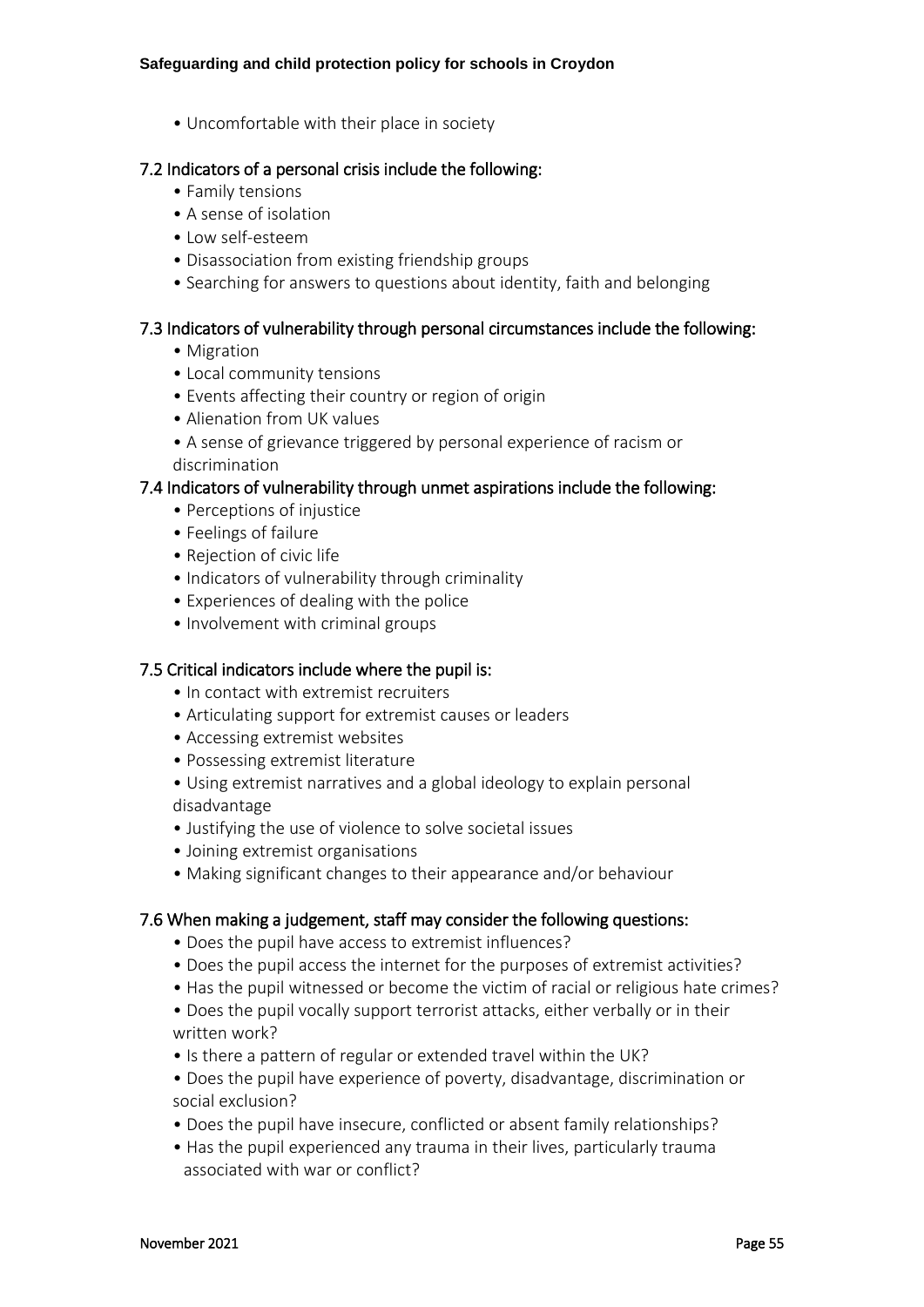- Is there evidence that a significant adult or other person in the pupil's life has extremist views or sympathies?
- Is the pupil the victim of social isolation?

7.7 [Educate Against Hate](https://educateagainsthate.com/), a website launched by Her Majesty's Government has been developed to support and equip school and college leaders, teachers, and parents with information, tools and resources (including on the promotion of fundamental British Values) to help recognise and address extremism and radicalisation in young people.

7.8 [Channel](https://assets.publishing.service.gov.uk/government/uploads/system/uploads/attachment_data/file/425189/Channel_Duty_Guidance_April_2015.pdf) is a programme which focuses on providing support at an early stage to people who are identified as being vulnerable to being drawn into terrorism. It provides a mechanism for schools to make referrals if they are concerned that an individual might be vulnerable to radicalisation. An individual's engagement with the programme is entirely voluntary at all stages.

*Schools should always be a safe space for young people to explore new ideas and perspectives, and develop their critical thinking skills. Where there are concerns about radicalisation and a referral to Channel Panel is being considered the school should discuss these concerns internally and also consider external advice and guidance where necessary and appropriate.*

*The school designated safeguarding lead should be consulted for internal advice on making a referral. Prior to making a referral the school may also speak to and get advice from their police schools officer (if they have one); the SPOC Professionals' Consultation Line; and/or Croydon's Prevent Co-ordinator (Haydar Muntadhar: email [haydar.muntadhar@croydon.gov.uk;](mailto:haydar.muntadhar@croydon.gov.uk) tel. 0208 726 6000 (ext. 62070)*

### Additional procedures

All staff and Governors undertake online Channel prevent training annually

# 8 Mandatory reporting of Female Genital Mutilation (FGM)

FGM refers to procedures that intentionally alter or cause injury to the female genital organs for non-medical reasons and is illegal in the UK. FGM typically takes place between birth and around 15 years old; however, it is believed that the majority of cases happen between the ages of five and eight.

## 8.1 Risk factors for FGM include:

- low level of integration into UK society
- mother or a sister who has undergone FGM
- girls who are withdrawn from PSHE
- visiting female elder from the country of origin
- being taken on a long holiday to the country of origin
- talk about a 'special' procedure to become a woman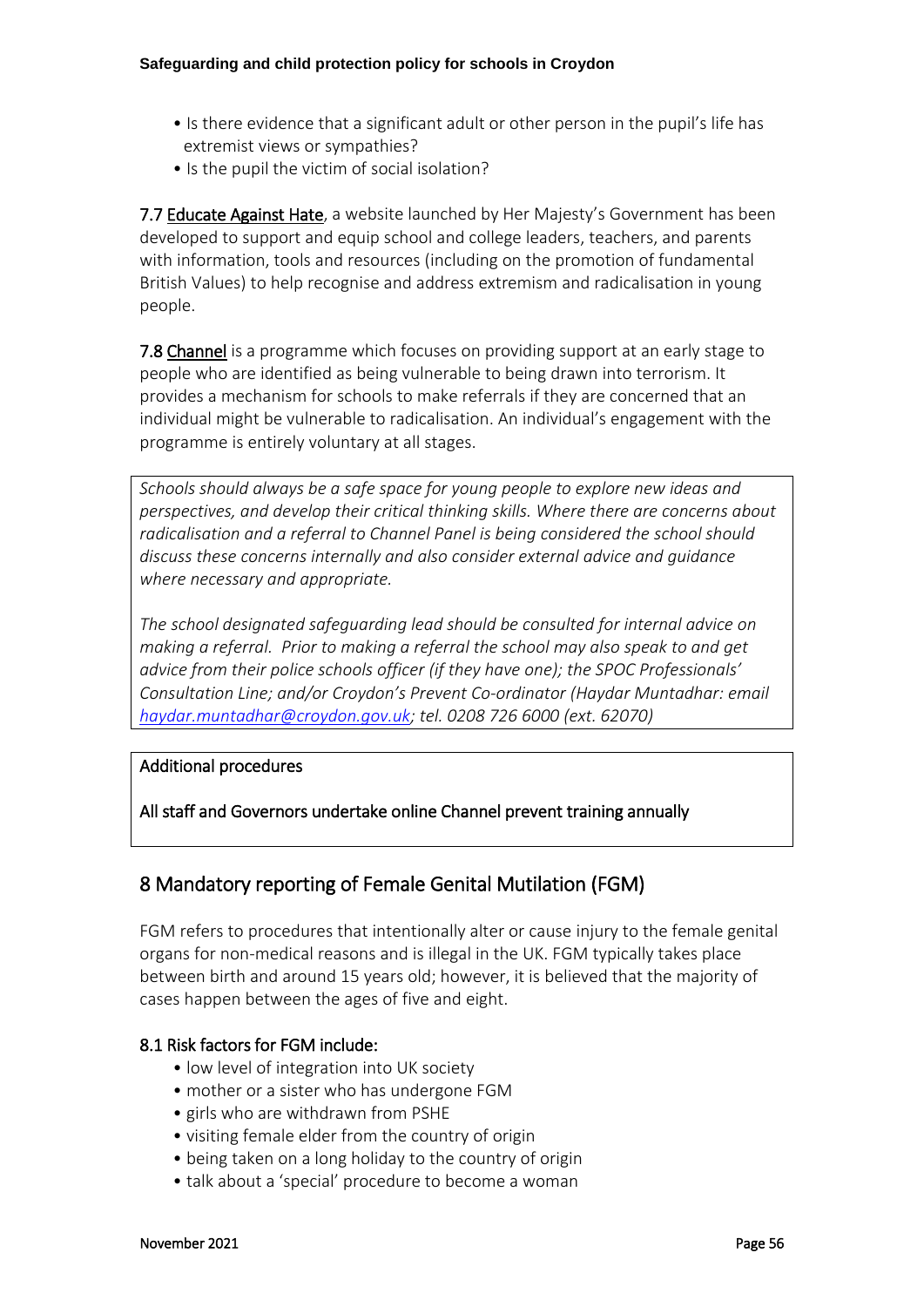## 8.2 Symptoms of FGM

FGM may be likely if there is a visiting female elder, there is talk of a special procedure or celebration to become a woman, or parents wish to take their daughter out-of-school to visit an 'at-risk' country (especially before the summer holidays), or parents who wish to withdraw their children from learning about FGM.

## 8.3 Indications that FGM may have already taken place may include:

- difficulty walking, sitting or standing and may even look uncomfortable.
- spending longer than normal in the bathroom or toilet due to difficulties urinating.
- spending long periods of time away from a classroom during the day with bladder or menstrual problems.
- frequent urinary, menstrual or stomach problems.
- prolonged or repeated absences from school or college, especially with noticeable behaviour changes (e.g. withdrawal or depression) on the girl's return
- reluctance to undergo normal medical examinations.
- confiding in a professional without being explicit about the problem due to embarrassment or fear.
- talking about pain or discomfort between her legs

The school will follow the statutory guidance on FGM in order to safeguard girls who are at risk of FGM:

[Multi-agency statutory guidance on female genital mutilation](https://assets.publishing.service.gov.uk/government/uploads/system/uploads/attachment_data/file/746560/6-1914-HO-Multi_Agency_Statutory_Guidance_on_FGM__-_MASTER_V7_-_FINAL_-_Amended081018.pdf)

Where a pupil makes a disclosure of FGM, the school will follow the mandatory reporting rules and make appropriate referrals to the police and SPOC using the SPOC Safeguarding Referral Form.

8.4 So-called 'honour-based' abuse (HBA) encompasses crimes which have been committed to protect or defend the honour of the family and/or the community, including Female Genital Mutilation FGM (mentioned above), forced marriage, and practices such as breast ironing.

Breast Ironing is practiced in some African countries, notably Cameroon. Girls aged between nine and 15 have hot pestles, stones or other implements rubbed on their developing breasts to stop them growing further. Breast Ironing is usually carried out by mothers or other women to protect girls from men. It is believed that the reason they carry out this procedure is to reduce the

risk of sexual harassment, rape, kidnap and forced marriage. Indicators that Breast Ironing has been carried out are chest pains or other discomfort, changes in behaviour and fear of undressing.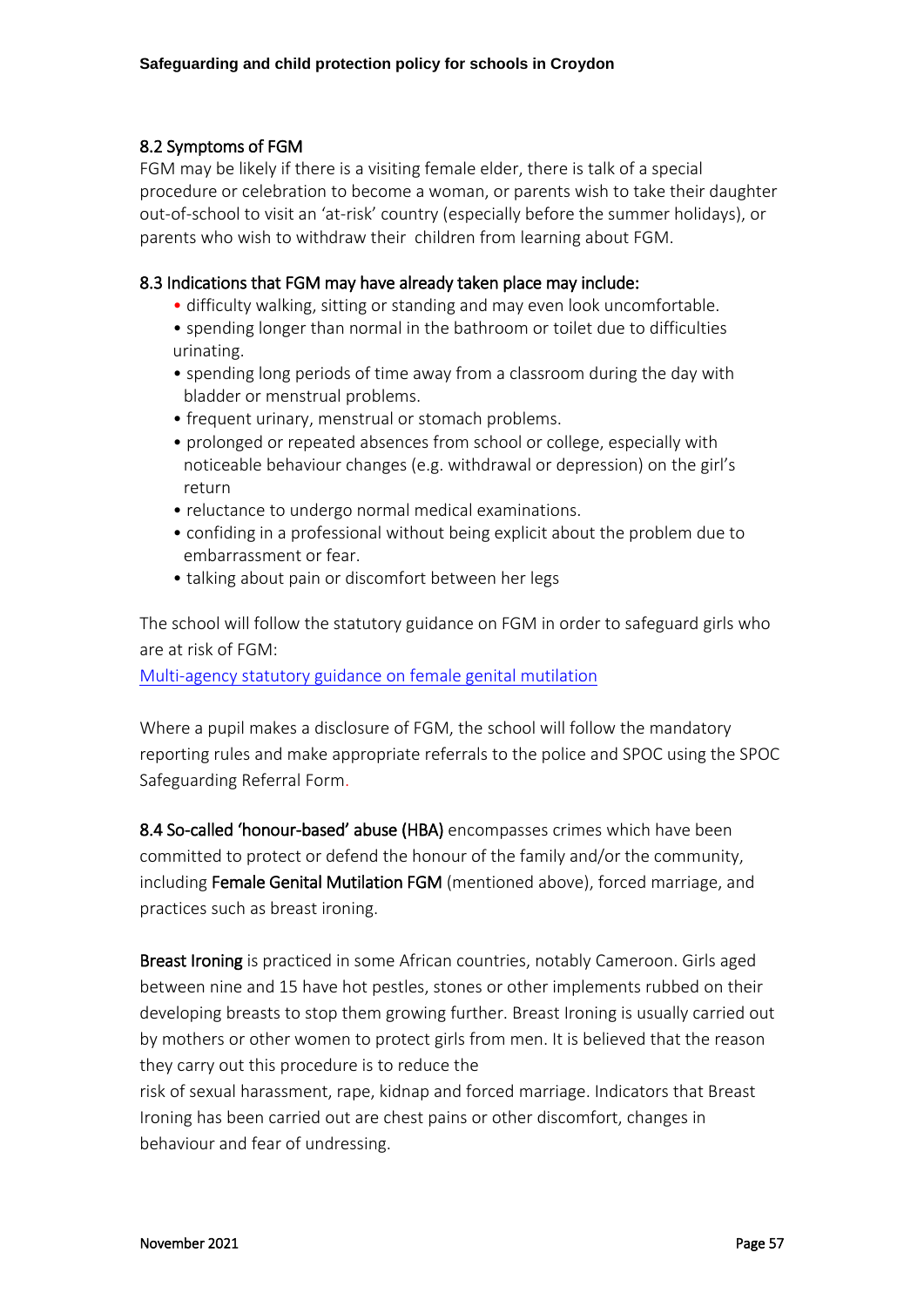If a school becomes aware of a child that may be at risk of a **forced marriage** they should in the first instance to SPOC. If a child is at immediate risk they should contact the police.

Further advice on forced marriage can be obtained from the Foreign and Commonwealth Office's Forced Marriage Unit by phone 0207 008 0151 or emailing [fmu@fco.gov.uk](mailto:fmu@fco.gov.uk)

[Forced marriage -](https://www.gov.uk/guidance/forced-marriage) FCO Guidance

All forms of so called HBA are abuse (regardless of the motivation) and should be handled and escalated as such. Where staff are concerned that a child might be at risk of HBA, they must contact the Designated Safeguarding Lead as a matter of urgency.

### Additional procedures

## All staff to undertake online Home Office FGM training annually

# 9 Looked after and previously looked after children and care leavers

The school recognises that looked after and previously looked after children and care leavers are particularly vulnerable due to their status and their pre-care experiences.

The school 's designated teacher for LAC and care leavers has specialist knowledge of the issues faced by this cohort and for this reason, the designated safeguarding lead will consult with the designated teacher to seek advice whenever there are concerns about the welfare of a looked after or previously looked after child or care leaver.

The Virtual School Head is the lead responsible officer for ensuring that arrangements are in place to improve the educational experiences and outcomes of a local authority's looked-after children, including those placed out-of-authority. More information about supporting children who are looked after in achieving their potential can be found i[n Promoting the Education of Looked After Children.](https://www.gov.uk/government/publications/promoting-the-education-of-looked-after-children)

### Additional procedures

*Schools should be aware of the new duty to promote the education of previously looked after children; these are defined as children who have left the care system as a result of adoption or special guardianship order. It is recognised that these children may face the same difficulties and have the same vulnerabilities as looked after children.*

*Schools should also consider the potential vulnerability of relevant children; these are children who under the Leaving Care Act are children who are aged 16-17 and who were but are no longer looked after.*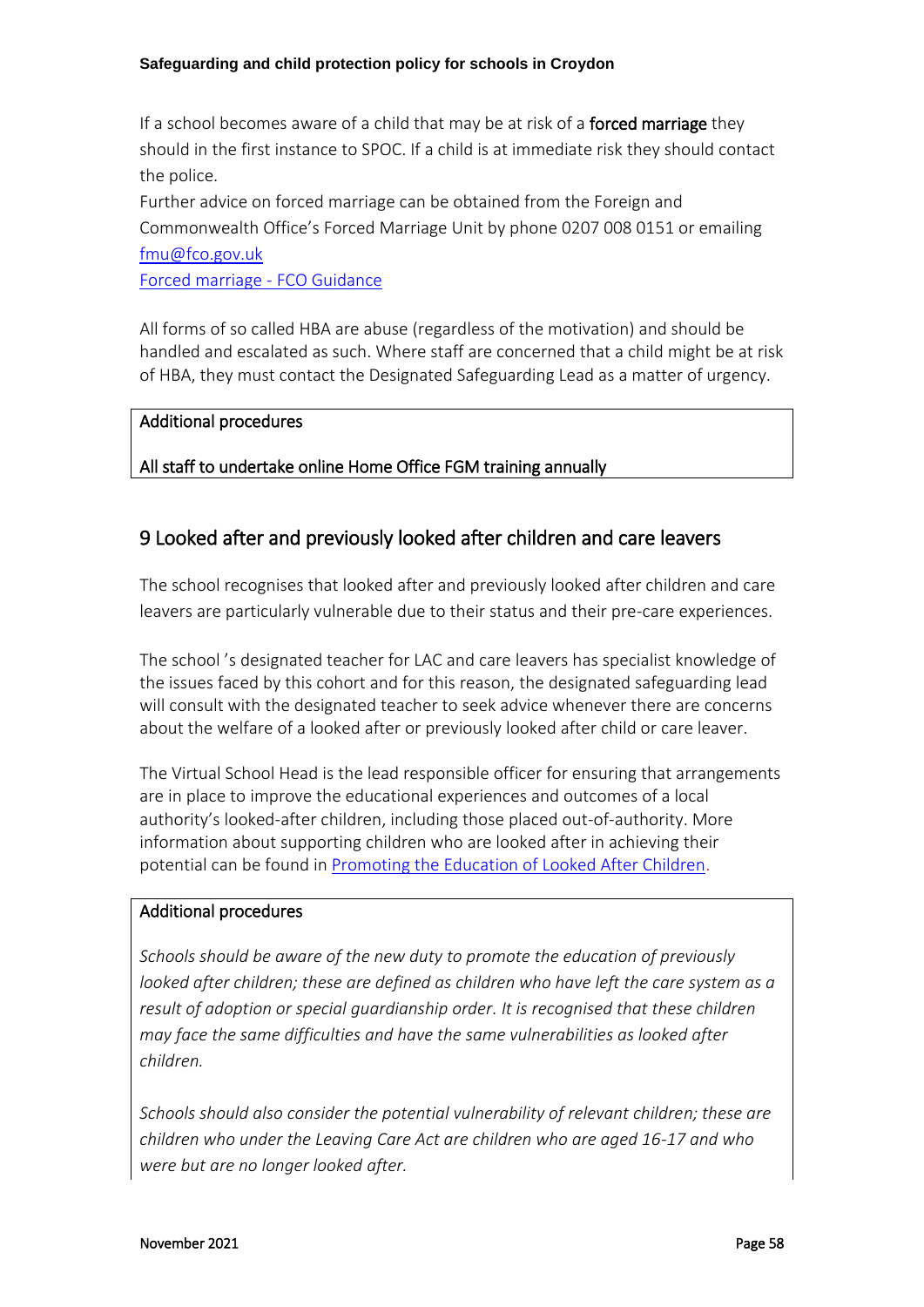*Many looked after young people in Croydon who are aged 16 and 17 who remain looked after may be living in semi-independent accommodation and are particularly vulnerable to a wide range of safeguarding issues and it is imperative that the designated safeguarding lead links with the designated LAC teacher where safeguarding concerns are raised.*

# 10 Children with special education needs and disabilities (SEND)

The school is aware that children with special education needs may be more vulnerable to harm and abuse and may be more likely to experience bullying.

They can face additional safeguarding challenges because;

- there may be assumptions that indicators of possible abuse such as behaviour, mood and injury relate to the child's disability without further exploration;
- children with SEN and disabilities can be disproportionally impacted by things like bullying without outwardly showing any signs;
- difficulties may arise in overcoming communication barriers;
- there may be a higher risk of peer group isolation

School policies reflect these issues and recognise that staff need to be able to help this group to overcome barriers to seeking help. Schools should identify pupils who might need more support to be kept safe or to keep themselves safe.

# 11 Privately fostered children

Private fostering is when a child under the age of 16 (under 18 if disabled) is cared for by someone who is not their parent but is a 'close relative' for 28 days or more. Schools have a legal duty to notify Croydon of any pupils they know to be private fostered. Designated safeguarding leads should refer to SPOC any private fostering arrangements that come to their notice.

### 11.1 Why are children in Private Foster Care?

Most frequently, young people are in private foster care for the following reasons:

- children from other countries sent to live in the UK with extended family
	- host families for language schools
	- parental ill-health
	- where parents have moved away, but the child stays behind (e.g. to stay at the same school to finish exams)
	- teenagers living separately from their own family
	- children brought from outside the UK with a view to adoption
- children at independent boarding schools who do not return home for holidays and are placed with host families

## 11.2 Are children in private foster care defined as 'Local after Children'?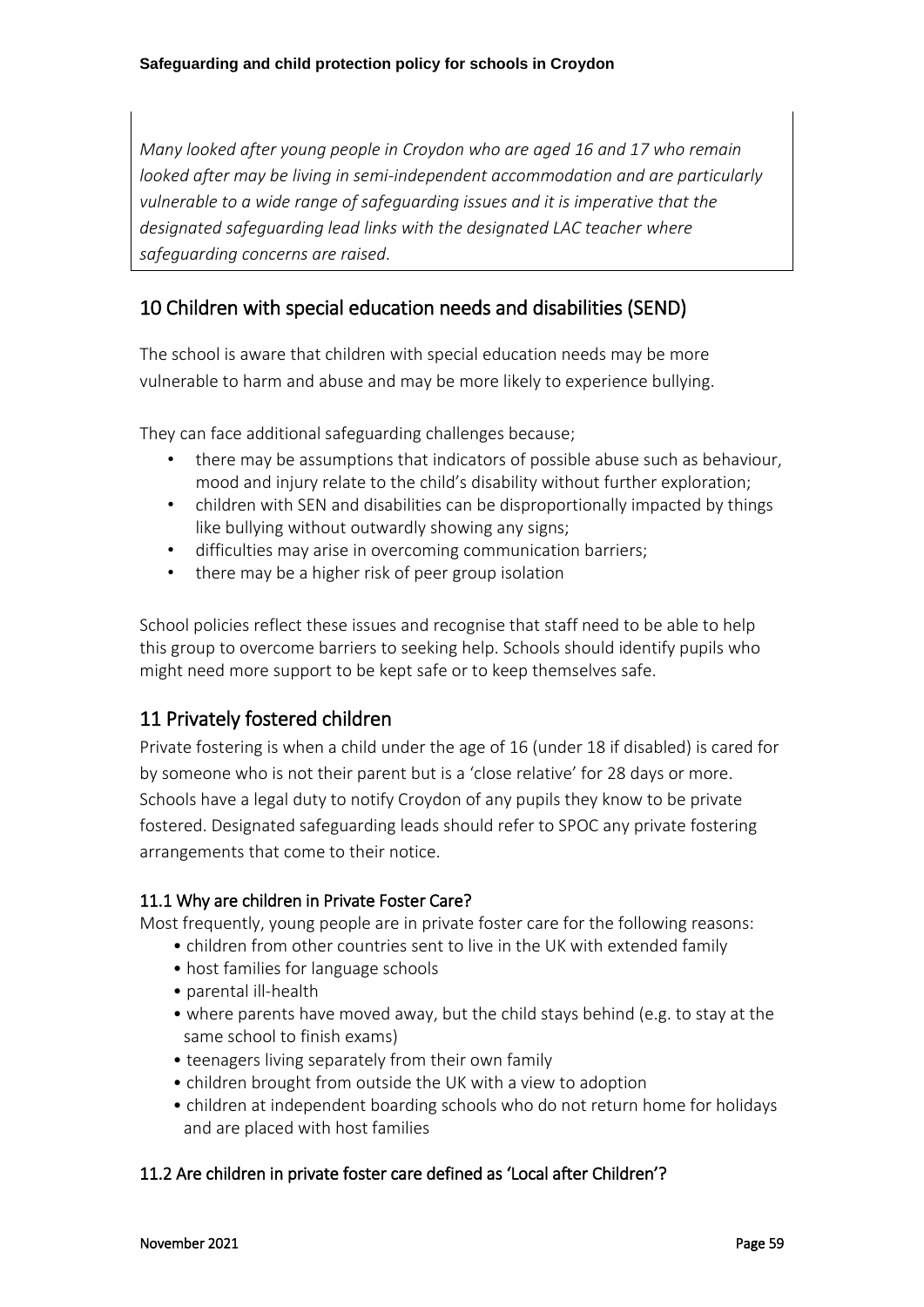No. The term 'Looked after Children' means children who are looked after by the local authority. Privately fostered children are outside the care of the local authority. Schools should not therefore code children in private foster care as 'LAC'.

## 11.3 Children staying with host families (homestay)

Some schools and colleges make arrangements for their pupils to have learning experiences by staying with a 'host family' who are not related. It can be part of a foreign exchange visit and known as 'homestay' arrangements. Appendix E of KCSIE 2020 has further definition around this. In some cases where the family is within the UK, this could amount to private fostering under the Children's Act 1989 (see above).

# 12 Young carers

If schools have concerns about a pupil they believe to be a young carer, they can contact the Young Carers Service on 0208 649 9339. Further details can be found on their website – [www.talkofftherecord.org](http://www.talkofftherecord.org/)

# 13 Fabricated or Induced Illness

Fabricated or induced illness (FII) is a rare form of child abuse. It occurs when a parent or carer, usually the child's biological mother, exaggerates or deliberately causes symptoms of illness in the child.

# 14 Homelessness

Being homeless or being at risk of becoming homeless presents a real risk to a child's welfare. Indicators that a family may be at risk of homelessness include household debt, rent arrears, domestic abuse and anti-social behaviour, as well as the family being evicted from a property. The Homelessness Reduction Act 2017 places a new legal duty on English councils so that everyone who is homeless or at risk of homelessness will have access to meaningful help including an assessment of their needs and circumstances, the development of a personalised housing plan, and work to help them retain their accommodation or find a new place to live.

# 15 Children with family members in prison

Approximately 200,000 children have a parent sent to prison each year. These children are at risk of poor outcomes including poverty, stigma, isolation and poor mental health. [NICCO](https://www.nicco.org.uk/) provides information designed to support professionals working with offenders and their children, to help mitigate negative consequences for those children.

# 16 Children and the court system

Children are sometimes required to give evidence in criminal courts, either for crimes committed against them or for crimes they have witnessed and there are two [age](http://www.socialworkerstoolbox.com/going-court-booklet-children-young-people-going-witnesses-crown-magistrates-youth-court/)  [appropriate](http://www.socialworkerstoolbox.com/going-court-booklet-children-young-people-going-witnesses-crown-magistrates-youth-court/) guides to support children.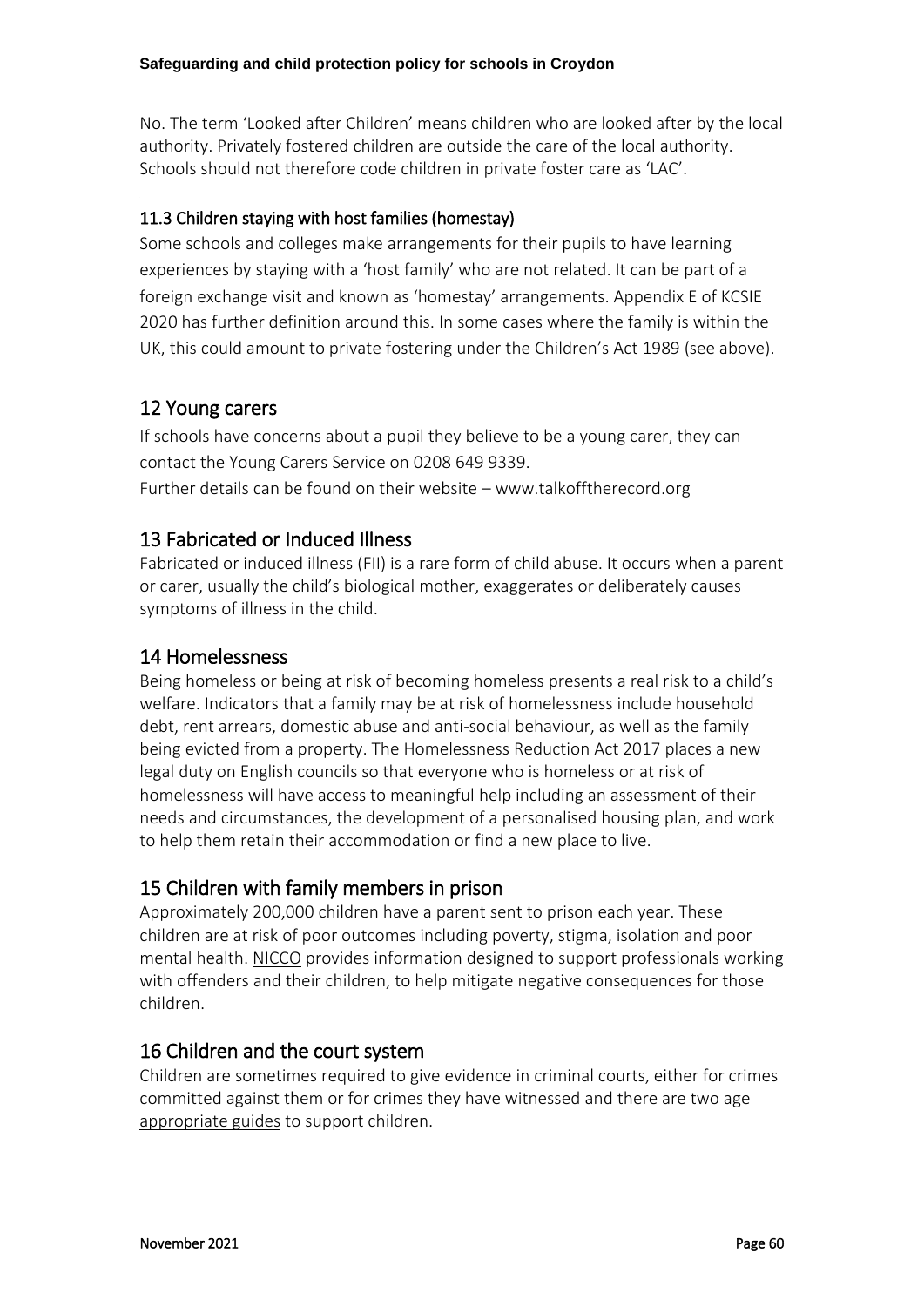Making child arrangements via the family courts following separation can be stressful and entrench conflict in families. This can be stressful for children. The Ministry of Justice has launched an online child arrangements information tool with clear and concise information on the dispute resolution service. This may be useful for some parents and carers.

# 17 Contextual safeguarding for young people

The school is aware that as young people grow more independent, they may face more risk from safeguarding threats from outside of the home, either from within the community, at school or from their own peer group. Protecting children from these external risks is known as contextual safeguarding. School safeguarding policies must therefore reflect the needs of young people in their own communities. (Please see the school's annex to this policy).

Schools act as a protective factor in children's lives. Children who do not attend can become *hidden*, which means that Schools are less able to help and protect them. Children who do not attend school may be at further risk of not achieving their educational potential. This could include the following groups;

- Children not attending school nor on a school roll, including children who have been excluded both on a permanent or an informal basis and for whom no suitable alternative provision is arranged.
- Children who fall under the heading 'educated at home', but may not be receiving effective, efficient and suitable education or any education. This includes some children who may not be known to their local authority (LA) or any agencies.
- Children attending unregistered schools, sometimes under the guise of being electively home educated.
- Children in alternative provision that is of insufficient quality or is not provided for the required hours.
- Children without a school place in LAs in which the protocols are not working well enough for hard-to-place children.

### 17.1 Children who run away/go missing

Children who run away or go missing from home or care are vulnerable to criminal and/or sexual exploitation. If a school becomes aware of a child who is missing from home or care and that child has not been reported missing to the police they should so using 101.

Running away may be an indicator of other problems and therefore referral to SPOC should be considered. Early intervention after the first episode may prevent a child being exploited.

[Children who run away or go missing from home or care](https://assets.publishing.service.gov.uk/government/uploads/system/uploads/attachment_data/file/307867/Statutory_Guidance_-_Missing_from_care__3_.pdf)

### 17.2 Child criminal exploitation – county lines

Criminal exploitation of children is a geographically widespread form of harm that is a typical feature of county lines criminal activity: drug networks or gangs groom and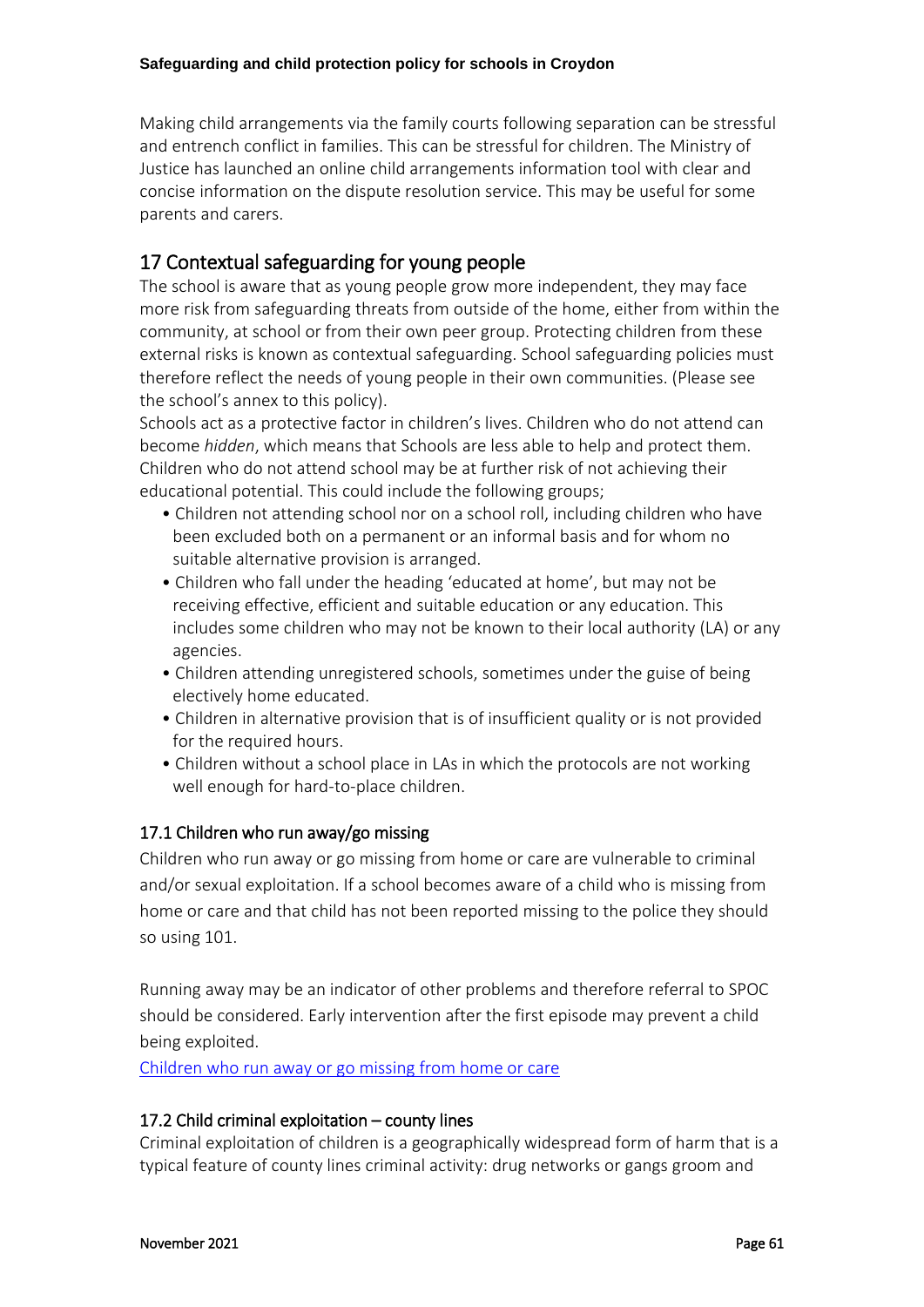exploit children and young people to carry drugs and money from urban areas to suburban and rural areas, markets and seaside towns. Those involved with county lines will often go missing for a few days at a time. Children and young people involved in county lines may be considered as having been trafficked and be victims of criminal exploitation.

Key to identifying potential involvement in county lines are missing episodes, when the victim may have been trafficked for the purpose of transporting drugs. Like other forms of abuse and exploitation, county lines exploitation:

• can affect any child or young person (male or female) under the age of 18 years;

- can affect any vulnerable adult over the age of 18 years;
- can still be exploitation even if the activity appears consensual;
- can involve force and/or enticement –based methods of compliance and is often accompanied by violence or threats of violence;
- can be perpetrated by individuals or groups, males or females and young people or adults;
- is typified by some form of power imbalance in favour of those perpetrating the exploitation.

Whilst age may be the most obvious, this power imbalance can also be due to a range of other factors including gender, cognitive ability, physical strength, status and access to economic or other resources.

If you become aware of child or young person who may be at risk a referral should be made to SPOC.

[Safeguarding children who may have been trafficked](https://assets.publishing.service.gov.uk/government/uploads/system/uploads/attachment_data/file/177033/DFE-00084-2011.pdf) [Criminal Exploitation of children and vulnerable adults: County Lines guidance](https://assets.publishing.service.gov.uk/government/uploads/system/uploads/attachment_data/file/741194/HOCountyLinesGuidanceSept2018.pdf)

# 18 Children at risk of Sexual Exploitation (CSE) or Criminal Exploitation (CCE)

Both Child Criminal Exploitation and Child sexual exploitation is a form of abuse that occurs when an individual or group takes advantage of an imbalance of power to coerce, manipulate or deceive a child or young person under the age of 18 in sexual or criminal activity a) in exchange for something the victim needs or wants, and/or b) for financial advantage or increased status of the perpetrator or facilitator. This abuse can occur with male or female, adults or children and can be a one-off event or a series (see point 19 for further indicators of CCE).

## 18.1 The three main types of child sexual exploitation:

The victim may have been sexually exploited even if the sexual activity appears consensual. Child sexual exploitation does not always involve physical contact; it can also occur through the use of technology.

### Inappropriate relationships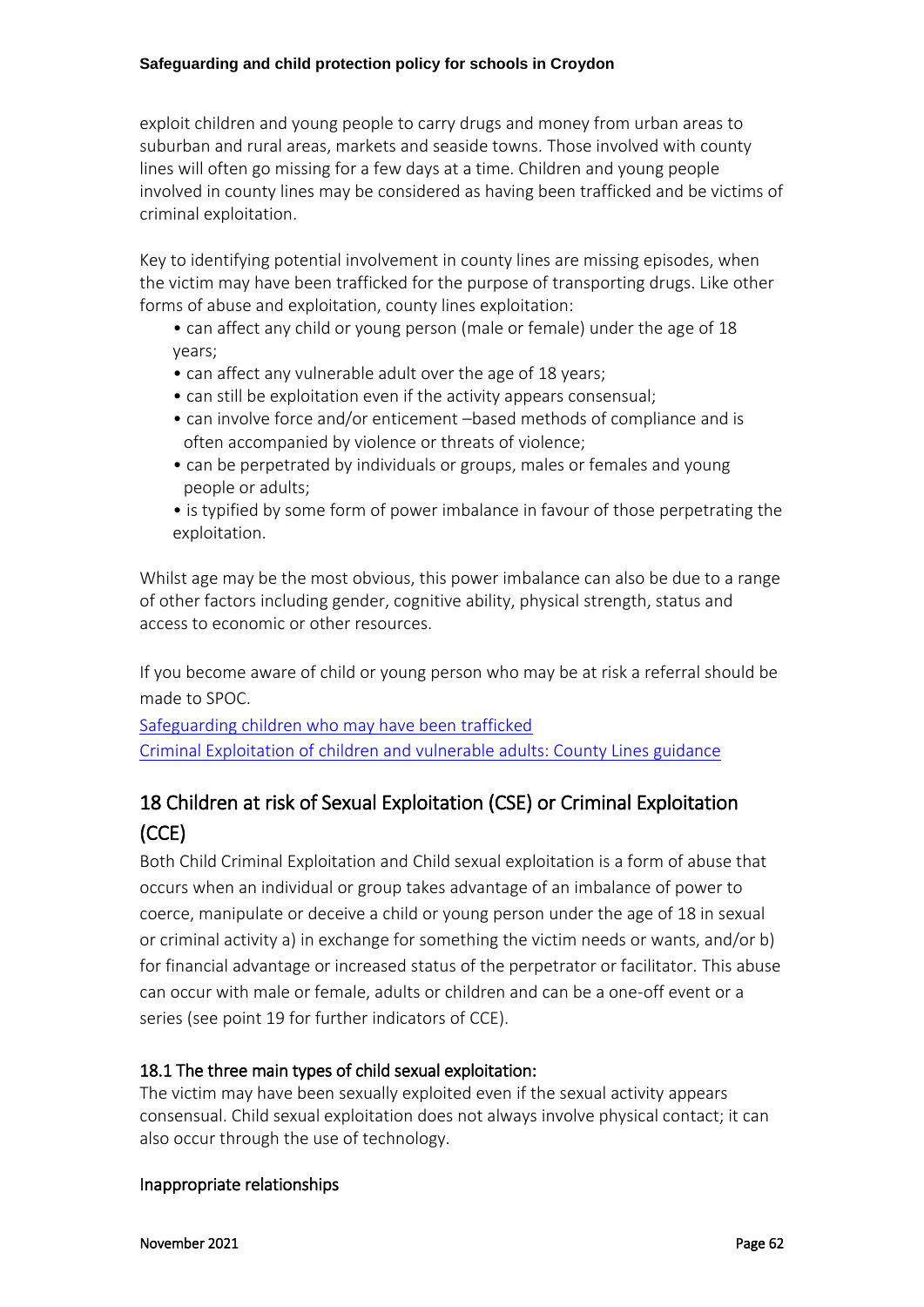• Usually involves just one abuser who has inappropriate power – physical, emotional or financial – or control over a young person. The young person may believe they have a genuine friendship or loving relationship with their abuser.

### Boyfriend/Girlfriend

• Abuser grooms a victim by striking up a normal relationship with them, giving them gifts and meeting in cafés or shopping centres. A seemingly consensual sexual relationship develops but later turns abusive. Victims may be required to attend parties and sleep with multiple men/women and threatened with violence if they try to seek help.

### Organised exploitation and trafficking

• Victims are trafficked through criminal networks – often between towns and cities – and forced or coerced into sex with multiple men. They may also be used to recruit new victims. This serious organised activity can involve the buying and selling of young people.

### 18.2 Indicators of child sexual exploitation may include:

- Acquisition of money, clothes, mobile phones, etc. without plausible explanation;
- Gang-association and/or isolation from peers/social networks;
- Exclusion or unexplained absences from school, college or work;
- Leaving home/care without explanation and persistently going missing or returning late;
- Excessive receipt of texts/phone calls;
- Returning home under the influence of drugs/alcohol;
- Inappropriate sexualised behaviour for age/sexually transmitted infections;
- Evidence of/suspicions of physical or sexual assault;
- Relationships with controlling or significantly older individuals or groups;
- Multiple callers (unknown adults or peers);
- Frequenting areas known for sex work;
- Concerning use of internet or other social media;
- Increasing secretiveness around behaviours; and
- Self-harm or significant changes in emotional well-being.

### 18.3 Potential vulnerabilities

Although the following vulnerabilities increase the risk of child sexual exploitation, it must be remembered that not all children with these indicators will be exploited. Child sexual exploitation can occur without any of these issues.

- Having a prior experience of neglect, physical and/or sexual abuse;
- Lack of a safe/stable home environment, now or in the past (domestic violence or parental substance misuse, mental health issues or criminality, for example);
- Recent bereavement or loss;
- Social isolation or social difficulties;
- Absence of a safe environment to explore sexuality;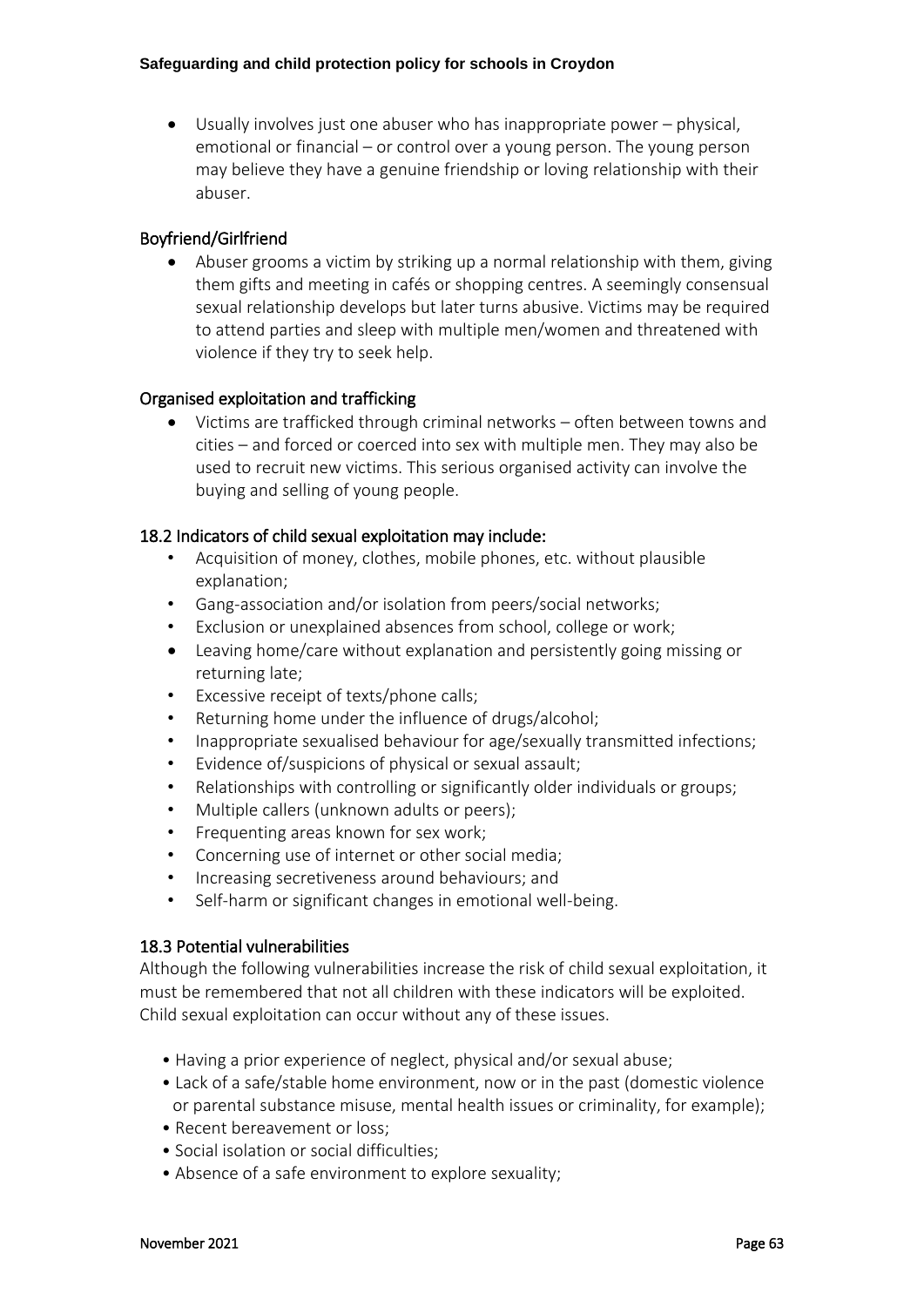- Economic vulnerability;
- Homelessness or insecure accommodation status;
- Connections with other children and young people who are being sexually exploited;
- Family members or other connections involved in adult sex work;
- Having a physical or learning disability;
- Being in care (particularly those in residential care and those with interrupted care histories);
- Sexual identity.

If a school becomes aware of child that may be being sexual exploited they should refer to SPOC.

[Child sexual exploitation](https://assets.publishing.service.gov.uk/government/uploads/system/uploads/attachment_data/file/591903/CSE_Guidance_Core_Document_13.02.2017.pdf) – DfE guidance

# 19 Serious Violent Crime - people at risk from gang activity or serious youth violence

Schools are a source of safety and security for many young people. Supporting young people to build resilience and raise their awareness of the risks associated with gangs and serious youth violence is key to helping keep young people safe in their communities.

Staff should be aware of the indicators which may signal that children are at risk from, or are involved with serious violent crime. These may include:

- Increased absence
- Change in friendship groups
- Relationships with older individuals or groups
- Signs of self-harm or significant change in wellbeing
- Signs of assault or unexplained injuries
- Unexplained gifts or new possessions

These may indicate involvement or approach by criminal networks or gangs.

Schools need to be alert to the possibility of children and young people bringing weapons onto their site. There are various reasons why a young person may be carrying a weapon. These should be explored with the young person.

Under Croydon's weapons in schools protocol the police must be informed via 101 of any pupil found in possession or a weapon in school or any weapon that is found on the school site.

Preventing youth [violence and gang involvement](https://assets.publishing.service.gov.uk/government/uploads/system/uploads/attachment_data/file/418131/Preventing_youth_violence_and_gang_involvement_v3_March2015.pdf)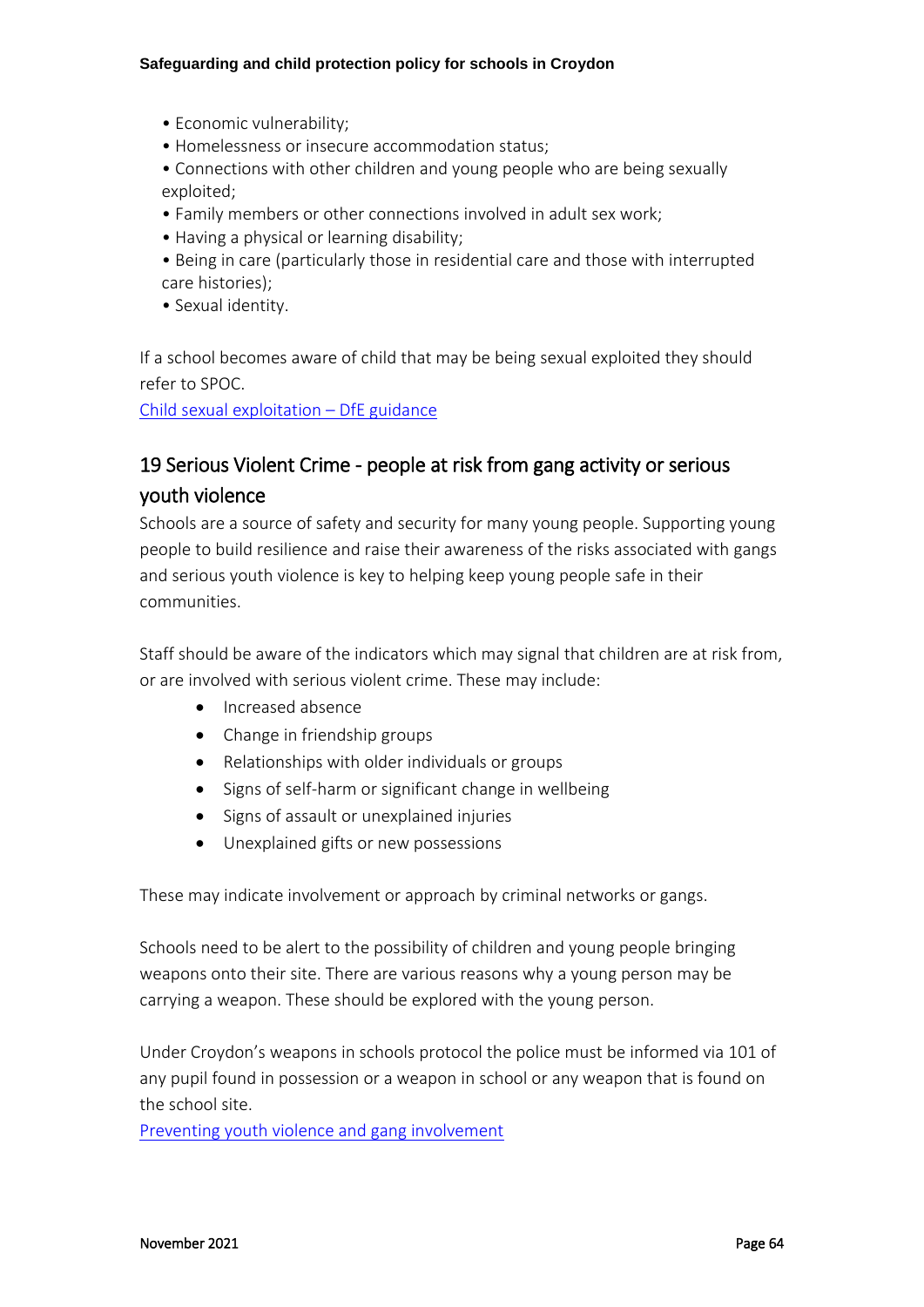# 20 Children requiring mental health support

Schools and Colleges play a key role in supporting the emotional health and wellbeing of pupils. In some cases, mental health can be an indicator of abuse and all provisions should have clear procedures on how to access the appropriate support for these children.

More information can be found in the [mental health and behaviour in schools](https://www.gov.uk/government/publications/mental-health-and-behaviour-in-schools--2)  [guidance,](https://www.gov.uk/government/publications/mental-health-and-behaviour-in-schools--2) colleges may also wish to follow this guidance as best practice. Children who have experienced abuse and Adverse Childhood Experience (ACEs) through traumatic events are likely to be impacted. Only appropriately trained professionals should make diagnosis. The Additional documents listed below may also assist in supporting children and young people.

# 21 Opportunities to teach safeguarding

The Governing body should ensure the school provide opportunities for children to learn about Safeguarding. General issues may be addressed through the broad and balance curriculum already in the school but key issues relevant to the school community and sensitive issues may be taught through Relationships Education (all Primary pupils) and and health Education (for all pupils in state funded schools) which is compulsory from September 2020.

Schools are able to be flexible on how they teach this. DfE documents can be found [here.](https://www.gov.uk/government/publications/relationships-education-relationships-and-sex-education-rse-and-health-education)

# 22 The Child's Wishes

The best interest of the child should always be at the heart of any decision making process around safeguarding. The Governing Body, school or college leaders should always make sure the child's wishes and feelings are taken into account when decisions for support are made and actions taken.

# 23 Other relevant safeguarding policies

| Schools can access additional guidance, policies and procedures at:  |
|----------------------------------------------------------------------|
|                                                                      |
| <b>CSCB</b> local policies and procedures                            |
| <b>CSCB Safeguarding in Education Toolkit</b>                        |
| DfE Alternative Provision quidance                                   |
| DfE School Attendance quidance                                       |
| DfE School Attendance Parental Responsibility Measures quidance      |
| DfE Behaviour and Discipline in Schools guidance                     |
| DfE Preventing and Tackling Bullying guidance                        |
| DfE Children Missing Education guidance                              |
| DfE Best Practice Advice for School Complaints Procedures            |
| DfE and ACPO Drug Advice for School guidance                         |
| DfE Advice for Schools on Equality Act 2010                          |
| DfE Exclusion from maintained schools, academies and PRUs in England |
| DfE Supporting pupils at school with medical conditions              |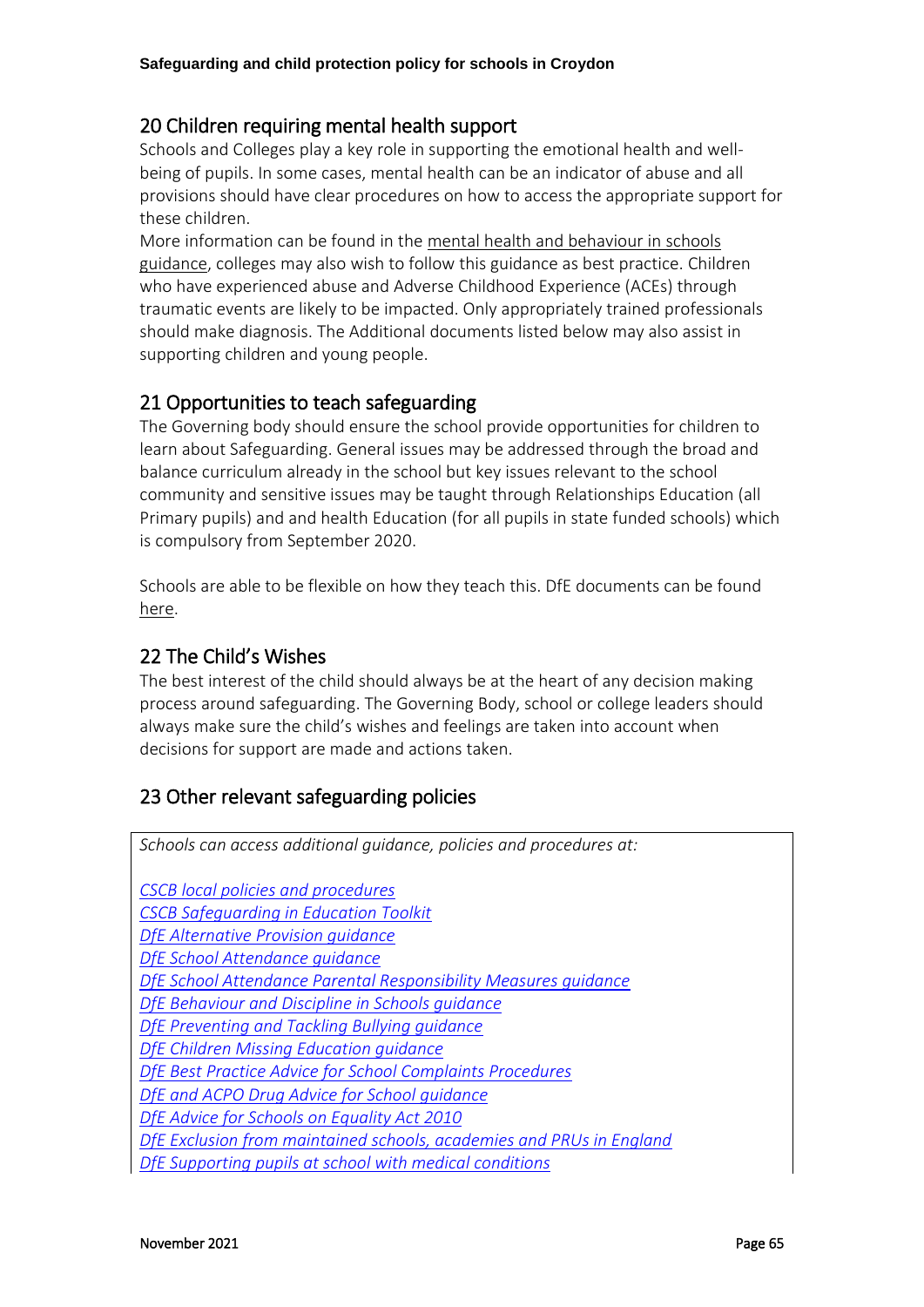*[DfE Guidance on First Aid for Schools](https://assets.publishing.service.gov.uk/government/uploads/system/uploads/attachment_data/file/306370/guidance_on_first_aid_for_schools.pdf) DfE Mental health [and behaviour in schools](https://assets.publishing.service.gov.uk/government/uploads/system/uploads/attachment_data/file/508847/Mental_Health_and_Behaviour_-_advice_for_Schools_160316.pdf) [DfE Use of reasonable force guidance](https://assets.publishing.service.gov.uk/government/uploads/system/uploads/attachment_data/file/444051/Use_of_reasonable_force_advice_Reviewed_July_2015.pdf) DfE Promoting [fundamental British values as part of SMSC in Schools](https://assets.publishing.service.gov.uk/government/uploads/system/uploads/attachment_data/file/380595/SMSC_Guidance_Maintained_Schools.pdf)* [DfE The Prevent Duty](https://assets.publishing.service.gov.uk/government/uploads/system/uploads/attachment_data/file/439598/prevent-duty-departmental-advice-v6.pdf) – Advice for Schools *[DfE Sexual violence and sexual harassment between children in schools and colleges](https://assets.publishing.service.gov.uk/government/uploads/system/uploads/attachment_data/file/719902/Sexual_violence_and_sexual_harassment_between_children_in_schools_and_colleges.pdf) [DfE Children who run away or go missing from home or care](https://assets.publishing.service.gov.uk/government/uploads/system/uploads/attachment_data/file/307867/Statutory_Guidance_-_Missing_from_care__3_.pdf) [Child sexual exploitation](https://assets.publishing.service.gov.uk/government/uploads/system/uploads/attachment_data/file/591903/CSE_Guidance_Core_Document_13.02.2017.pdf) – DfE guidance [Preventing youth violence and gang involvement](https://assets.publishing.service.gov.uk/government/uploads/system/uploads/attachment_data/file/418131/Preventing_youth_violence_and_gang_involvement_v3_March2015.pdf) [Safeguarding children who may have been trafficked](https://assets.publishing.service.gov.uk/government/uploads/system/uploads/attachment_data/file/177033/DFE-00084-2011.pdf) [Criminal Exploitation of children and vulnerable adults: County Lines guidance](https://assets.publishing.service.gov.uk/government/uploads/system/uploads/attachment_data/file/741194/HOCountyLinesGuidanceSept2018.pdf) [Preventing and tackling Bullying](https://assets.publishing.service.gov.uk/government/uploads/system/uploads/attachment_data/file/623895/Preventing_and_tackling_bullying_advice.pdf) [Promoting children and young people's emotional health and wellbeing](https://www.gov.uk/government/publications/promoting-children-and-young-peoples-emotional-health-and-wellbeing) [Rise Above](https://campaignresources.phe.gov.uk/schools/topics/rise-above/overview) [Information Sharing: Advice for Practitioners Providing Safeguarding Services to](https://www.gov.uk/government/publications/safeguarding-practitioners-information-sharing-advice)  [Children, Young People, parents and carers](https://www.gov.uk/government/publications/safeguarding-practitioners-information-sharing-advice) [Domestic Abuse: Various information/Guidance](https://www.gov.uk/guidance/domestic-abuse-how-to-get-help) [Faith Based Abuse](https://www.gov.uk/government/publications/national-action-plan-to-tackle-child-abuse-linked-to-faith-or-belief) [Relationship Abuse: disrespect nobody](https://www.disrespectnobody.co.uk/relationship-abuse/what-is-relationship-abuse/) [Homelessness: how local authorities should exercise their functions](https://www.gov.uk/guidance/homelessness-code-of-guidance-for-local-authorities) [Private Fostering](https://www.gov.uk/government/publications/children-act-1989-private-fostering) [Upskirting: know your rights](https://www.gov.uk/government/news/upskirting-know-your-rights)*

### This policy will be reviewed annually, or sooner if necessary.

Signed:

Date:

Print Name:\_\_\_\_\_\_\_\_\_\_\_\_\_\_\_\_\_\_\_\_\_\_\_\_\_\_\_\_\_\_\_\_\_\_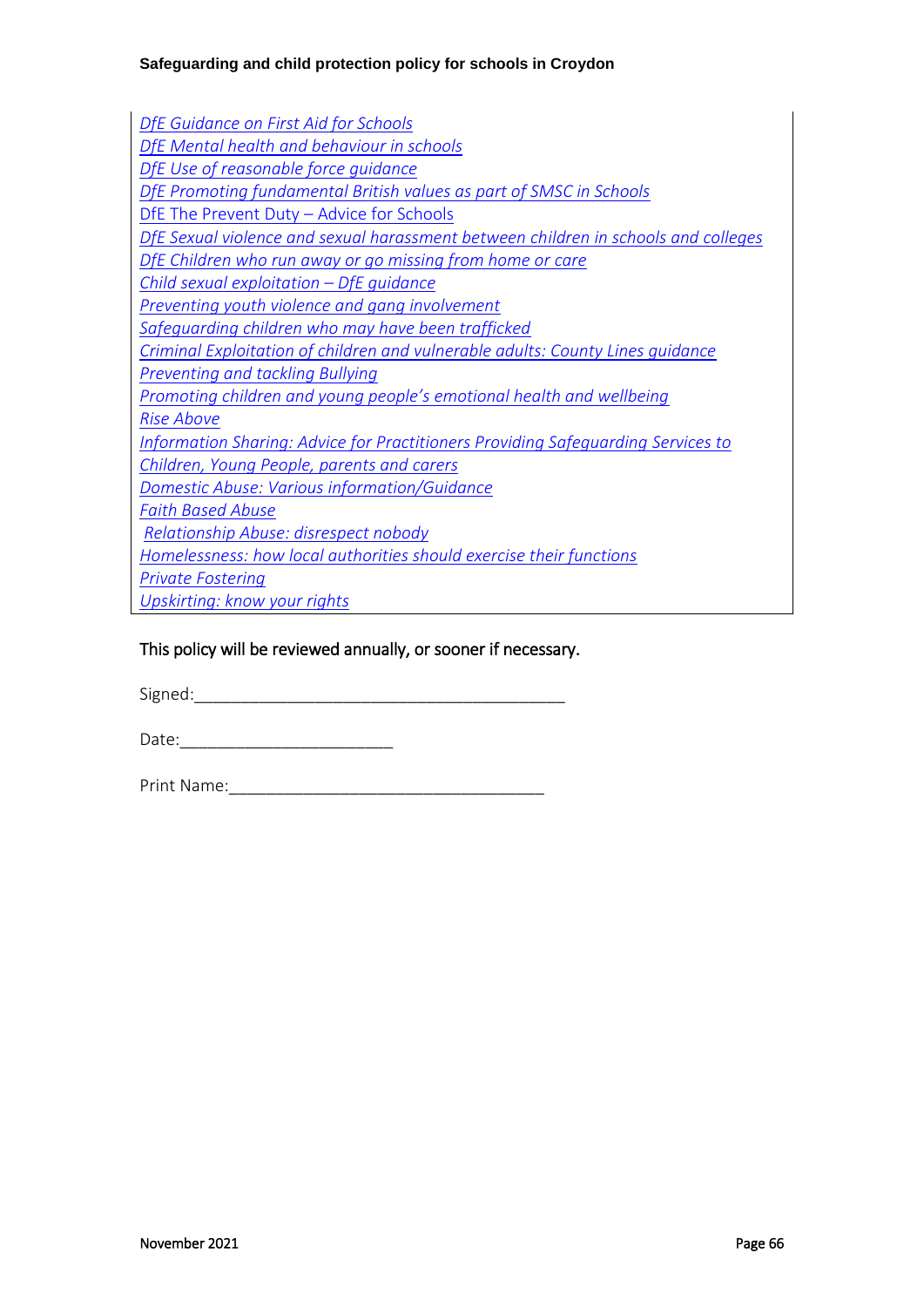Appendix 1:

### CHILD PROTECTION; DEFINITIONS AND INDICATORS

#### Definitions

Child protection is part of the safeguarding agenda that focuses on preventing maltreatment and protecting children at risk of neglect or abuse. Under the Children Act 1989, CSSW have a legal duty to investigate and take any action to protect children where there are concerns that they are at risk of suffering significant harm, which is defined as:

Neglect: failure to provide basic care to meet the child's physical needs, such as not providing adequate food, clothing or shelter; failure to protect the child from harm or ensure access to medical care and treatment.

Physical abuse: causing physical harm or injury to a child.

Sexual abuse: involving children in sexual activity, or forcing them to witness sexual activity, which includes involving children in looking at or the production of pornography.

Emotional abuse: failure to provide love and warmth that affects the child's emotional development: psychological ill treatment of a child through bullying, intimidation or threats.

| Neglect                    | Inadequate or inappropriate clothing                                               |  |  |  |  |  |
|----------------------------|------------------------------------------------------------------------------------|--|--|--|--|--|
|                            | Appears underweight and unwell and seems constantly hungry<br>$\bullet$            |  |  |  |  |  |
|                            | Failure to thrive physically and appears tired and listless<br>$\bullet$           |  |  |  |  |  |
|                            | Dirty or unhygienic appearance<br>$\bullet$                                        |  |  |  |  |  |
|                            | Frequent unexplained absences from school<br>$\bullet$                             |  |  |  |  |  |
|                            | Lack of parental supervision<br>$\bullet$                                          |  |  |  |  |  |
| Physical abuse             | Any injury such as bruising, bite marks, burns or fractures where the<br>$\bullet$ |  |  |  |  |  |
|                            | explanation given is inconsistent with the injury                                  |  |  |  |  |  |
|                            | Injuries in unexpected places or that are not typical of normal<br>٠               |  |  |  |  |  |
|                            | childhood injuries or accidents                                                    |  |  |  |  |  |
|                            | High frequency of injuries<br>٠                                                    |  |  |  |  |  |
|                            | Parents seem unconcerned or fail to seek adequate medical                          |  |  |  |  |  |
|                            | treatment                                                                          |  |  |  |  |  |
| Sexual abuse               | Sexual knowledge or behaviour that is unusually explicit or<br>$\bullet$           |  |  |  |  |  |
|                            | inappropriate for the child's age/stage of development                             |  |  |  |  |  |
|                            | Sexual risk taking behaviour including involvement in sexual<br>$\bullet$          |  |  |  |  |  |
|                            | exploitation/older boyfriend                                                       |  |  |  |  |  |
|                            | Continual, inappropriate or excessive masturbation<br>٠                            |  |  |  |  |  |
|                            | Physical symptoms such as injuries to genital or anal area or<br>$\bullet$         |  |  |  |  |  |
|                            | bruising, sexually transmitted infections, pregnancy                               |  |  |  |  |  |
|                            | Unwillingness to undress for sports<br>٠                                           |  |  |  |  |  |
| <b>Emotional abuse</b>     | Developmental delay<br>$\bullet$                                                   |  |  |  |  |  |
|                            | Attachment difficulties with parents and others<br>٠                               |  |  |  |  |  |
|                            | Withdrawal and low self-esteem<br>$\bullet$                                        |  |  |  |  |  |
| Indirect indicators of     | Sudden changes in behaviour<br>$\bullet$                                           |  |  |  |  |  |
| abuse and neglect          | Withdrawal and low self-esteem                                                     |  |  |  |  |  |
|                            | Eating disorders<br>٠                                                              |  |  |  |  |  |
|                            | Aggressive behaviour towards others<br>$\bullet$                                   |  |  |  |  |  |
|                            | Sudden unexplained absences from school<br>$\bullet$                               |  |  |  |  |  |
|                            | Drug/alcohol misuse                                                                |  |  |  |  |  |
|                            | Running away/going missing<br>$\bullet$                                            |  |  |  |  |  |
| <b>Parental attributes</b> | Misusing drugs and/or alcohol<br>$\bullet$                                         |  |  |  |  |  |
|                            | Physical/mental health or learning difficulties                                    |  |  |  |  |  |

#### Possible indicators of abuse and neglect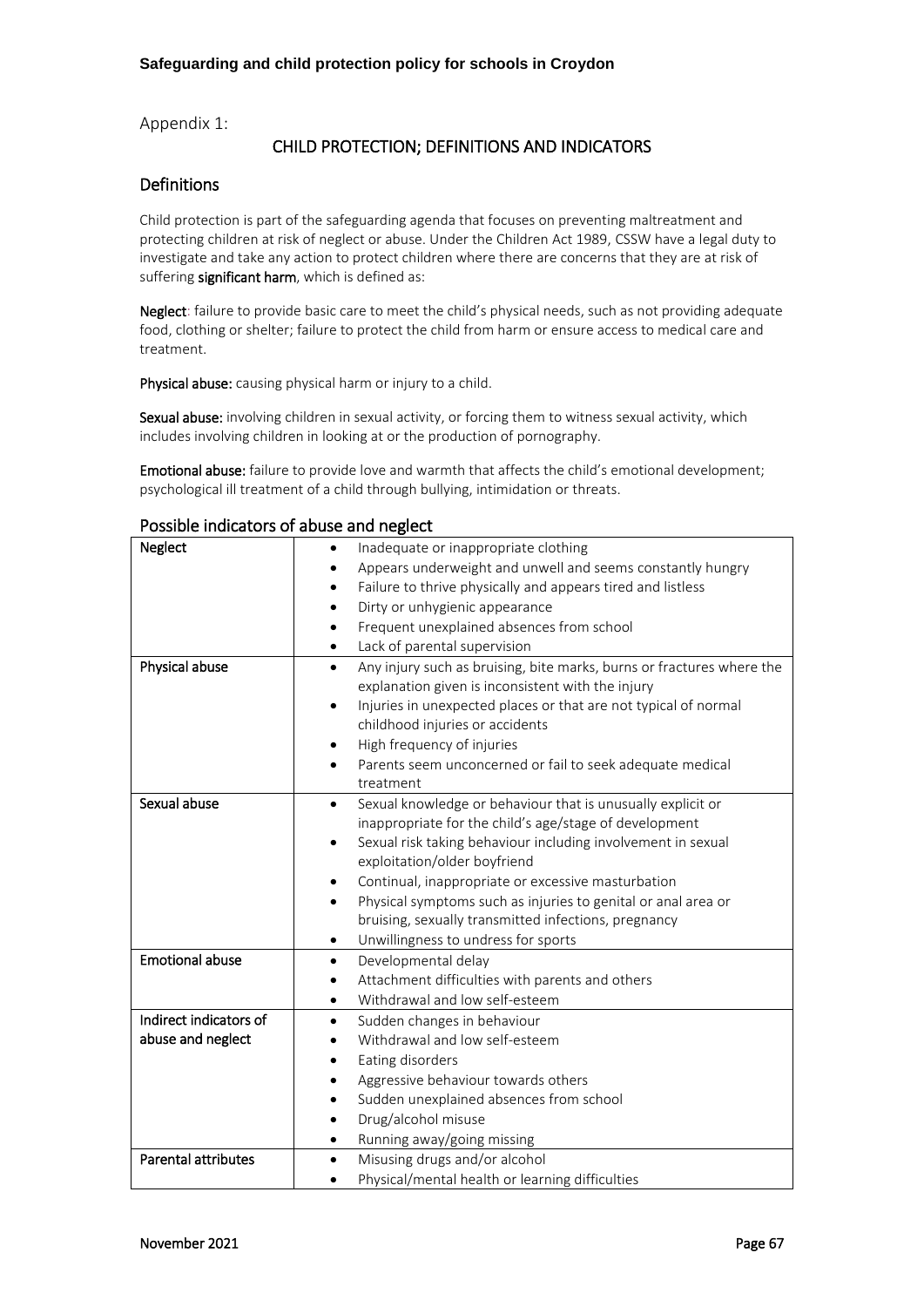|  | Domestic violence                                    |
|--|------------------------------------------------------|
|  | Avoiding contact with school and other professionals |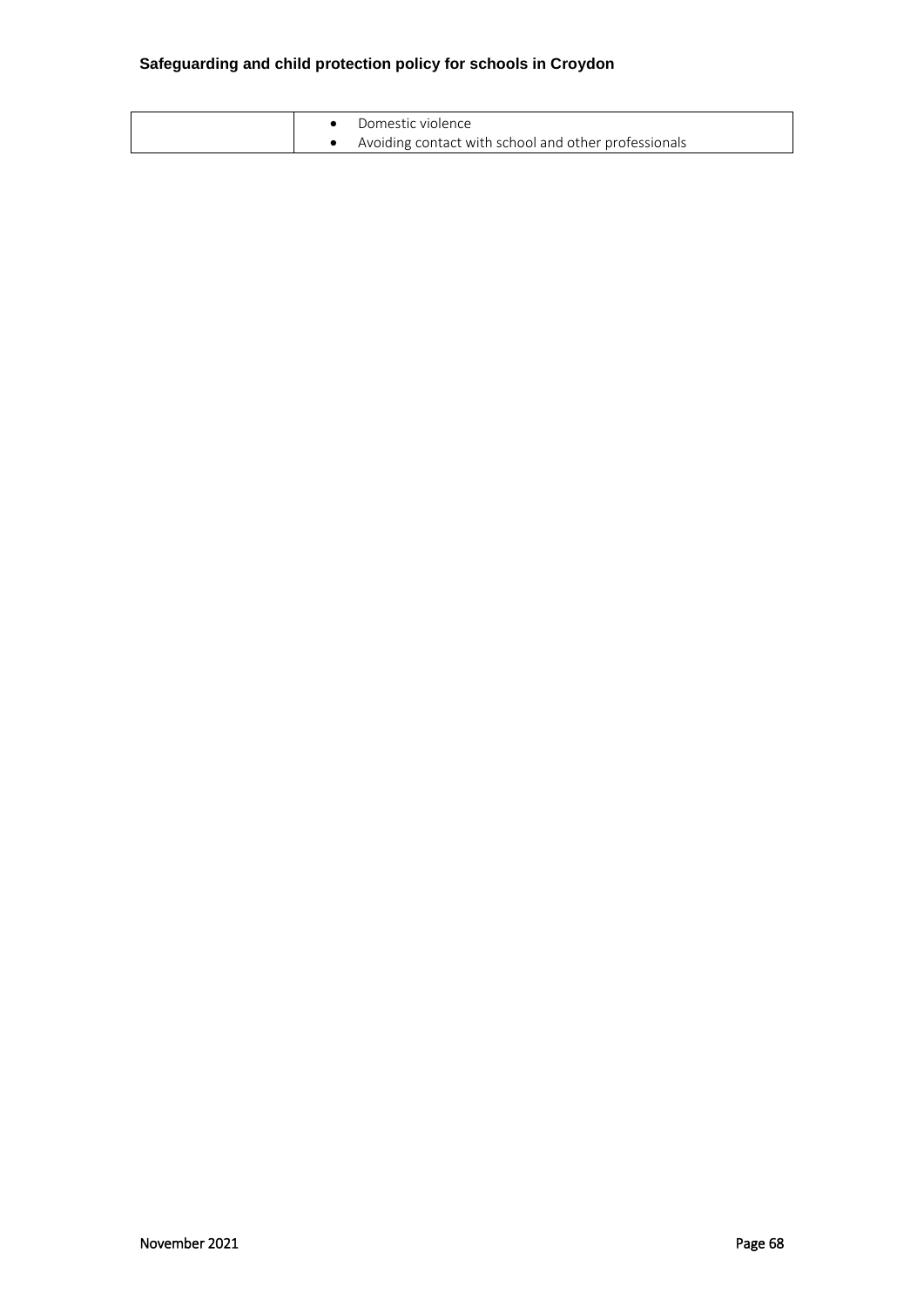is fun at Park Hill Infants' School  $+11$ 

# Appendix 2:

SAFEGUARDING/WELFARE CONCERN FORM

| PUPIL NAME                                                                                        |     | <b>DATE OF BIRTH</b> | <b>YEAR GROUP</b>  |  |  |
|---------------------------------------------------------------------------------------------------|-----|----------------------|--------------------|--|--|
| Name and Position of person completing form<br>(Please print)                                     |     |                      |                    |  |  |
| Time and Date of Incident/Concern<br>(dd/mm/yyy)                                                  |     |                      |                    |  |  |
| Incident/Concern (who, what, where, when)                                                         |     |                      |                    |  |  |
|                                                                                                   |     |                      |                    |  |  |
|                                                                                                   |     |                      |                    |  |  |
|                                                                                                   |     |                      |                    |  |  |
|                                                                                                   |     |                      |                    |  |  |
|                                                                                                   |     |                      |                    |  |  |
|                                                                                                   |     |                      |                    |  |  |
|                                                                                                   |     |                      |                    |  |  |
|                                                                                                   |     |                      |                    |  |  |
|                                                                                                   |     |                      |                    |  |  |
| Please use continuation sheet                                                                     | Y/N |                      | No: of sheets used |  |  |
| Any other relevant information (context of information shared, witnesses, immediate action taken) |     |                      |                    |  |  |
|                                                                                                   |     |                      |                    |  |  |
|                                                                                                   |     |                      |                    |  |  |
|                                                                                                   |     |                      |                    |  |  |
|                                                                                                   |     |                      |                    |  |  |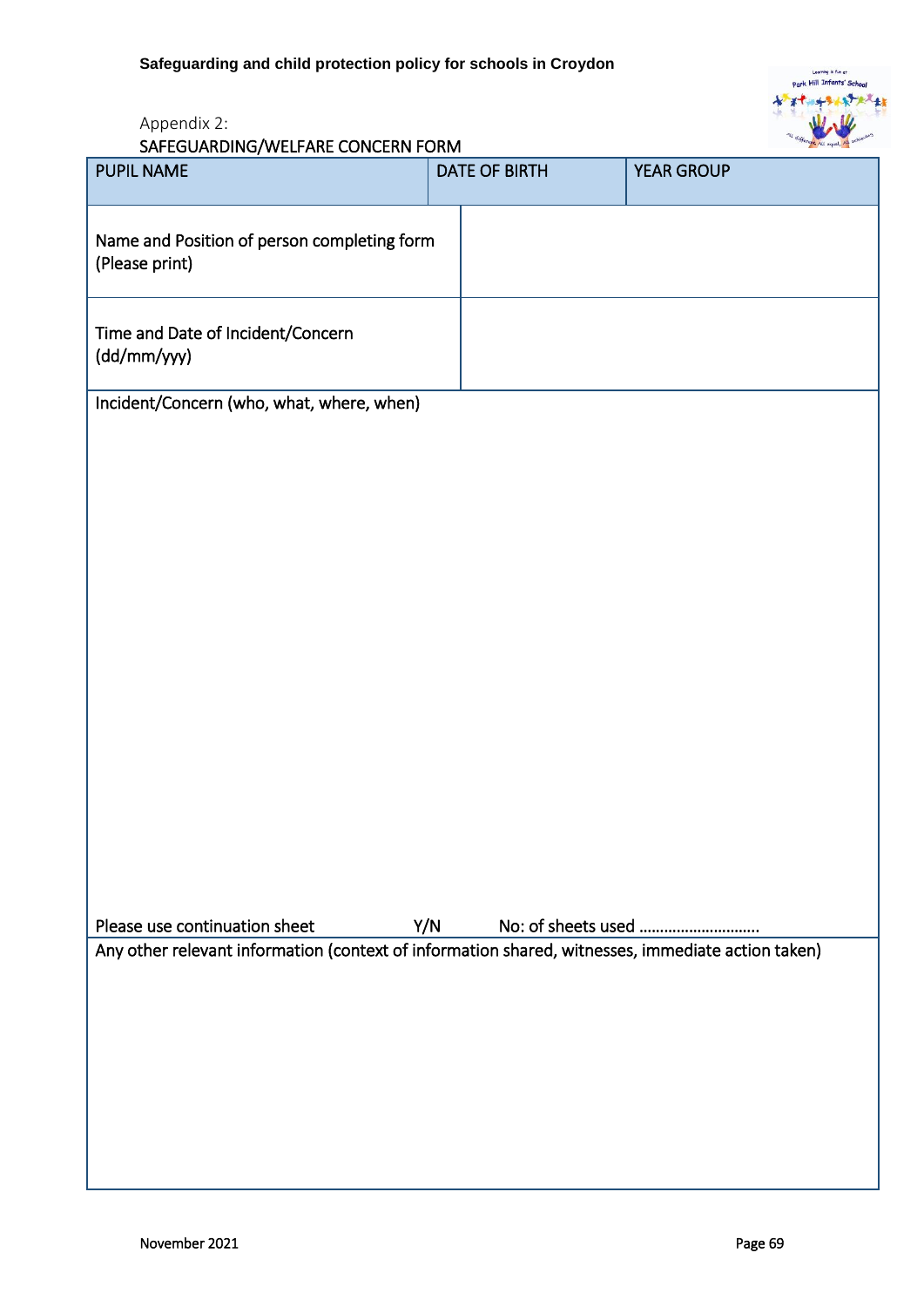| Action Taken by staff member                 |
|----------------------------------------------|
|                                              |
|                                              |
|                                              |
|                                              |
|                                              |
|                                              |
|                                              |
|                                              |
|                                              |
|                                              |
|                                              |
|                                              |
|                                              |
|                                              |
|                                              |
|                                              |
|                                              |
| Action Taken by Designated Safeguarding Lead |
|                                              |
|                                              |
|                                              |
|                                              |
|                                              |
|                                              |
|                                              |
|                                              |
|                                              |
|                                              |
|                                              |
|                                              |
|                                              |
|                                              |
|                                              |
|                                              |
| Response/Outcome                             |
|                                              |
|                                              |
|                                              |
|                                              |
|                                              |
|                                              |
|                                              |
|                                              |
|                                              |
|                                              |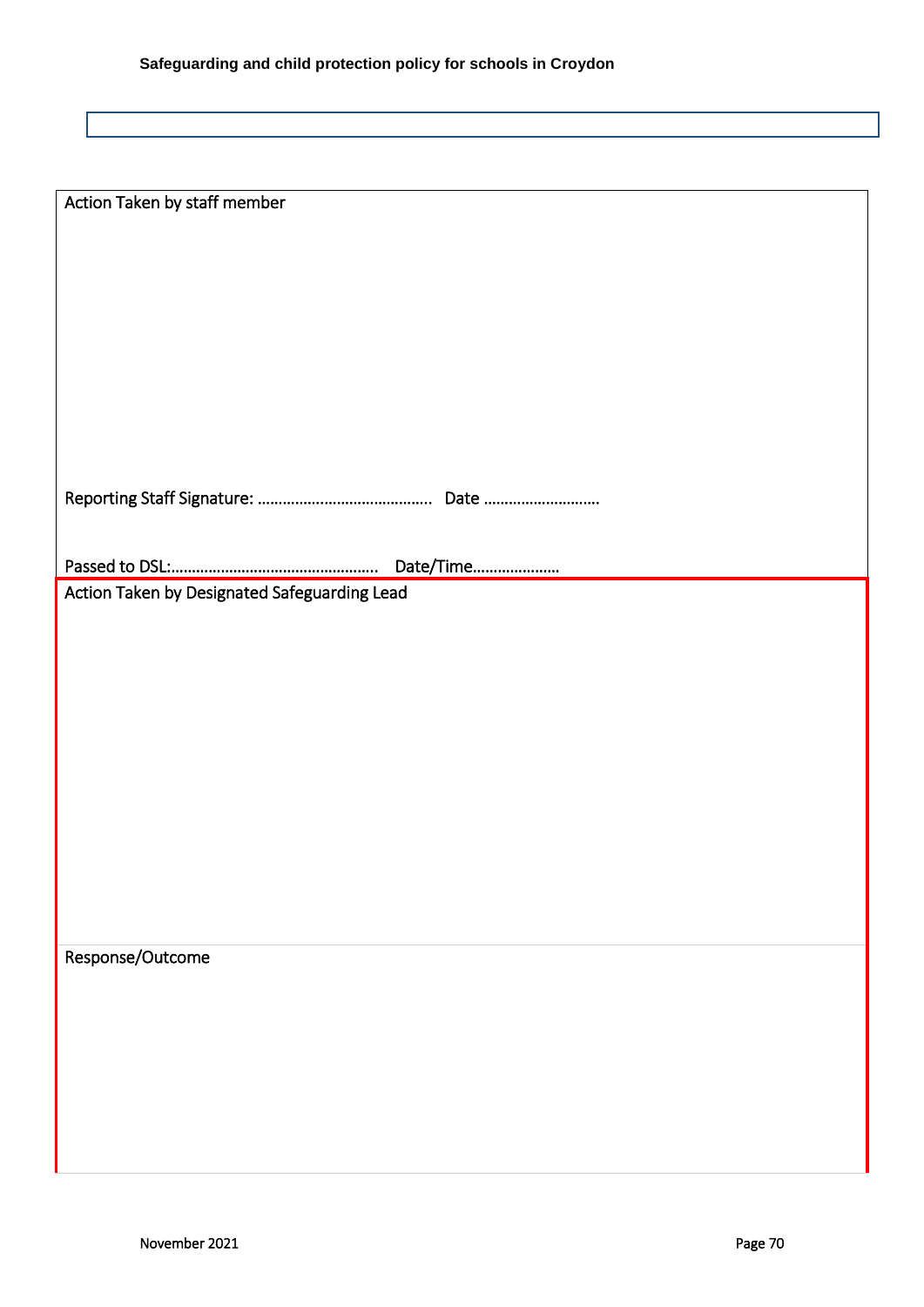

Appendix 3

# Actions where there are concerns about a child (P17 KCSIE Sept 2020)

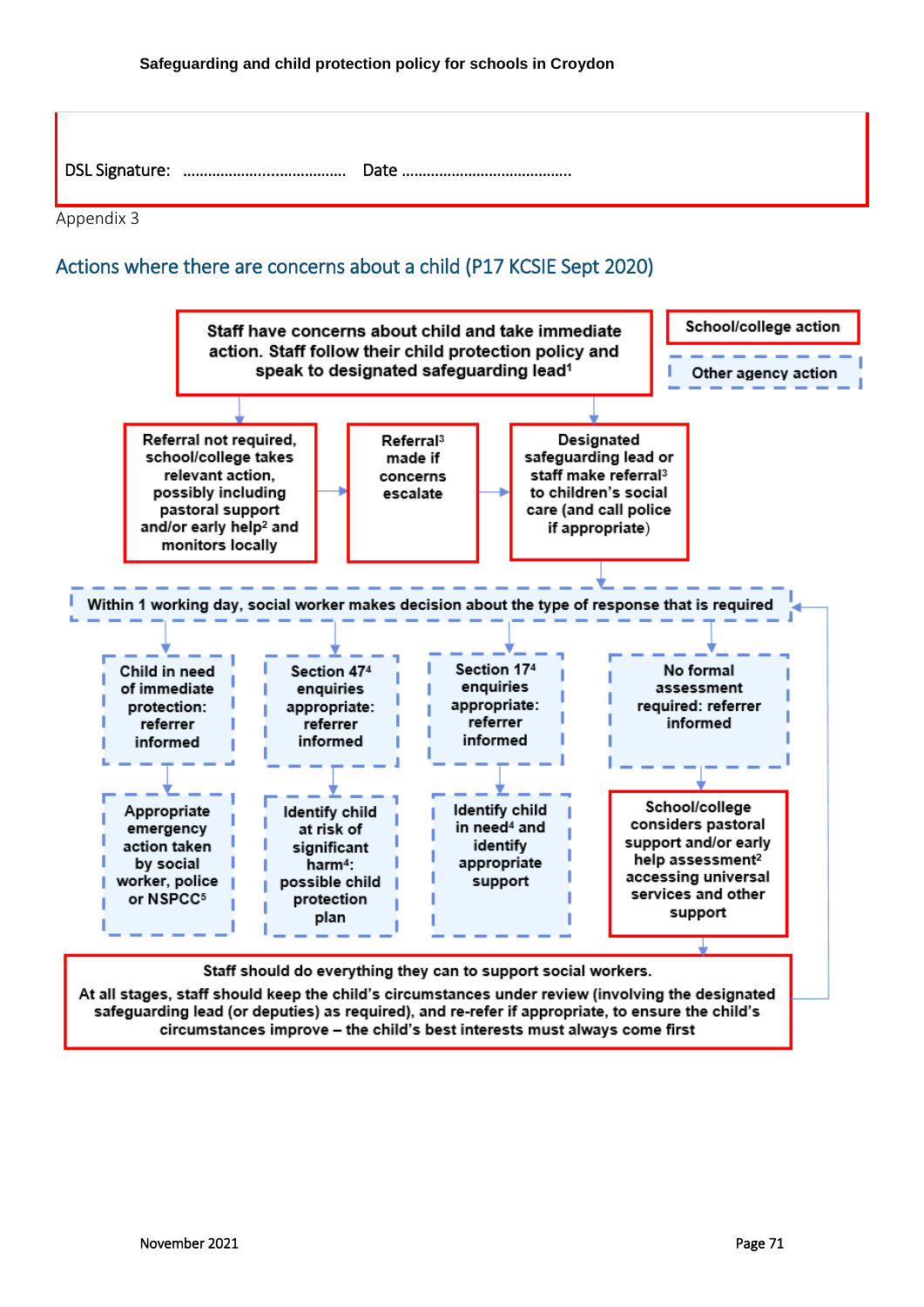Appendix 4: School Single Central Record/Register (SCR)

#### Please note:

- Checks carried out on volunteers, maintained school governors and local governors in an academy trust don't need to be recorded on the SCR under the latest version of Keeping Children Safe in Education (KCSIE), but it is recommend including them
- KCSIE doesn't say specifically that contractors must be on the SCR, but it does say all staff who work at the school must be included, including supply staff, so it's best to include contractors too
- Where academies are mentioned, this includes free schools

#### Important notes

This record should indicate what checks have been taken out for the following:

- For schools, all staff, including supply staff and teacher trainees on salaried routes, who work in school and others who work in regular contact children in school, including volunteers and governors
- For independent schools, including academies and free schools as above plus all members of the proprietorial body and involved in the management of the school
- For colleges, all staff providing education and/or whose positions involve a relevant activity

#### Agency staff

Please give details of confirmation of checks that have been carried out by the supplying agency.

#### Volunteers

- Unsupervised volunteers should not be left alone or allowed to work in regulated activity.
- For new volunteers in regulated activity who regularly teach children unsupervised an enhanced DBS is needed with a barred list check.
- For new volunteers not in regulated activity, schools should obtain an enhanced DBS certificate.
- Existing volunteers who provide personal care, the school should consider obtaining an enhanced DBS.
- Existing volunteers who are unsupervised do not need to have a DBS check with a barred list check because the volunteer should have been checked originally.
- For existing volunteers not in regulated activity there is no requirement for an enhanced DBS check (a school can request one but may not request a check of the barred list).
- For a volunteer not engaging in regulated activity a risk assessment should be made and a professional judgement made about the need for an enhanced DBS check.
- Supervision of volunteers there must be supervision by a person in regulated activity, where supervision occurs, this must be regular and day to day and the supervision must be reasonable in all the circumstances to ensure the protection of children.

#### Regulated activity

Regulated activity (see p20 for definition) – the period condition is at any time on more than three days in any period of 30 days. 'Frequently' is doing something once a week or more. Work of the nature defined is considered regulated activity if done regularly; where this is the case an enhanced DBS check is needed with a barred list check.

#### **Contractors**

Contractors or employees of contractors working at the school should have the appropriate level of DBS check if a check is required, eg if the contractor is carrying out teaching or providing a level of care or supervision of children regularly.

#### Documents and certificates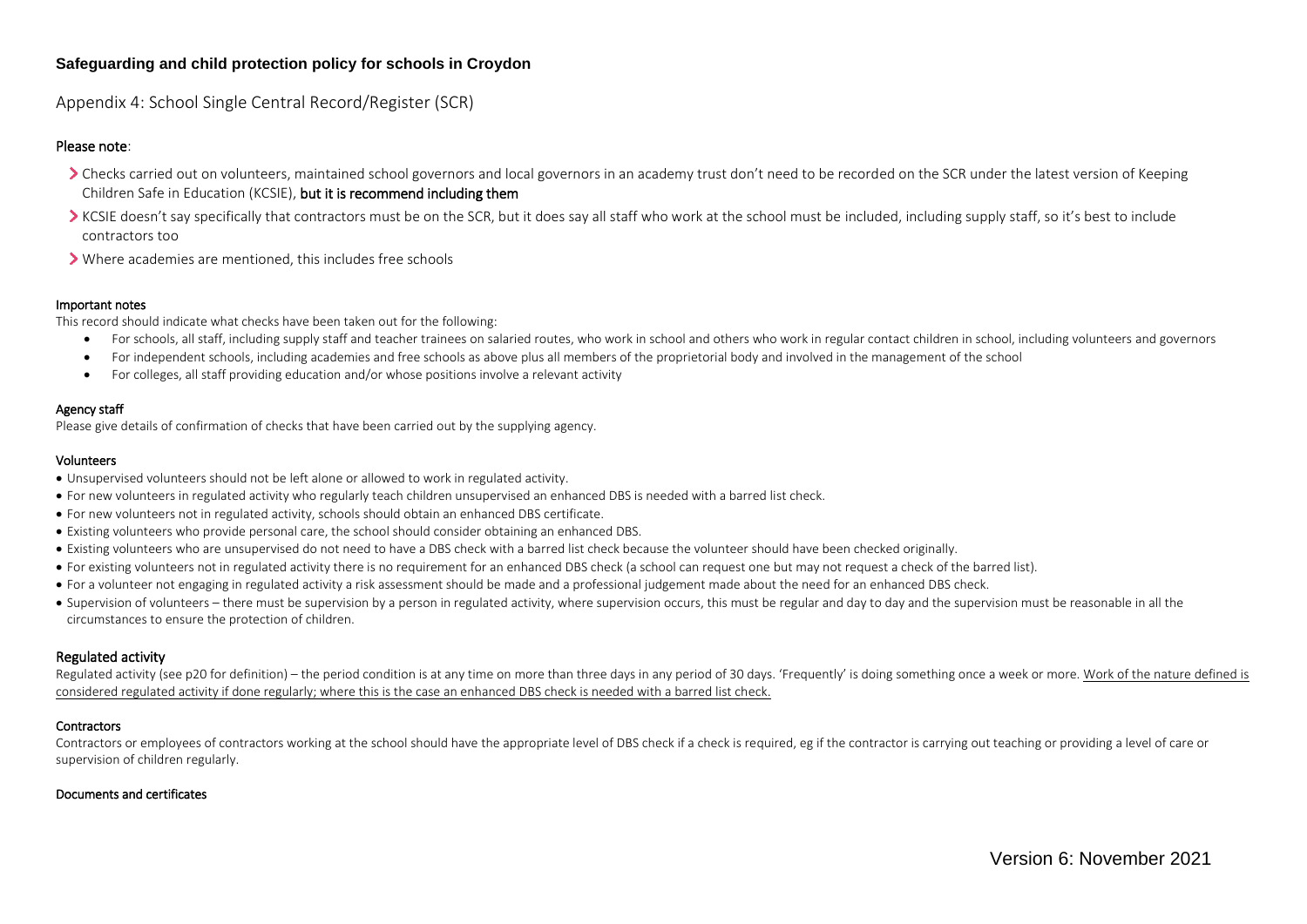#### **Safeguarding and child protection policy for schools in Croydon**

Please give details of any documentary evidence obtained as part of each check. Please note that there is no requirement to list DBS numbers. Also, to comply with the Data Protection, DBS certificates should not be retailed any longer than six months. Other documents to verify identity, right to work in the UK etc, should be kept in personnel files.

#### Model Single Central Record/Register Document

| Name | Date of<br>service | Address | DOB | Evidence of<br>identity:<br>(Initials of<br>person carrying<br>out check and<br>date of check) | Barred list<br>check (date and<br>initials of<br>person carrying<br>out check) | Enhanced DBS check<br>(date and initials of<br>person carrying out<br>check) | Prohibition from<br>teaching check (date<br>and initials of person<br>carrying out check) | Section 128<br>check (date and<br>initials of<br>person carrying<br>out check) | Further checks on persons<br>who have worked outside<br>the UK (date and initials of<br>person carrying out check) | Checks on professional<br>qualifications/<br>Certificates obtained<br>(date and initials of<br>person carrying out<br>check) | Checks on right to work in<br>the UK/documents obtained<br>(date and initials of person<br>carrying out check) |
|------|--------------------|---------|-----|------------------------------------------------------------------------------------------------|--------------------------------------------------------------------------------|------------------------------------------------------------------------------|-------------------------------------------------------------------------------------------|--------------------------------------------------------------------------------|--------------------------------------------------------------------------------------------------------------------|------------------------------------------------------------------------------------------------------------------------------|----------------------------------------------------------------------------------------------------------------|
|      |                    |         |     |                                                                                                |                                                                                |                                                                              |                                                                                           |                                                                                |                                                                                                                    |                                                                                                                              |                                                                                                                |
|      |                    |         |     |                                                                                                |                                                                                |                                                                              |                                                                                           |                                                                                |                                                                                                                    |                                                                                                                              |                                                                                                                |
|      |                    |         |     |                                                                                                |                                                                                |                                                                              |                                                                                           |                                                                                |                                                                                                                    |                                                                                                                              |                                                                                                                |
|      |                    |         |     |                                                                                                |                                                                                |                                                                              |                                                                                           |                                                                                |                                                                                                                    |                                                                                                                              |                                                                                                                |
|      |                    |         |     |                                                                                                |                                                                                |                                                                              |                                                                                           |                                                                                |                                                                                                                    |                                                                                                                              |                                                                                                                |
|      |                    |         |     |                                                                                                |                                                                                |                                                                              |                                                                                           |                                                                                |                                                                                                                    |                                                                                                                              |                                                                                                                |
|      |                    |         |     |                                                                                                |                                                                                |                                                                              |                                                                                           |                                                                                |                                                                                                                    |                                                                                                                              |                                                                                                                |

### Key:

*Use this to confirm full names when initials have been used* 

It is recommended to have this document in Excel, separate tabs can be created and separate spreadsheets completed for the various roles within school: Teaching staff, Support staff including office staff and site staff, Supply Staff, Volunteers, Governing board, contractors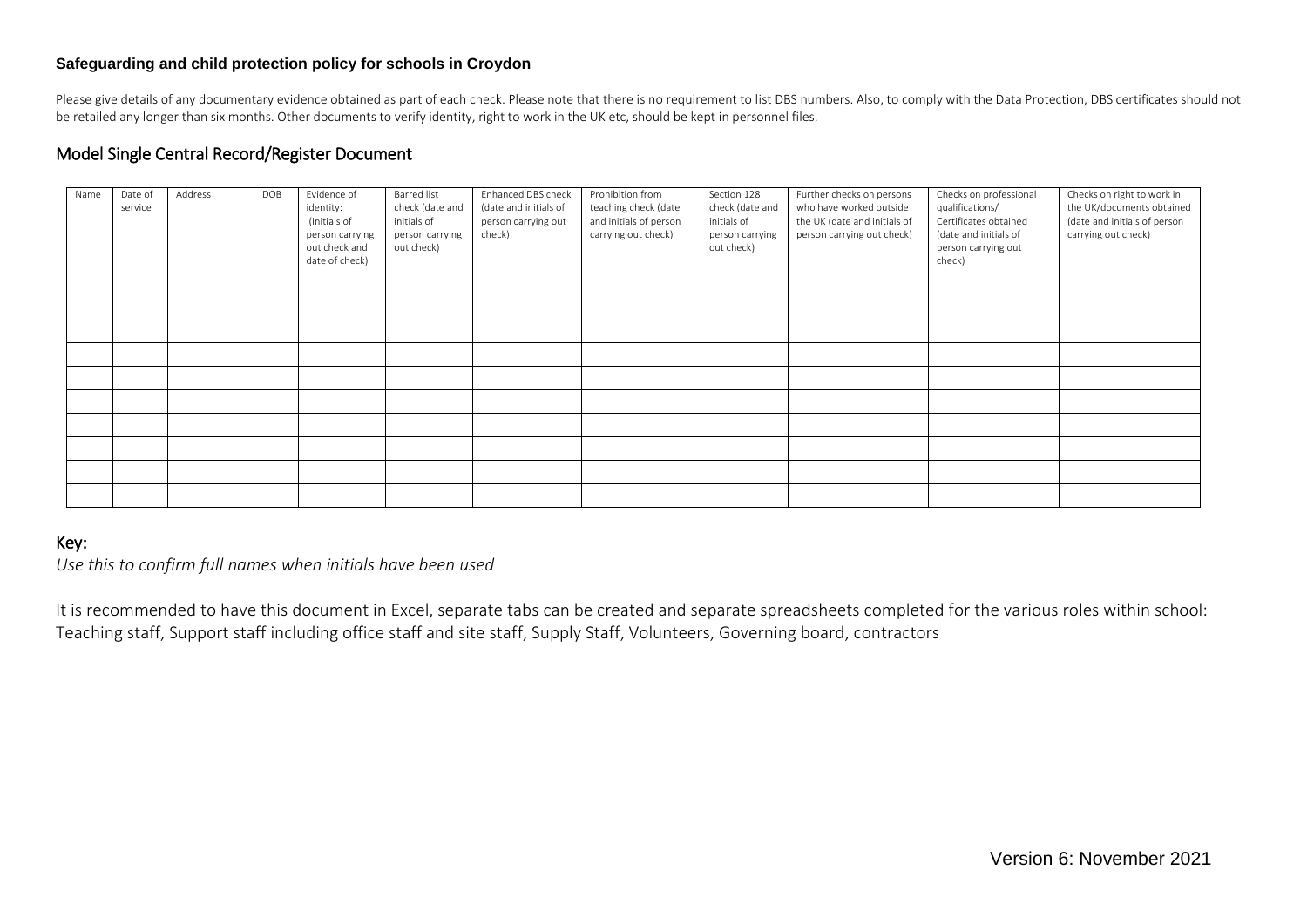### **Safeguarding and child protection policy for schools in Croydon**

#### Appendix 5:

## Schools Self-Assessment Safeguarding Checklist

*To be used by the head teacher, DSL and governors to carry out an assessment of the school's safeguarding framework This is different to the annual Section 11 Safeguarding Audit, which is undertaken by the local authority* Name of school: Head teacher and Designated Safeguarding Lead: Contact details: Name of Governor responsible for Child/Protection: Date of safeguarding assessment:

| Leadership and the safeguarding and child protection framework (including the role and responsibilities of the DSL) |     |    |                   |  |  |  |
|---------------------------------------------------------------------------------------------------------------------|-----|----|-------------------|--|--|--|
| Requirement                                                                                                         | Yes | No | Comments/Evidence |  |  |  |
| The school has comprehensive safeguarding policies covering early help and child protection and a staff conduct     |     |    |                   |  |  |  |
| policy covering use of technology, relationships with pupils, communications and use of social media. The           |     |    |                   |  |  |  |
| policies are in accordance with all child protection legislative documents including the most recent KCSIE 2020,    |     |    |                   |  |  |  |
| including highlighted, key aspects; child abduction, children in the court system, children missing from education, |     |    |                   |  |  |  |
| children with family members in prison, child criminal exploitation (CCE), child sexual exploitation (CSE), county  |     |    |                   |  |  |  |
| lines, domestic abuse, homelessness, so-called 'honour-based' abuse (including FGM and forced marriages,            |     |    |                   |  |  |  |
| preventing radicalisation, peer-on-peer/child-on-child abuse including up-skirting)                                 |     |    |                   |  |  |  |
| The school has agreed procedures for dealing with incidents of sexual violence and sexual harassment that are       |     |    |                   |  |  |  |
| linked to the school's behaviour and bullying policies                                                              |     |    |                   |  |  |  |
| There are agreed local procedures in place for making referrals to SPOC where there are concerns about the          |     |    |                   |  |  |  |
| safety and welfare of a child and all staff know how to access and use these procedures                             |     |    |                   |  |  |  |
| A senior member of the leadership team has been appointed as the designated safeguarding lead and a                 |     |    |                   |  |  |  |
| nominated deputy to carry out the role in their absence and they have the time and resources allocated to carry     |     |    |                   |  |  |  |
| out their responsibilities.                                                                                         |     |    |                   |  |  |  |
|                                                                                                                     |     |    |                   |  |  |  |
| The local authority is notified of the name and contact details of the DSL and deputy as well as any changes made   |     |    |                   |  |  |  |
| to them                                                                                                             |     |    |                   |  |  |  |
| There is a robust system in place for tracking pupils on CP/CIN to ensure there are up to date records and          |     |    |                   |  |  |  |
| monitoring of each case.                                                                                            |     |    |                   |  |  |  |
| The safeguarding lead and their deputy have received safeguarding and child protection training at the              |     |    |                   |  |  |  |
| appropriate level on appointment and this training is updated every 2 years.                                        |     |    |                   |  |  |  |
| Arrangements are in place to ensure staff can liaise with the safeguarding lead or their deputy at all times during |     |    |                   |  |  |  |
| school hours                                                                                                        |     |    |                   |  |  |  |
| The school promotes a multi-agency approach to safeguarding and child protection in line with Working together      |     |    |                   |  |  |  |
| and staff are able to attend child protection conferences and other multi-agency meetings as appropriate            |     |    |                   |  |  |  |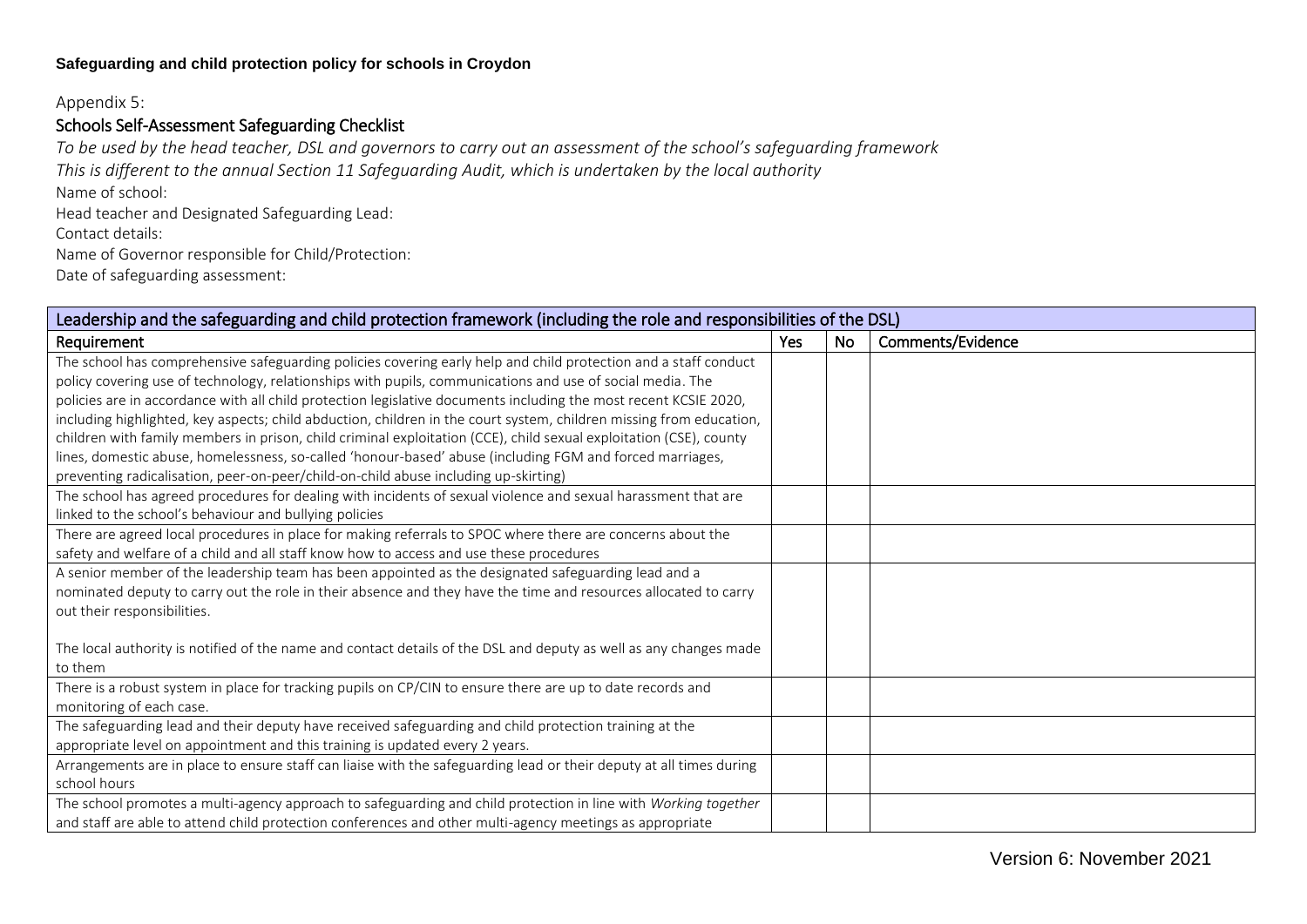# **Safeguarding and child protection policy for schools in Croydon**

| The curriculum offers opportunities for pupils to learn how to keep themselves safe, including online, and offers    |  |  |
|----------------------------------------------------------------------------------------------------------------------|--|--|
| pupils guidance on healthy relationships. There is a clear policy and structured curriculum for the Compulsory Sex   |  |  |
| and Relationships Education (Secondary) and Relationships Education (Primary).                                       |  |  |
| There are links to key child protection topics within the curriculum, where appropriate and at an age appropriate    |  |  |
| level such as bullying/cyber bullying, extremism/radicalisation, up-skirting, county lines, domestic abuse,          |  |  |
| personal safety, protective behaviours, racial awareness, homophobic/transphobic awareness, FGM and so-              |  |  |
| called honour-based abuse.                                                                                           |  |  |
| The school promotes positive behaviour and this is reflected in behaviour management strategies used;                |  |  |
| reasonable force and restraint is used only in line with legislation; use of any behaviour management strategy is    |  |  |
| tailored to the needs of the pupil and carefully monitored for effectiveness. This is clearly set out within the     |  |  |
| Behaviour Policy and there is a record of 'reasonable force and restraint' is kept securely.                         |  |  |
| The school has effective policies for dealing with bullying and discrimination, including cyberbullying, sexting and |  |  |
| inappropriate language which make reference to KSCIE 2020 guidance on Child on Child sexual                          |  |  |
| assault/harassment.                                                                                                  |  |  |
| There is a policy around dealing with allegations against staff and all staff are aware of the policy and know what  |  |  |
| action to take if they have concerns about another member of staff.                                                  |  |  |
| The school has a policy of openness and challenge and staff and pupils feel safe to raise concerns; there is a       |  |  |
| whistleblowing policy in place and all staff and pupils know who to contact if they are concerned that               |  |  |
| safeguarding issues are not being adequately dealt with by the school                                                |  |  |
| The school has an E-Safety policy setting out how pupils will be kept safe online and the standards for use of       |  |  |
| technologies expected from pupils and staff including mobile devices; all pupils and staff have signed an            |  |  |
| acceptable use agreement                                                                                             |  |  |
| The school have taken steps to implement the Prevent duty and staff are aware of their duty to alert the             |  |  |
| Safeguarding Lead with any concerns and staff know how to make appropriate referrals to Channel Panel.               |  |  |
| The school has a policy on dealing with children who harm other children (also known as Peer-on-Peer abuse)          |  |  |
| and all staff are aware of what action to take under this policy. This policy should include sexual violence and     |  |  |
| harassment as highlighted in KCSIE 2020                                                                              |  |  |
| The school seeks the views of pupils and parents with regard to safeguarding issues and all safeguarding and         |  |  |
| child protection policies are available on the school website. Parents and pupils are regularly made aware of        |  |  |
| safeguarding policy and procedures and made aware of key topics included within the curriculum                       |  |  |
| The school website has a safeguarding statement on their homepage and parental information pages which               |  |  |
| provide information on safeguarding and linked topics such as e-safety, mental health                                |  |  |
| Actions:                                                                                                             |  |  |
|                                                                                                                      |  |  |
|                                                                                                                      |  |  |
|                                                                                                                      |  |  |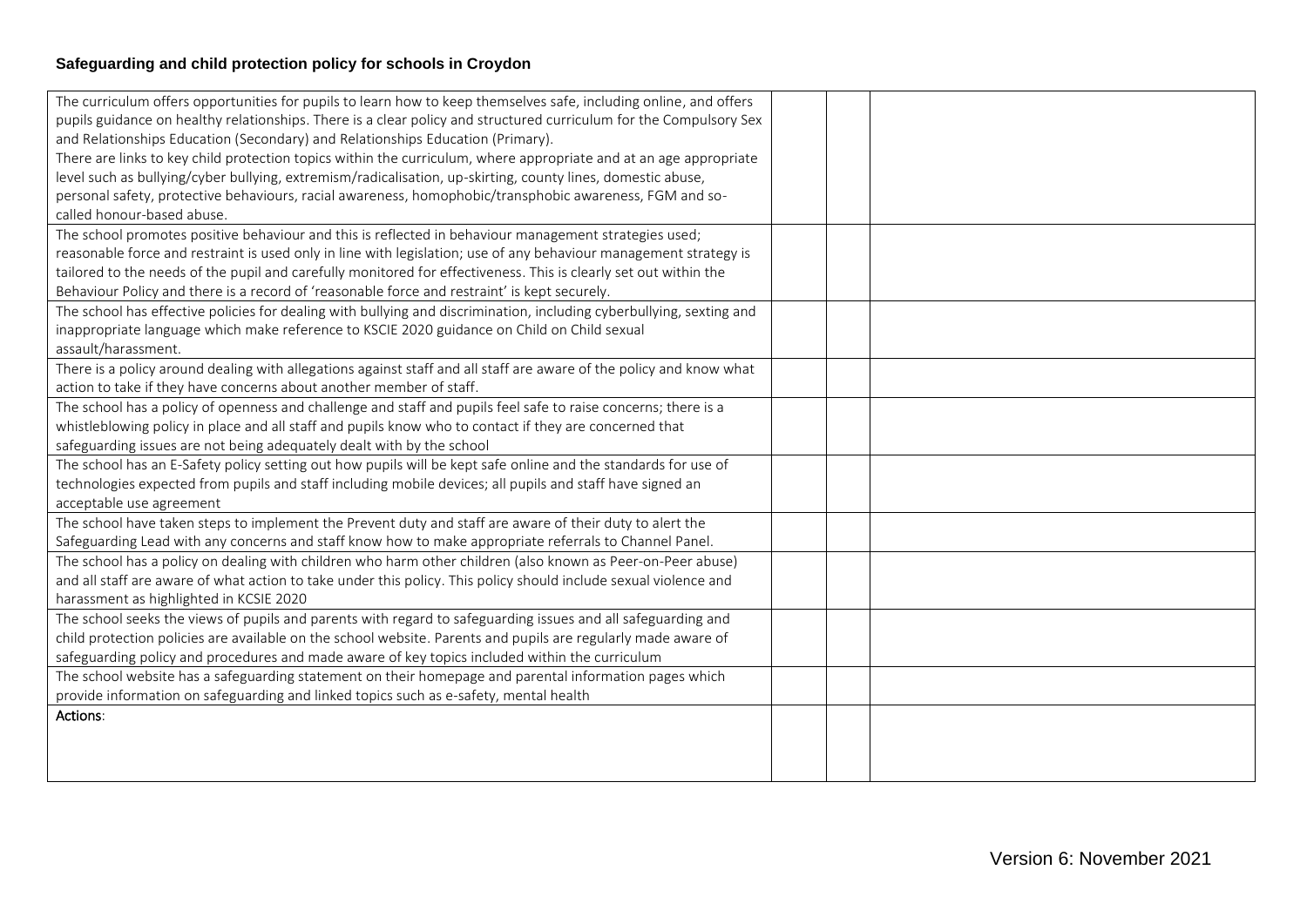| Staff knowledge and safeguarding practice                                                                              |     |           |                   |  |  |  |
|------------------------------------------------------------------------------------------------------------------------|-----|-----------|-------------------|--|--|--|
| Requirement                                                                                                            | Yes | <b>No</b> | Comments/Evidence |  |  |  |
| All staff are inducted in safeguarding arrangements in the school and have received and read all relevant policies     |     |           |                   |  |  |  |
| All staff have read and understood KSCIE 2020 part 1 and annex A and have signed to confirm this                       |     |           |                   |  |  |  |
| All staff have received safeguarding and child protection training at the appropriate level on appointment and         |     |           |                   |  |  |  |
| this training is updated every 3 years.                                                                                |     |           |                   |  |  |  |
| All staff receive regular updates to safeguarding and child protection legislation via the designated safeguarding     |     |           |                   |  |  |  |
| lead as required but also receive an update on new developments at least annually (in line with KCSIE 2020)            |     |           |                   |  |  |  |
| All staff are aware that safeguarding is not just about protecting children from deliberate harm as set out in         |     |           |                   |  |  |  |
| KCSIE 2020 part 1 points 2-4                                                                                           |     |           |                   |  |  |  |
| All staff are able to identify those children who may benefit from early help and are able to provide support          |     |           |                   |  |  |  |
| within the school or make appropriate referrals to Croydon's Early help service as set out in KCSIE 2020 part 1        |     |           |                   |  |  |  |
| point 18                                                                                                               |     |           |                   |  |  |  |
| All staff are able to recognise the indicators of abuse and harm, can identify children who may be at risk of harm     |     |           |                   |  |  |  |
| as set out in KCSIE 2020 part 1 points 19-28                                                                           |     |           |                   |  |  |  |
| All staff know what action to take to refer children appropriately to SPOC where there are concerns and make           |     |           |                   |  |  |  |
| timely referrals and follow up referrals where it is thought the child's situation is not improving (in the absence of |     |           |                   |  |  |  |
| the DSL and Deputy DSL)                                                                                                |     |           |                   |  |  |  |
| All staff are aware of their legal duty under the mandatory reporting rules for FGM and can make appropriate           |     |           |                   |  |  |  |
| notifications to the police and SPOC in known cases of FGM                                                             |     |           |                   |  |  |  |
| All staff are aware of what actions to take when a child goes missing from education or does not attend and that       |     |           |                   |  |  |  |
| missing episodes are monitored; all staff are aware of the link between going missing and safeguarding issues          |     |           |                   |  |  |  |
| such as sexual exploitation, criminal behaviour, substance misuse and trafficking; there are procedures in place       |     |           |                   |  |  |  |
| to notify Croydon where a child is removed from the school roll in line with the local Children missing from school    |     |           |                   |  |  |  |
| policy                                                                                                                 |     |           |                   |  |  |  |
| All staff are able to share information lawfully and appropriately and work jointly with partner agencies; parents     |     |           |                   |  |  |  |
| are informed of concerns and actions taken unless this puts the pupil at further risk                                  |     |           |                   |  |  |  |
| Records of concerns and referrals are up to date and timely and kept securely                                          |     |           |                   |  |  |  |
| All staff receive regular supervision that enables them to raise safeguarding issues (this would not replace the       |     |           |                   |  |  |  |
| immediate reporting of urgent child protection concerns or disclosures)                                                |     |           |                   |  |  |  |
| Risk assessments are routinely carried out to ensure the health and safety of pupils on site, on school trips and      |     |           |                   |  |  |  |
| during work experience. Individual pupil risk assessments are completed and reviewed following significant             |     |           |                   |  |  |  |
| incidents to minimise the risk of repeated incidents and highlight actions taken                                       |     |           |                   |  |  |  |
| Pupils feel safe and are aware of how to raise concerns and complaints with a trusted adult. This includes             |     |           |                   |  |  |  |
| 'safeguarding notices' around school which identifies clearly, the safeguarding leads and governor within school       |     |           |                   |  |  |  |
| Is there a staff Safeguarding board which displays the most up-to-date policy and legislation (or reference to         |     |           |                   |  |  |  |
| online versions), details of the LADO and other relevant numbers/names for immediate reference                         |     |           |                   |  |  |  |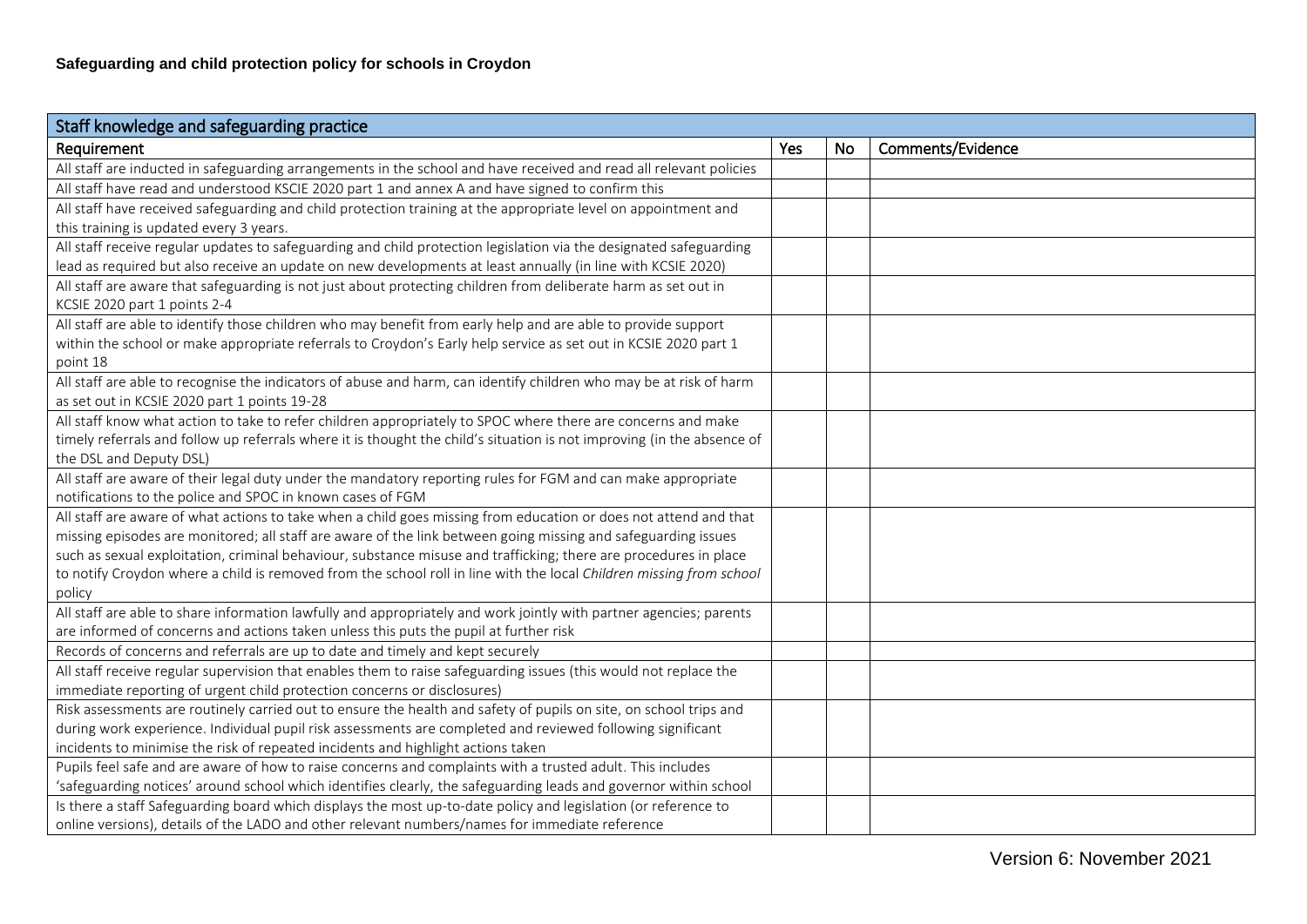| Actions:                                         |  |  |
|--------------------------------------------------|--|--|
|                                                  |  |  |
|                                                  |  |  |
|                                                  |  |  |
|                                                  |  |  |
|                                                  |  |  |
| $\sim$ $\sim$ $\sim$ $\sim$ $\sim$ $\sim$ $\sim$ |  |  |

| Safer recruitment                                                                                                 |     |    |                   |  |  |  |  |
|-------------------------------------------------------------------------------------------------------------------|-----|----|-------------------|--|--|--|--|
| Requirement                                                                                                       | Yes | No | Comments/Evidence |  |  |  |  |
| The school has a safer recruitment procedure that is in line with statutory requirements                          |     |    |                   |  |  |  |  |
| The school has a single central record providing details of when and by whom the following checks on candidates   |     |    |                   |  |  |  |  |
| were taken out:                                                                                                   |     |    |                   |  |  |  |  |
| Identity checks<br>$\bullet$                                                                                      |     |    |                   |  |  |  |  |
| DBS/barred list checks<br>٠                                                                                       |     |    |                   |  |  |  |  |
| Prohibition from teaching/section 128 checks<br>$\bullet$                                                         |     |    |                   |  |  |  |  |
| Appropriate checks with oversees organisations where the candidate is from abroad<br>٠                            |     |    |                   |  |  |  |  |
| Checks to establish right to work in the UK<br>٠                                                                  |     |    |                   |  |  |  |  |
| Professional qualifications check<br>$\bullet$                                                                    |     |    |                   |  |  |  |  |
| The Single Central Register/Record is maintained and updated regularly and audited at least annually by the       |     |    |                   |  |  |  |  |
| Governor responsible for Safeguarding and Child Protection.                                                       |     |    |                   |  |  |  |  |
| The school has a clear system in place in line with statutory requirements for volunteers or contractors coming   |     |    |                   |  |  |  |  |
| into the school, -Enhanced DBS checks are taken out on all staff members, volunteers and governors; barred list   |     |    |                   |  |  |  |  |
| checks are also taken out on staff, volunteers and governors who are involved in regulated activity               |     |    |                   |  |  |  |  |
| The head teacher or other member of the senior leadership team decides on whether or not volunteers, visitors     |     |    |                   |  |  |  |  |
| or contractors require a DBS check and this decision is informed by a risk assessment; arrangements are put in    |     |    |                   |  |  |  |  |
| place to supervise and oversee volunteers, visitors and contractors where a DBS check is not carried out and      |     |    |                   |  |  |  |  |
| children are not left unsupervised with any individual who has not undergone a DBS check                          |     |    |                   |  |  |  |  |
| The school seeks written confirmation from agencies that these checks have been taken out on all agency and       |     |    |                   |  |  |  |  |
| supply staff prior to appointment; all agency and supply staff are required to present proof of identity prior to |     |    |                   |  |  |  |  |
| beginning work                                                                                                    |     |    |                   |  |  |  |  |
| A member of the governing board and senior leadership team involved in interviewing has completed an              |     |    |                   |  |  |  |  |
| accredited safer recruitment training course                                                                      |     |    |                   |  |  |  |  |
|                                                                                                                   |     |    |                   |  |  |  |  |
| Actions:                                                                                                          |     |    |                   |  |  |  |  |
|                                                                                                                   |     |    |                   |  |  |  |  |
|                                                                                                                   |     |    |                   |  |  |  |  |
|                                                                                                                   |     |    |                   |  |  |  |  |
|                                                                                                                   |     |    |                   |  |  |  |  |
|                                                                                                                   |     |    |                   |  |  |  |  |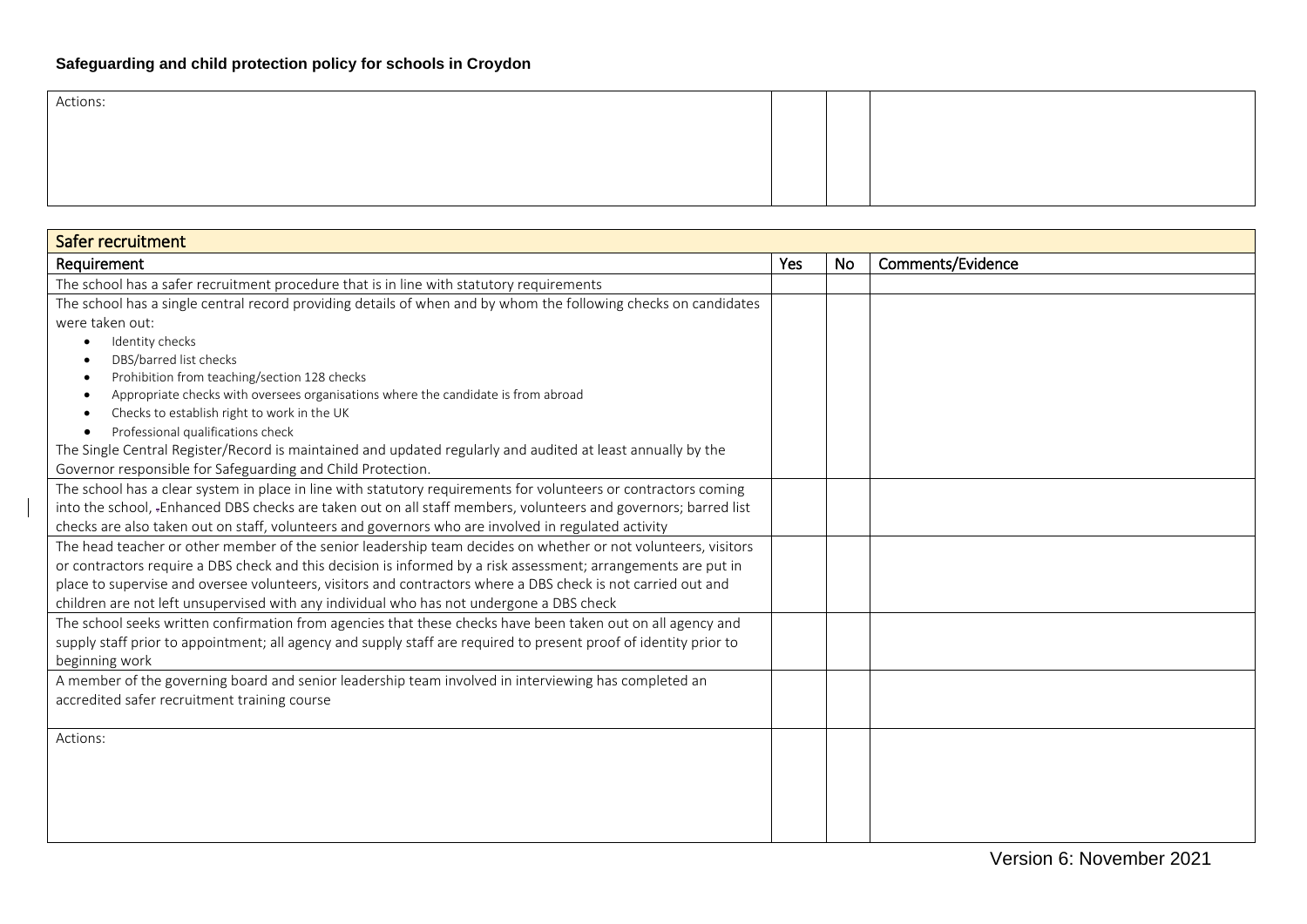| Dealing with allegations against staff                                                                         |     |    |                   |  |  |  |
|----------------------------------------------------------------------------------------------------------------|-----|----|-------------------|--|--|--|
| Requirement                                                                                                    | Yes | No | Comments/Evidence |  |  |  |
| There is a named staff member with responsibility for liaising with the police and LADO                        |     |    |                   |  |  |  |
| Appropriate referrals are made to the DBS where staff cease to work at the school following investigation into |     |    |                   |  |  |  |
| allegations                                                                                                    |     |    |                   |  |  |  |
| A record of any allegation is maintained in line with KCSIE 2020 page 81 and kept securely in line with the    |     |    |                   |  |  |  |
| recommendations.                                                                                               |     |    |                   |  |  |  |

| Governors                                                                                              |     |    |                   |  |  |  |
|--------------------------------------------------------------------------------------------------------|-----|----|-------------------|--|--|--|
| Requirement                                                                                            | Yes | No | Comments/Evidence |  |  |  |
| There is a designated governor with responsibility for safeguarding and child protection.              |     |    |                   |  |  |  |
| Who acts as deputy?                                                                                    |     |    |                   |  |  |  |
| The local authority should be alerted of who the nominated governor is                                 |     |    |                   |  |  |  |
| Are all governors aware of their duty to safeguard all pupils in line with KSCIE 2020 Part 2, page 19? |     |    |                   |  |  |  |
| Is there annual monitoring of a % of staff files against the SCR?                                      |     |    |                   |  |  |  |
| A termly report (following a school visit) and annual report.                                          |     |    |                   |  |  |  |
| Action:                                                                                                |     |    |                   |  |  |  |
|                                                                                                        |     |    |                   |  |  |  |
|                                                                                                        |     |    |                   |  |  |  |
|                                                                                                        |     |    |                   |  |  |  |
|                                                                                                        |     |    |                   |  |  |  |
|                                                                                                        |     |    |                   |  |  |  |
|                                                                                                        |     |    |                   |  |  |  |

| We confirm that the following information and evidence of safeguarding compliance is in place |                          |
|-----------------------------------------------------------------------------------------------|--------------------------|
|                                                                                               |                          |
|                                                                                               | Version 6: November 2021 |